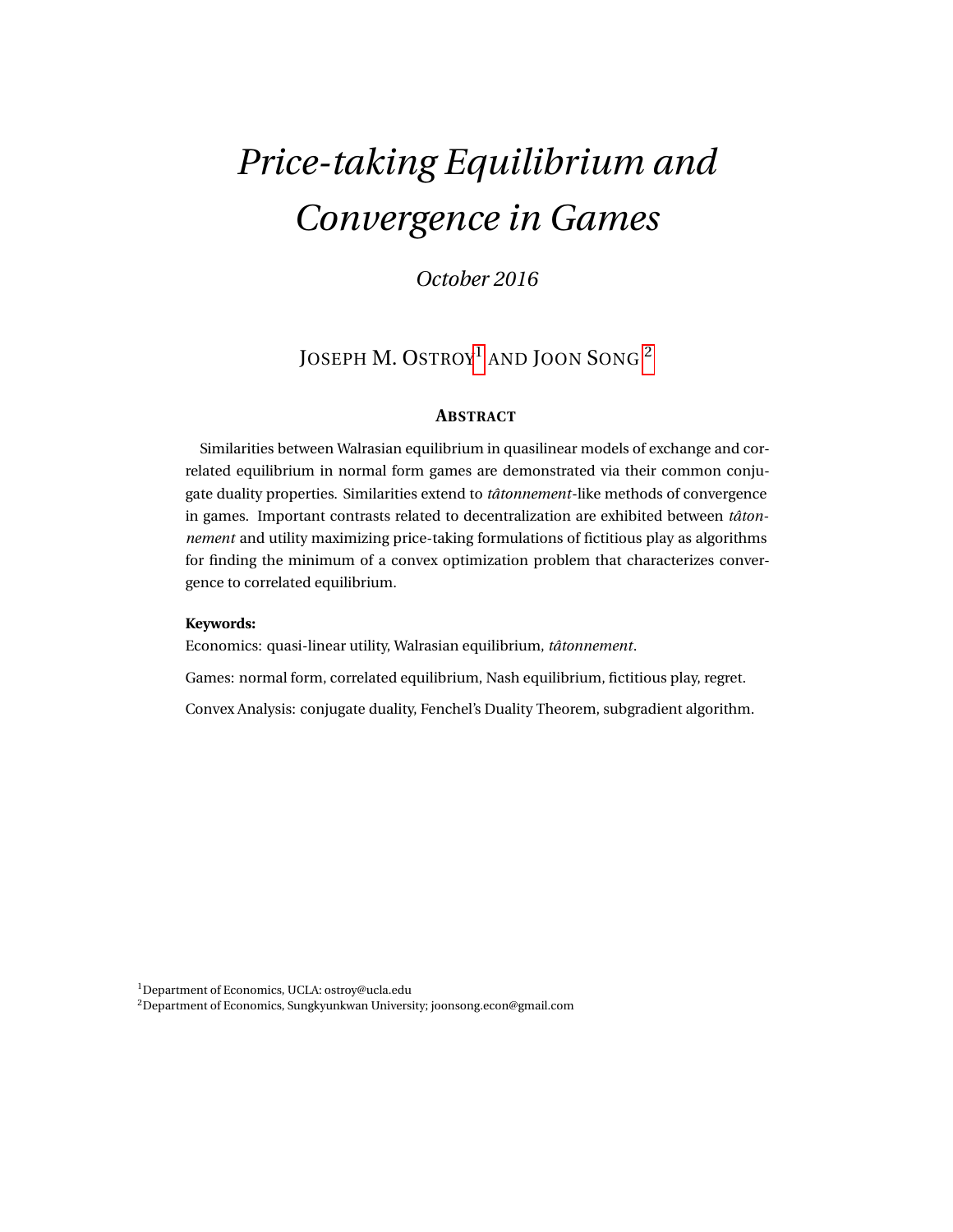# **CONTENTS**

- **1 I[NTRODUCTION](#page-3-0) 1**
- **2 PRICE-TAKING E[QUILIBRIUM IN](#page-6-0) EXCHANGE 4**
	- **2.1 M[ODEL](#page-6-1) 4**
	- **2.2** PRICE-[TAKING UTILITY MAXIMIZATION IN](#page-7-0)  $\mathscr{E}$  5
	- **2.3 CONJUGATE DUALITY C[HARACTERIZATION OF](#page-8-0) PRICE-TAKING EQUI-[LIBRIUM IN](#page-8-0)**  $\mathscr{E}$  **6**
- **3 PRICE-TAKING E[QUILIBRIUM IN](#page-12-0) GAMES 10**
	- **3.1 M[ODEL](#page-12-1) 10**
	- **3.2 PRICE-[TAKING UTILITY MAXIMIZATION IN](#page-13-0)**  $\mathscr{G}$  **11**

*3.2.1 [Deviations as Trades and the E-duality](#page-13-1) 11*

- **3.3 E-DUALITY C[HARACTERIZATION OF](#page-15-0) PRICE-TAKING EQUILIBRIUM IN** [G](#page-15-0) **13**
- **4 PROPERTIES OF E[QUILIBRIUM IN](#page-18-0)** E **AND** G **16**
	- **4.1 M[ULTIPLICITY AND](#page-18-1) EFFICIENCY OF EQUILIBRIA IN** E **16**
	- **4.2 M[ULTIPLICITY AND](#page-19-0) INEFFICIENCY OF EQUILIBRIA FOR** G **17**
- **5** *[Tâtonnement](#page-21-0)* **19**
	- **5.1** *Tâtonnement* **IN** E **WITH D[IFFERENTIABILITY](#page-22-0) 20**
	- **5.2** *Tâtonnement* **IN** E **WITHOUT D[IFFERENTIABILITY](#page-22-1) 20**
	- **5.3** *[Tâtonnement](#page-24-0)* **IN** E **WITH INDIVISIBLE COMMODITIES 22**
		- *5.3.1 Price-taking in* E *[as a Linear Programming Problem](#page-26-0) 24*
		- *5.3.2 Price-taking in* G *[as a Linear Programming Problem](#page-28-0) 26*
	- **5.4** *[Tâtonnement](#page-30-0)* **IN**  $\mathscr{G}$  **28**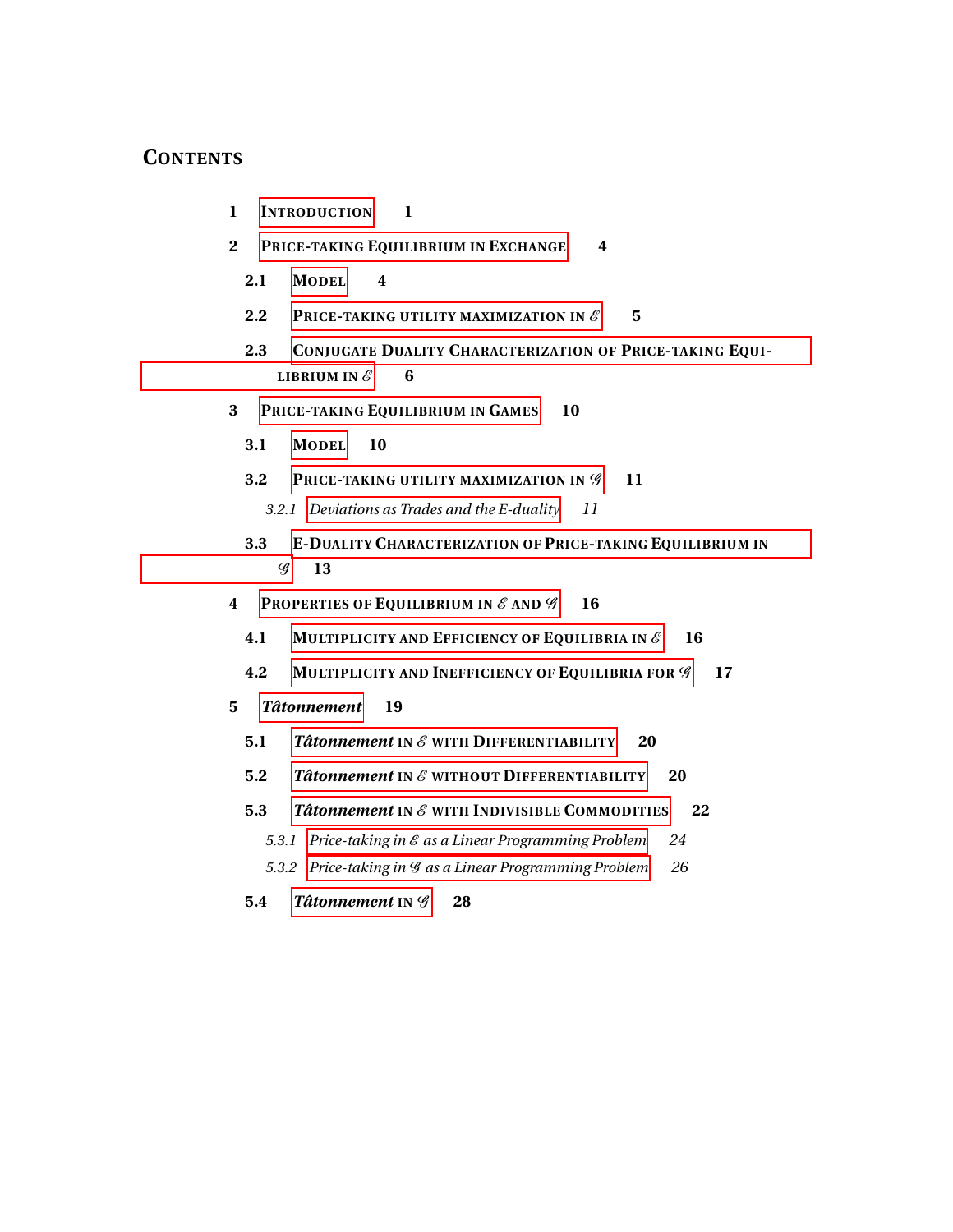## **6 AUTONOMOUS PRICE A[DJUSTMENT VIA](#page-31-0) FICTITIOUS PLAY 29**

- **6.1 F[ROM THE](#page-32-0) E- TO THE F-DUALITY 30**
- **6.2 UTILITY M[AXIMIZATION](#page-33-0) 31**
- **6.3 UTILITY M[AXIMIZATION WITH](#page-35-0) QUADRATIC COSTS 33**

#### **6.4 C[ONVERGENCE](#page-37-0) 35**

- *6.4.1 [Randomized Fictitious Play](#page-37-1) 35*
- *6.4.2 [Randomized Fictitious Play in Populations](#page-39-0) 37*

# **7 C[ONCLUDING](#page-42-0) REMARK 40**

**8 A[PPENDIX](#page-43-0) 41**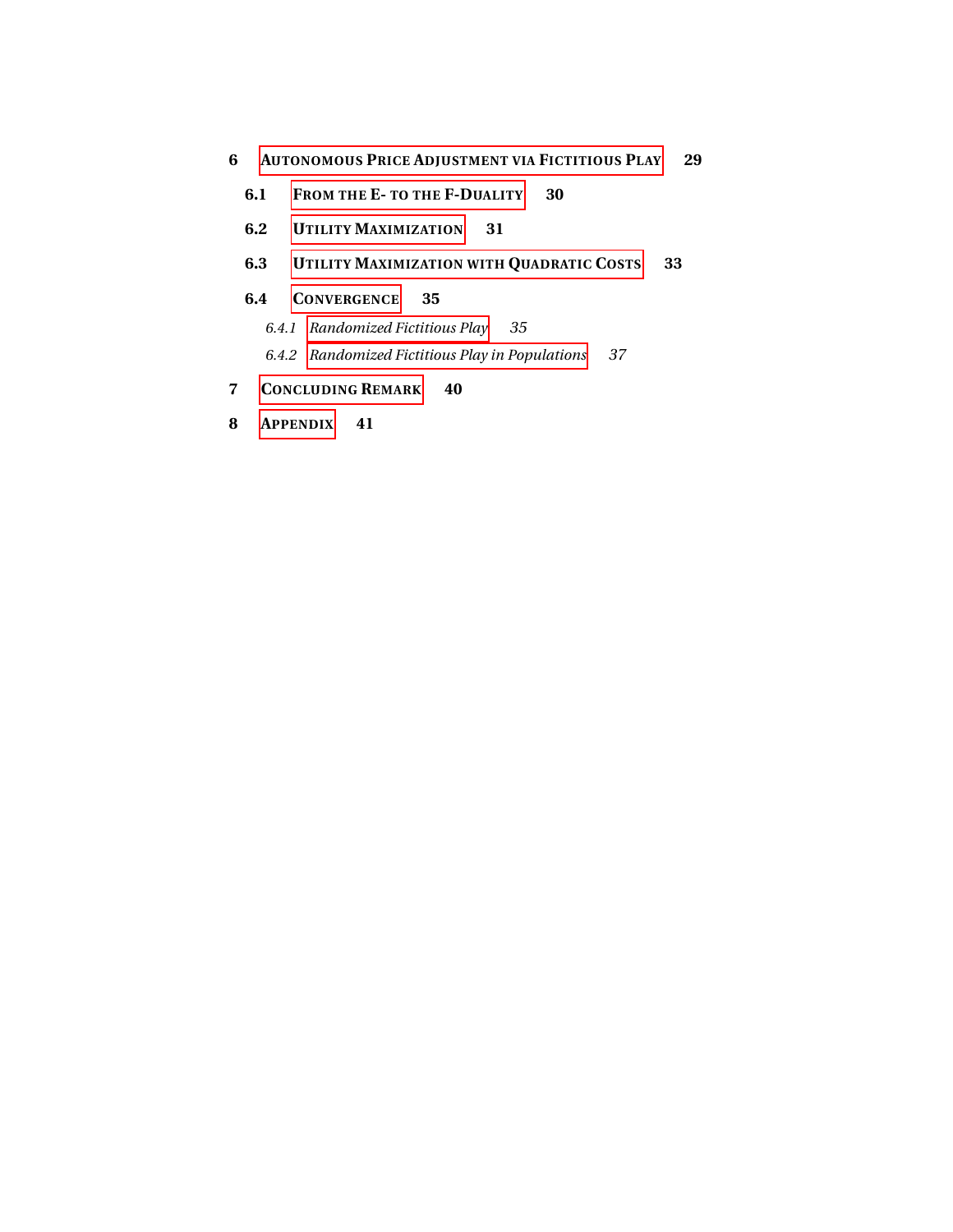# <span id="page-3-0"></span>**1 INTRODUCTION**

The well-known equivalence between the Minimax Theorem for two-person zero-sum games and linear programming marks the connection between game theory and modern duality (Gale, Kuhn, Tucker [1951]). More recently, correlated equilibrium (Aumann [1974]) has been characterized as a minimax (Hart and Schmeidler [1989]) or linear programming problem (Nau and McCardle [1990] and Myerson [1997]). An earlier expression of duality is the relation between prices and quantities in the Walrasian model of general equilibrium. When utilities are quasilinear, price-taking, i.e., Walrasian, equilibria can be characterized as the primal and dual solutions to a linear programming problem (having a finite number of constraints and, when commodities are divisible, an infinite number of activities) or a minimax problem. (See, below). These observations frame the objective of this paper: to formulate a game from the perspective of the (quasilinear) general equilibrium model of exchange and to show that correlated equilibria can be regarded as price-taking.

More specifically, probabilistic play of a game are *prices*, deviations are *trades* and the satisfaction of incentive compatibility constraints is the *market-clearing condition* for price-taking equilibrium in games. The bridge between demand functions in economics and best response functions in games is built on their conjugate duality properties employed in convex analysis. Correlated equilibrium is demonstrated as an application of Fenchel's Duality Theorem (Fenchel [1951], Rockafellar [1970]). As added support for this objective, connections between *tâtonnement*, a method of convergence to Walrasian equilibrium, and fictitious play methods of convergence to correlated equilibrium in games (Foster and Vohra [1997], Fudenberg and Levine [1998], Hart and Mas-Colell [2000]) are demonstrated.

The overall goal is to formalize common features of price-taking in economics and games that will also serve to delineate their differences. For example, the property of prices in an exchange economy that they describe a condition in which aggregate excess demands are zero can be said to describe a *pre-condition* for equilibrium. The convention is that the desired exchanges will take place once the pre-condition is met, after which no one wants to trade. In a game, there is no pre-condition — equilibrium prices are such that no individual wants to trade/deviate. By itself, this difference is not dispositive: equilibrium in an exchange economy can be readily redefined to satisfy the stronger condition that no one wants to trade. (See Remark 2, below.) Nevertheless, the different descriptions of equilibrium are a point of departure as to how disequilibrium is modeled and convergence is achieved.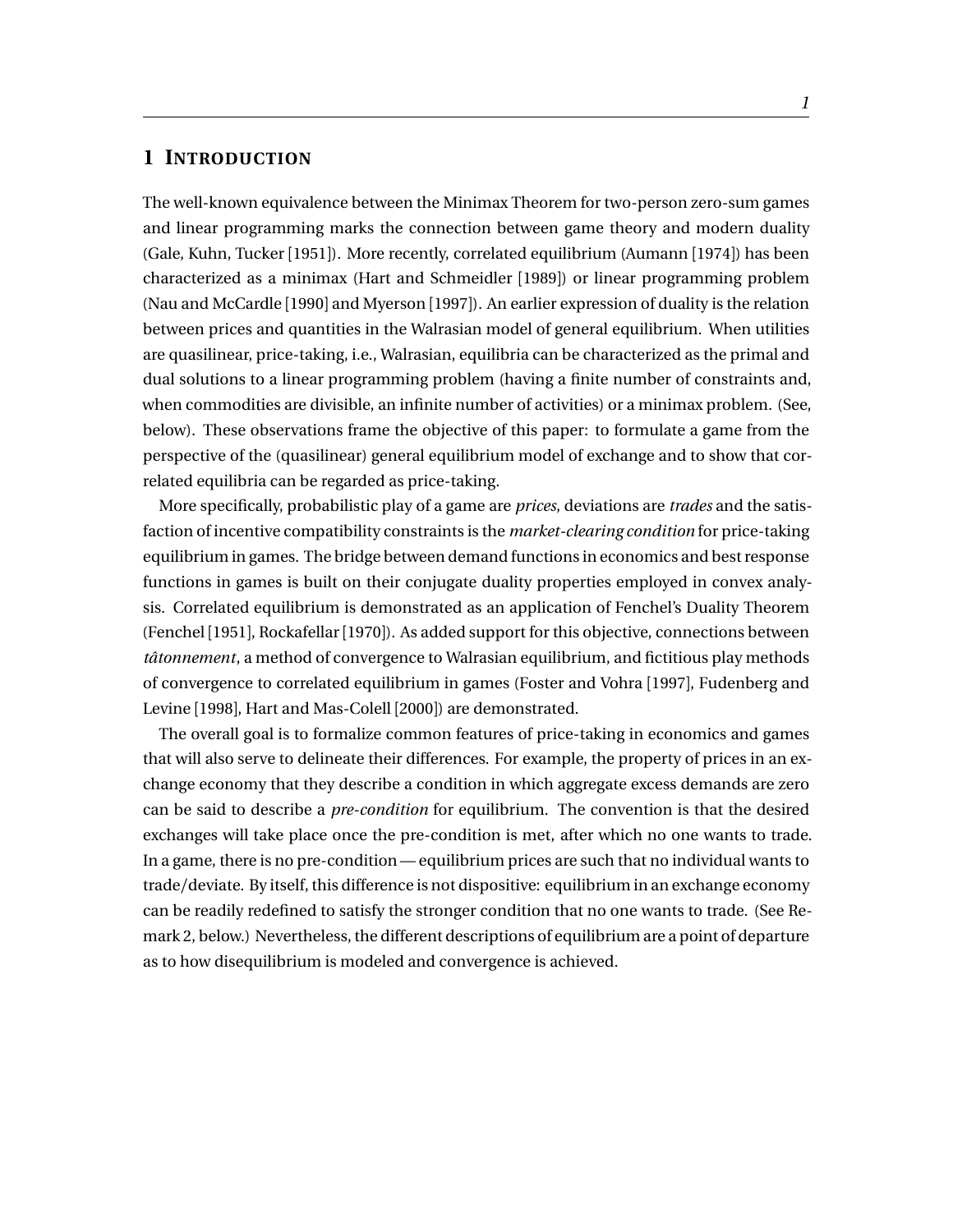Convergence in an exchange economy focuses on prices adjusting to the infeasibility of aggregate excess demands until they satisfy the equilibrium pre-condition of feasibility. In a game, all plays and deviations from them are feasible and convergence necessarily leads from one feasible outcome to another. To accommodate the different approaches to feasibility two (price-quantity) dualities will be used to analyze games, called (E) for 'exchange' and (F) for 'fictitious play.' The E-duality for games is designed to mimic the price quantity duality in economics: everyone faces the same prices, trades in the same 'commodity' space, and price adjustments focus on the *sum* of excess demands, as in the economic model of exchange. This is in contrast to the F-duality where price adjustments are based on the *product* of excess demands, as in the game-theoretic algorithm of fictitious play. The dualities are formally equivalent: either can be used to characterize and demonstrate the existence of correlated equilibrium and either imply, with suitable modifications, convergence to correlated equilibrium. However, these two dualities for games exhibit contrasting properties when compared to *tâtonnement* in exchange.

*Tâtonnement* in economic models expresses the informational economy of the price system; namely, individuals need only know the current prices of commodities and their own utilities to make their utility maximizing choices. Moreover, price changes are commodityspecific in the sense that adjustments to the price of any commodity depends only on that commodity's excess demands. But in the E-duality for games, excess demands are defined by the *utility consequences* of one's deviations; hence, excess demand reducing price adjustments are based on utilities. Therefore, they do not exhibit the same informational economy as *tâtonnement* in economics. In addition, prices changes for one *n*-tuple of individual deviations/trades may depend on excess demands in all the others.

The F-duality for games follows *tâtonnement* in economics: it is trades/deviations themselves, rather than their utility consequences, which play the role of excess demands. When combined with fictitious play, however, it does more. The informational economy of *tâtonnement* in economics is subject to an obvious qualification. Since they are price-takers, individuals cannot change prices. This calls for another entity having knowledge of aggregate excess demands, often referred to as an auctioneer, to implement price changes. Consequently, *tâtonnement* in economics is not completely decentralized (or, in the language of computer algorithms, not completely distributed).

This contrasts with fictitious play (and the F-duality) for games in which, since prices are based on previous choices, *price changes emerge autonomously as the updating of those observations*. In other words, fictitious play offers a more decentralized description of price adjust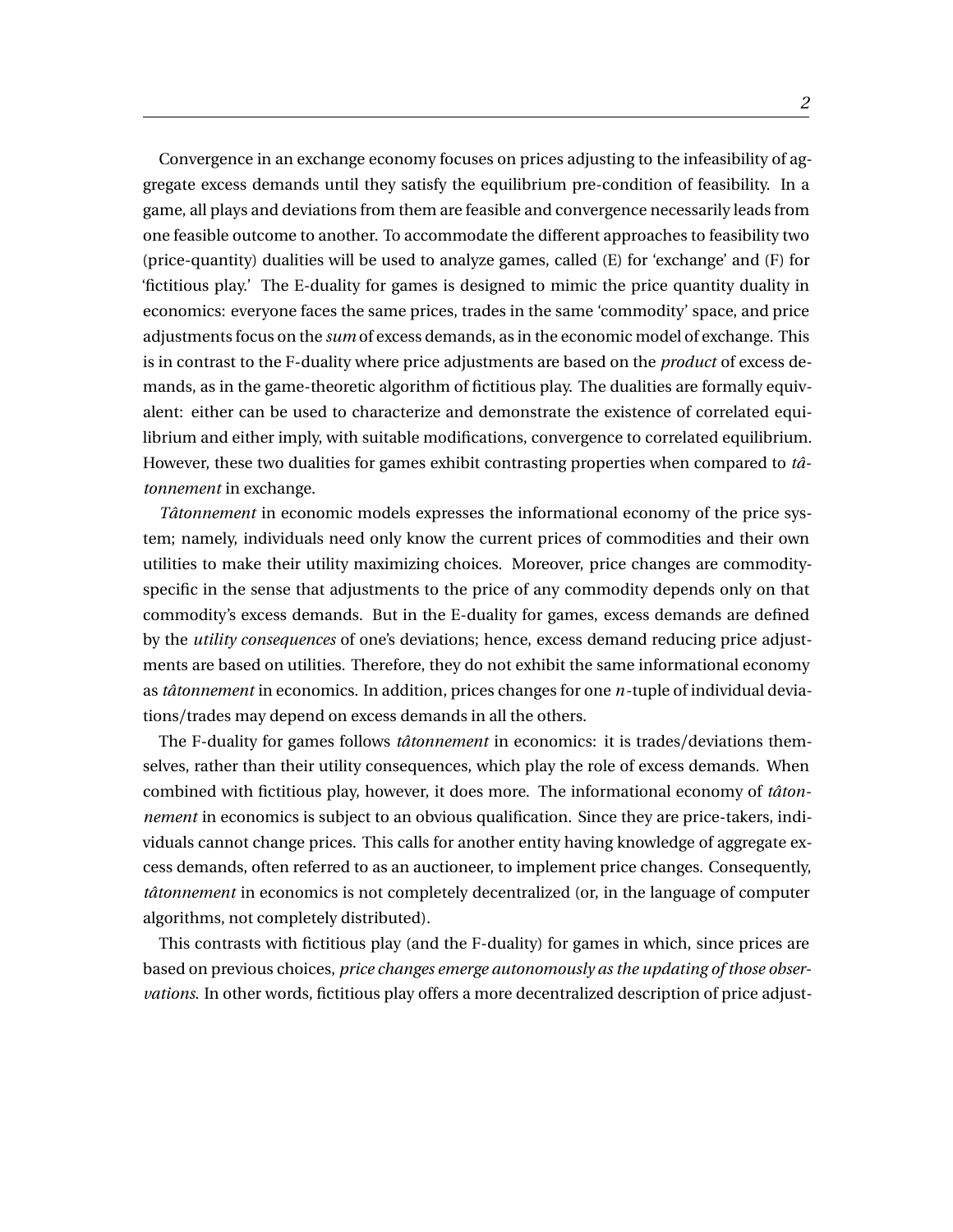ment in games than does *tâtonnement* in economics. (This more complete decentralization imposes considerable observational and record-keeping burdens on individuals that could, under certain conditions, be more efficiently discharged by a central authority responsible for collecting and disseminating that information.)

Fictitious play can include histories of simultaneous play consistent with Aumann's extension of Nash's non-cooperative equilibrium. The need for further modification is based on the well-known fact that best responses in a game cannot be assumed to be continuous functions of prices/probabilities. This problem is avoided in economics because standard treatments of *tâtonnement* assume excess demands vary continuously with prices. With differentiability and quasi-linearity, *tâtonnement* corresponds to a gradient method for finding equilibrium as the minimum of a convex function. As illustrated, below, discontinuities in price-taking utility maximizing demands — resulting, for example, from indivisible commodities — cause problems for convergence in economic models of exchange. They can be cured by modifying *tâtonnement* to keep track of time and the history of previous trades, i.e., to look more like fictitious play.

Further modification of fictitious play in games relies on various methods of smoothing to eliminate discontinuities. The formulation adopted, below, uses a canonical quadratic cost method for converting non-differentiable into differentiable optimization problems. In the Fduality, price-taking utility maximization reproduces Hart and Mas-Colell's 'regret-matching.' Further, by extending a finite player game to a population with a continuum of individuals of each type — which is especially appropriate for the price-taking hypothesis that single individuals would have no influence on prices, a somewhat stronger version of population convergence to correlated equilibrium is demonstrated. Hence, *tâtonnement*-like conclusions in E-duality, where price changes require an Auctioneer's active participation (see the need for a projection mapping in Section 5.3), are replaced by price changes in the F-duality emerging directly from individuals' desires to exploit perceived profit opportunities.

The following section introduces the conjugate duality framework for price-taking equilibrium in a quasilinear exchange economy. This is the model for characterization and existence of correlated equilibrium, using the E-duality, in Section 3. Differences in efficiency properties between economics and games are characterized and discussed in Section 4. Section 5 is devoted to *tâtonnement* convergence, both in economics and games. Second 6 introduces the F-duality, autonomous models of price adjustment provided by randomized fictitious play, the formulation of regret-matching as utility maximization and its convergence properties in both the finite and population models of a game. This is followed by a Concluding Remark. A polyhedral version of Fenchel's Duality Theorem is stated in the Appendix.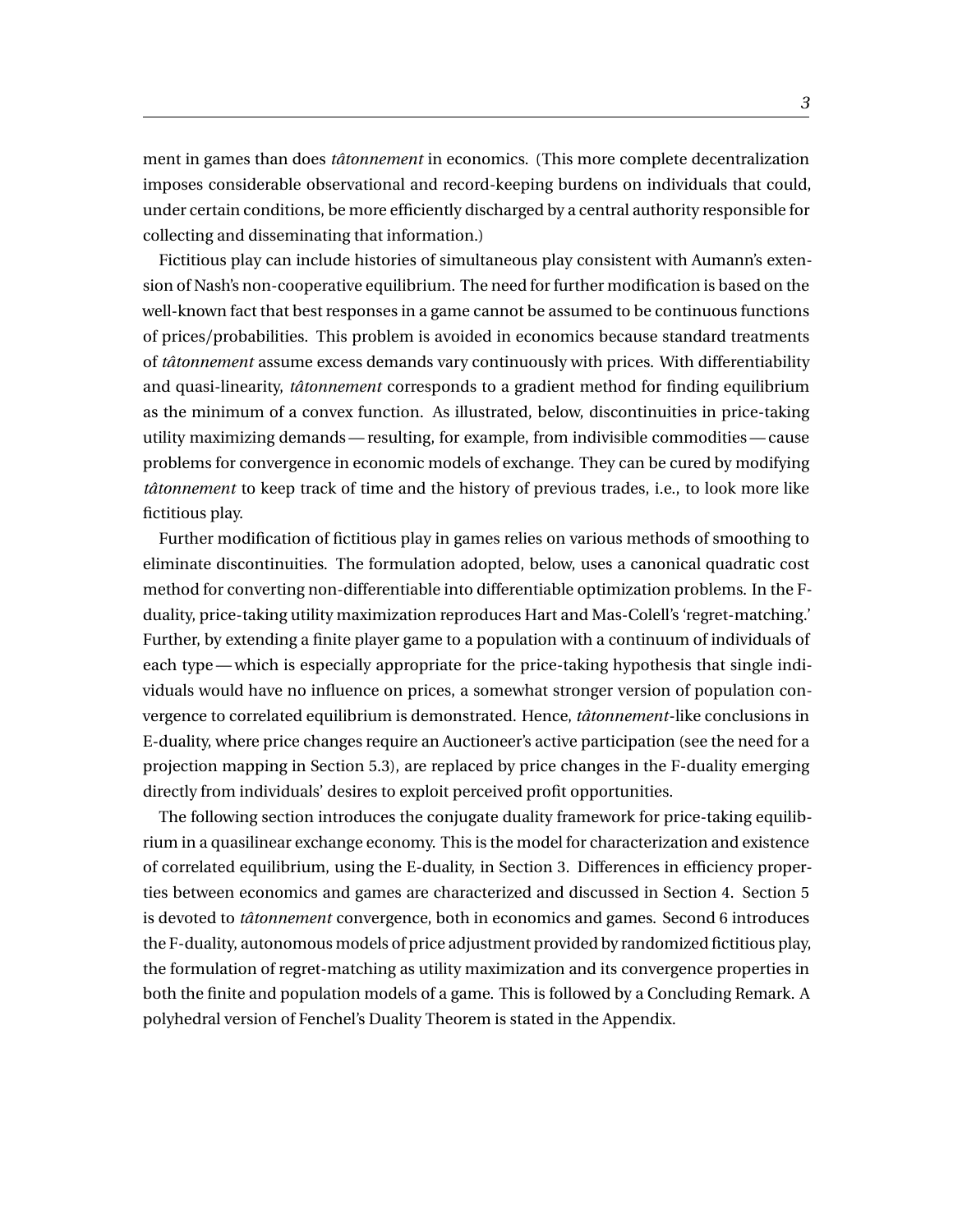# <span id="page-6-0"></span>**2 PRICE-TAKING EQUILIBRIUM IN EXCHANGE**

The purpose of this section is to highlight features of price-taking equilibrium with quasilinearity as a template for games.

# <span id="page-6-1"></span>**2.1 MODEL**

The characteristics of individual *i* are defined by the utility function for (non-money) commodities,

$$
\nu_i : \mathbb{R}^\ell \to \mathbb{R} \cup \{ -\infty \}. \tag{2.1.1}
$$

The characteristics include the set of trades *i* can feasibly make, defined by

$$
Z_i := \{ z_i : \nu_i(z_i) > -\infty \} \subset \mathbb{R}^{\ell}.
$$
\n(2.1.2)

Denote by **0** the zero element of R*`* . Assume throughout that

- **0**  $\in Z_i$  and  $v_i(\mathbf{0}) = 0$
- $Z_i$  is compact
- $v_i$  is continuous on  $Z_i$ .

In addition to trades  $z_i$  in (non-money) commodities, there is a "money" commodity,  $m_i \in \mathbb{R}$ . The utility of  $(z_i, m_i)$  is of the quasilinear form

$$
v_i(z_i) + m_i. \tag{2.1.3}
$$

Since the money commodity enters each individual's utility in the same way, the data of quasilinear exchange economy can be summarized as

$$
\mathcal{E} = \langle v_i \rangle := (v_1, v_2, \dots, v_n). \tag{2.1.4}
$$

The smallest concave function greater than or equal to  $v_i$  is

$$
\widehat{\nu}_i(z_i) := \sup \Big\{ \sum_k \lambda_k \nu_i(z_i^k) : \sum_k \lambda_k z_i^k = z_i, \lambda_k \ge 0, \sum_k \lambda_k = 1 \Big\}.
$$
 (2.1.5)

Hence,

$$
\widehat{Z}_i = \left\{ \sum_k \lambda_k z_i^k : z_i^k \in Z_i, \lambda_k \ge 0, \sum_k \lambda_k = 1 \right\}
$$
 (2.1.6)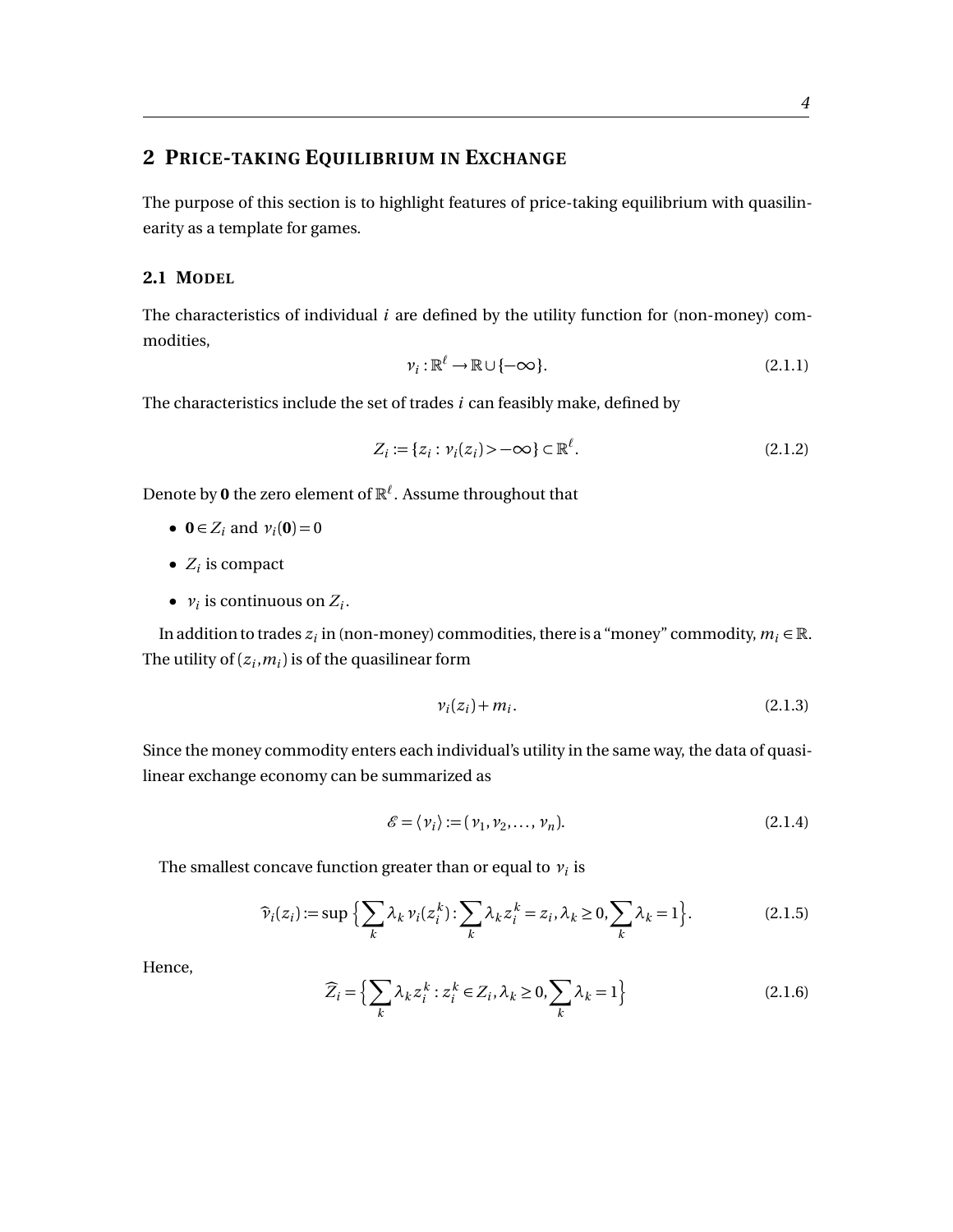is the set of trading possibilities for  $\widehat{\nu}_i$ , and  $\nu_i$  is concave when  $\nu_i = \widehat{\nu}_i$ .

**REMARK 1:** (ADDED ASSUMPTIONS ON  $Z_i$ ) Standard assumptions for  $\mathscr E$  are

- $Z_i = \widehat{Z}_i$  (commodities are divisible)
- $0 \in \text{int } Z_i$  (individuals can trade all commodities).

When  $Z_i$  is finite, commodities are indivisible, implying that  $\hat{\nu}_i$  is polyhedral, i.e., concavification derived from a finite set. Polyhedral convexity will be a property of games, below, but polyhedral concavity is not a standard assumption in exchange. A relevant exception is the asssignment model. In that case, a supplier can offer one unit of a commodity personalized to that seller and each buyer can purchase at most one unit from any seller. In comparison to standard assumptions, above, which imply the relative interior with respect to the smallest affine set common to all trades is

$$
rint(\bigcap_i Z_i) = \mathbb{R}^{\ell},
$$

personalization of commodities in the assignment model implies

$$
rint(\bigcap_i Z_i) = \{0\}.
$$

Personalization of deviations/trades will also be a property of games. (Optimal solutions to the assignment model are known to follow from the Minimax Theorem (von Neumann [1953]).)

# <span id="page-7-0"></span>2.2 PRICE-TAKING UTILITY MAXIMIZATION IN  $\mathscr E$

At prices  $p \in \mathbb{R}^\ell$  for non-money commodities and a normalized price of 1 for the money commodity, the individual's budget constraint is  $p \cdot z_i + m_i = 0$ . The maximum utility achievable at *p*, or indirect utility, is

$$
\sup_{(z_i, m_i)} \{ \nu_i(z_i) + m_i : p \cdot z_i + m_i = 0 \} = \sup_{z_i} \{ \nu_i(z_i) - p \cdot z_i \}
$$
  
= 
$$
-\inf_{z_i} \{ p \cdot z_i - \nu_i(z_i) \}
$$
(2.2.1)  
= 
$$
-\nu_i^*(p)
$$

The expression *ν* ∗  $\chi_i^*(p) = \inf_{z_i} \{p \cdot z_i - \nu_i(z_i)\}$  is the concave conjugate of  $\nu_i$ . Therefore,  $-\nu_i^*$  $i^*(p)$  is convex.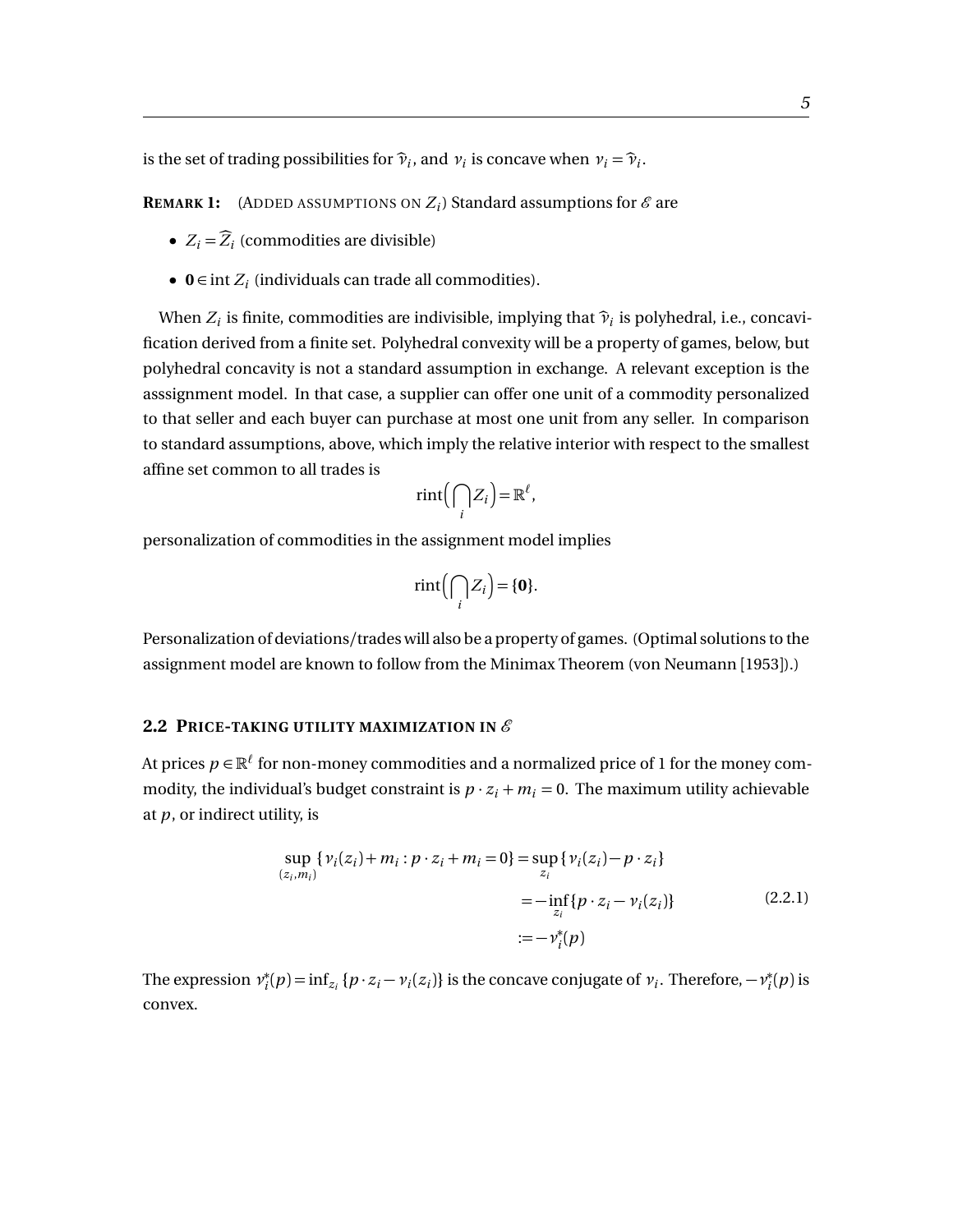The demand correspondence (the argmax of  $-v_i^*$  $i^*(p)$ ) is:

<span id="page-8-1"></span>
$$
\partial \nu_i^*(p) = \{ z_i : (q - p) \cdot z_i \ge \nu_i^*(q) - \nu_i^*(p), \,\forall q \}
$$
 (2.2.2)

When *ν* ∗ <sup>\*</sup><sub>*i*</sub> is differentiable,  $\partial v_i^*(p) = \nabla v_i^*$  $e^*_i(p)$ . With quasilinear utility the marginal utility of money income  $\equiv$  1. Hence, [\(2.2.2\)](#page-8-1) is *Roy's Identity* for quasilinear utility without the requirement that utility is differentiable.

The inverse demand correspondence for  $z_i \in \text{dom } v_i$ , i.e., the prices (if any) at which it would be utility maximizing to choose *z<sup>i</sup>* , is

$$
\partial \nu_i(z_i) = \{ p : p \cdot (y_i - z_i) \ge \nu_i(y_i) - \nu_i(z_i), \forall y_i \}. \tag{2.2.3}
$$

Three descriptions of price-taking utility maximization are:

**FACT 1:** The following are equivalent:

- $\bullet \nu_i^*$  $\nu_i(\bar{p}) = \nu_i(\bar{z}_i) - \bar{p} \cdot \bar{z}_i$
- $\bar{p} \in \partial v_i(\bar{z}_i)$
- $\bar{z}_i \in \partial v_i^*(\bar{p})$

Price-taking maximization implies that if  $\widehat{\nu}_i(\bar{z}_i) > \nu_i(\bar{z}_i)$ , there is no *p* at which an individual with utility  $v_i$  would choose  $\bar{z}_i$ . But maximizing choices of  $v_i$  are similar to  $\hat{v}_i$  in the sense that if  $\partial v_i(\bar{z}_i) \neq \emptyset$ , then  $v_i(\bar{z}_i) = \hat{v}_i(\bar{z}_i)$  since  $\bar{p} \in \partial v_i(\bar{z}_i)$  implies

$$
\nu_i^*(\bar{p}) = \bar{p} \cdot \bar{z}_i - \nu_i(\bar{z}_i) = \inf_{z_i} \{ \bar{p} \cdot z_i - \widehat{\nu}_i(z_i) \}.
$$
 (2.2.4)

#### <span id="page-8-0"></span>**2.3 CONJUGATE DUALITY CHARACTERIZATION OF PRICE-TAKING EQUILIBRIUM IN** E

The maximum gains to  $\mathscr E$  facing the aggregate resource constraint  $z$  is

$$
V_{\mathcal{E}}(z) = \sup \Big\{ \sum_{i} \nu_i(z_i) : \sum_{i} z_i = z \Big\}.
$$
 (2.3.1)

Unlike  $v_i(\mathbf{0}) = 0$ ,  $V_{\mathscr{E}}(\mathbf{0}) \ge 0$ . The inequality is strict when there are positive gains from trade among individuals. The analog of the normalization  $v_i(\mathbf{0}) = 0$  for  $\mathscr{E}$  is

$$
\mathcal{V}_{\mathcal{E}}(z) := V_{\mathcal{E}}(z) - V_{\mathcal{E}}(\mathbf{0}).\tag{2.3.2}
$$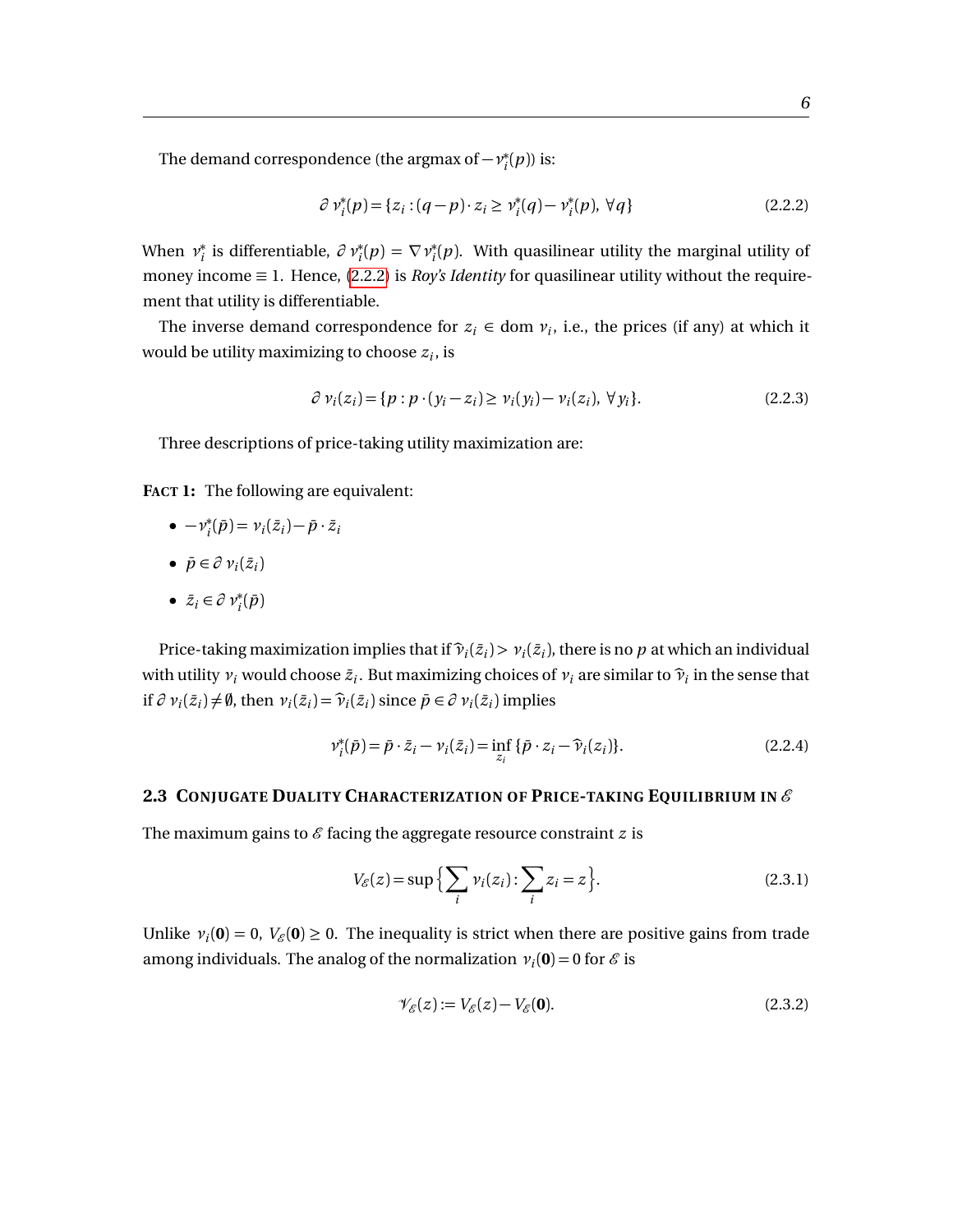The conjugate of  $\mathcal{V}_{\mathcal{E}}$  is

$$
\mathcal{V}_{\mathcal{E}}^*(p) = \inf_{p} \{ p \cdot z - \mathcal{V}_{\mathcal{E}}(z) \} = -\sup_{p} \{ \mathcal{V}_{\mathcal{E}}(z) - p \cdot z \}. \tag{2.3.3}
$$

Like  $-v_i^*$ *i*<sup>\*</sup>(*p*), −\*/*i*<sup>\*</sup>(*p*) is convex.

Ignoring the normalization that the price of the money commodity is 1, there is no restriction on  $p \in \mathbb{R}^{\ell}$ . For purposes of symmetry, below, the absence of such restriction is formalized by the concave indicator of  $\mathbb{R}^\ell$  ,

$$
\mathcal{P}(p) = \begin{cases} 0 & \text{if } p \in \mathbb{R}^{\ell}, \\ -\infty & \text{otherwise.} \end{cases}
$$
 (2.3.4)

Its conjugate is

$$
\mathcal{P}^*(z) = \inf_p \{ p \cdot z - \mathcal{P}(p) \},\tag{2.3.5}
$$

Hence,  $\mathscr{P}^*(z)$  >  $-\infty$  if and only if  $z = 0$ .

Denote a list of individual trades as  $\langle z_i \rangle = (z_1, z_2, \ldots, z_n)$ . For a quasilinear model of exchange, the Walrasian definition of equilibrium as utility maximization and market clearance is:

**DEFINITION 1:**  $(p^0, \langle z_i^0 \rangle)$  is a *price-taking (Walrasian) equilibrium* for  $\mathscr{E} = \langle v_i \rangle$  if

•  $v_i(z_i^0) - p^0 \cdot z_i^0 = \sup_{(z_i, m_i)} \{ v_i(z_i) + m_i : p^0 \cdot z_i + m_i = 0 \}, \quad \forall i$ •  $\sum_{i} z_i^0 = 0$ 

# **PROPOSITION 1:** *(*CHARACTERIZATION)

 $(p^0,\langle z^0_i\rangle)$  is a price-taking equilibrium for  $\mathscr E$  if and only if  $\sum_i z^0_i = {\bf 0}$  and

$$
\min_{p} \left\{-\mathscr{V}_{\mathscr{E}}^*(p) - \mathscr{P}(p)\right\} = -\mathscr{V}_{\mathscr{E}}^*(p^0) - \mathscr{P}(p^0) = -\mathscr{V}_{\mathscr{E}}^*(p^0) = 0.
$$

*Equivalently,*  $\sum_i v_i^*$  $\chi_i^*(p^0) = \sum_i \nu_i(z_i^0).$ 

Note the role of prices in *minimizing* the gains from trade. Since the opportunity to trade at any prices implies  $-\mathcal{V}_{\mathcal{E}}^*(p) \geq 0$ , the minimum is achieved by prices encouraging  $\mathcal{E}$  not to trade.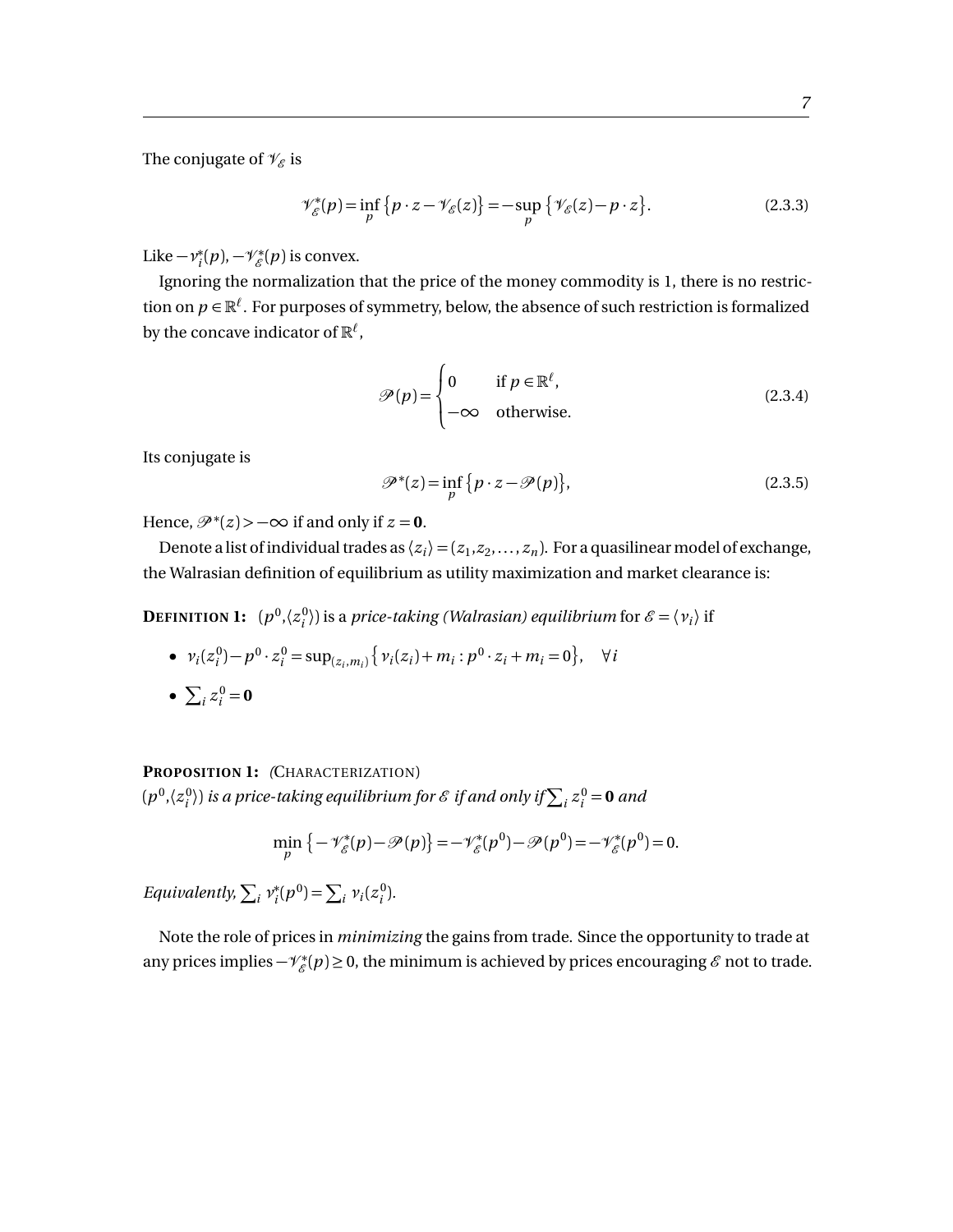*Proof.* (From saddle-point to price-taking equilibrium) Let  $p^0 \in \partial \mathcal{V}_{\mathcal{E}}(\mathbf{0})$ . Then

$$
V_{\mathcal{E}}(z) - V_{\mathcal{E}}(\mathbf{0}) \le p^0 \cdot z.
$$

Let  $\sum_i z_i^0 = \mathbf{0}$ ,  $\sum_i \nu_i(z_i^0) = V_{\mathscr{E}}(\mathbf{0})$ . Therefore, if  $\sum_i z_i = z$ , then  $\sum_i \nu_i(z_i) \leq V_{\mathscr{E}}(z)$ , and

$$
\sum_i \nu_i(z_i) - \nu_i(z_i^0) \le p^0 \cdot \sum_i (z_i - z_i^0) = p^0 \cdot z.
$$

Hence, the inequality

$$
\nu_i(z_i) - \nu_i(z_i^0) \le p^0 \cdot (z_i - z_i^0),
$$

must hold for all *i* and  $z_i$ . Therefore,  $z_i^0$  is utility maximizing at  $p^0$ .

(From price-taking equilibrium to saddle-point) Reverse the argument. Price-taking maximization at  $p^{\rm 0}$  implies

$$
\nu_i(z_i) - \nu_i(z_i^0) \le p^0 \cdot (z_i - z_i^0),
$$

for all *i* and *z<sup>i</sup>* , from which it is readily concluded that

$$
\sum_i \nu_i(z_i^0) = V_{\mathscr{E}}(\mathbf{0}),
$$

and  $p^0 \cdot z \ge V_{\mathscr{E}}(z) - V_{\mathscr{E}}(\mathbf{0})$  for all  $z = \sum_i z_i$ , i.e.,  $p^0 \in \partial \mathscr{V}_{\mathscr{E}}(\mathbf{0})$ .

Equilibrium does not exist if

- (1)  $\widehat{V}_\epsilon(\mathbf{0}) > V_\epsilon(\mathbf{0})$ , i.e.,  $V_\epsilon$  is 'not effectively concave' at **0**; or,
- (2)  $\widehat{V}_{\mathcal{E}}(\mathbf{0}) = V_{\mathcal{E}}(\mathbf{0})$ , but  $\partial \widehat{V}_{\mathcal{E}}(\mathbf{0}) = \emptyset$ , i.e., the marginal gain from trade at **0** is not bounded above.

(1) is the substantive qualification, while (2) is a more technical condition that is precluded if **0** ∈ int *Z*. An illustration of (2) is:

**EXAMPLE 1 :** A single individual economy with  $Z_i = Z = [0,1]$  and  $v_i(z) = v(z) = 2z^{1/2}$ ,  $z \in$ *Z*. (Here  $\mathbf{0} = 0$ .) The directional derivative of *v* at  $\mathbf{0}$  is  $-\infty$  in the negative direction and  $d\mathcal{v}(z)/dz = (z_i)^{-1/2}$ ,  $0 < z < 1$ . Hence, the directional derivative of *v* at **0** in the positive direction is  $\infty$ . Even though *v* is concave and continuous on *Z*, **0** is on the boundary of *Z*.

From Proposition 1, existence depends entirely on  $\partial \mathcal{V}_{\mathcal{E}}(\mathbf{0}) \neq \emptyset$ . By construction,  $\partial \mathcal{V}_{\mathcal{E}}(\mathbf{0}) =$  $\partial V_{\mathscr{E}}(\mathbf{0})$ . Under standard assumptions (see Remark 1, above), the practical conditions to achieve this requirement is  $v_i = \hat{v}_i$  to satisfy (1), along with a Lipschitz condition on  $v_i$  to satisfy (2).

 $\Box$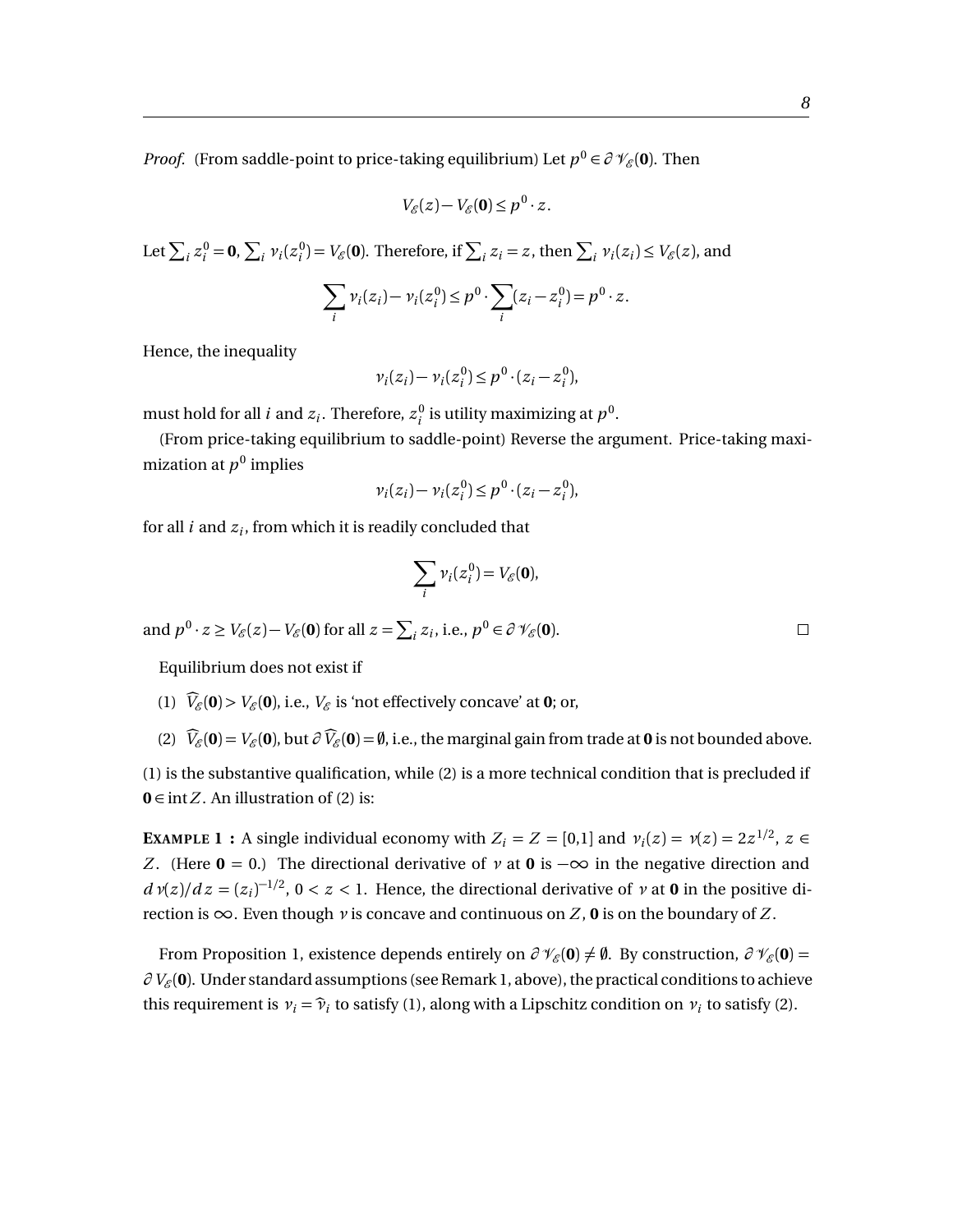**REMARK 2:** (INDIVIDUAL MINIMAX DESCRIPTION OF EQUILIBRIUM) The definition of pricetaking equilibrium highlights prices as guides for individuals about which trades to make, while equilibrium prices stipulate the mutual compatibility of their plans. Equilibrium in games, below, focuses on each individual's desire not to deviate from an as-if no-trade position. Price-taking in  $\mathcal E$  can be similarly reformulated.

Let

$$
\nu_i(y_i \, | \, z_i) := \nu_i(z_i + y_i) - \nu_i(z_i),\tag{2.3.6}
$$

be the change in utility to *i* by making the 'deviation'  $y_i$  from  $z_i \in Z_i$ . Thus,  $v_i(y_i | \mathbf{0}) = v_i(y_i)$ . Price-taking utility maximization from *z<sup>i</sup>* is

$$
-v_i^*(p \mid z_i) = \sup_{y_i} \{ v_i(y_i \mid z_i) - p \cdot y_i \} = -\inf_{y_i} \{ p \cdot y_i - v_i(y_i \mid z_i) \}
$$
(2.3.7)

At  $z_i$ ,  $(\bar{p}, \bar{y}_i)$  is a saddle-point of  $v_i(y_i | z_i) - p \cdot y_i$  for *i* when

$$
-\nu_i^*(p\,|\,z_i) \ge -\nu_i^*(\bar{p}\,|\,z_i) = \nu_i(\bar{y}_i\,|\,z_i) - \bar{p} \cdot \bar{y}_i \ge \nu_i(y_i\,|\,z_i) - \bar{p} \cdot y_i, \quad \forall p, \forall y_i.
$$
 (2.3.8)

The following individual, rather than aggregate, saddle-point condition replaces emphasis on the mutual compatibility of demands in Proposition 1, where *i*'s initial position is **0**, with an equivalent 'stay-there' requirement, i.e.,  $y_i = 0$ , with respect to *i*'s finally attained position,  $z_i^0$ , that more closely resembles the description of correlated equilibrium in games, below.

**DEFINITION 2:**  $(p^0, \langle z^0_i \rangle)$  is a *price-taking equilibrium* for  $\mathscr E$  if

• 
$$
-v_i^*(p|z_i^0) \ge -v_i^*(p^0|z_i^0) = v_i(0|z_i^0) - p^0 \cdot 0 = 0 \ge v_i(y_i|z_i^0) - p^0 \cdot y_i, \quad \forall p, \forall y_i, \forall i.
$$
  
\n•  $\sum_i z_i^0 = 0.$ 

<span id="page-11-0"></span>**REMARK 3:** (SELECTION PROBLEM) Price-taking equilibrium is often interpreted as implying that knowledge of prices suffices for individuals to achieve equilibrium. This view is supported when prices determine utility maximizing choices *uniquely*, i.e., when *ν* ∗  $_i^\ast$  is differentiable at  $p^0$  and therefore  $\partial v_i^*(p^0) = \{z_i^0\}$ . However, when  $\partial v_i^*(p^0)$  is not a singleton, e.g., when  $\hat{v}_i$  is 'flat' at  $z_i^0$  and  $\partial v_i^*(p^0)$  is a convex set in  $Z_i$ , the choice in  $\partial v_i^*(p^0)$  is critical. (With production and constant returns to scale, this well-known problem is particularly acute.) With respect to equilibrium, the issue is the difference between 'is' and 'can be.' The definition of price-taking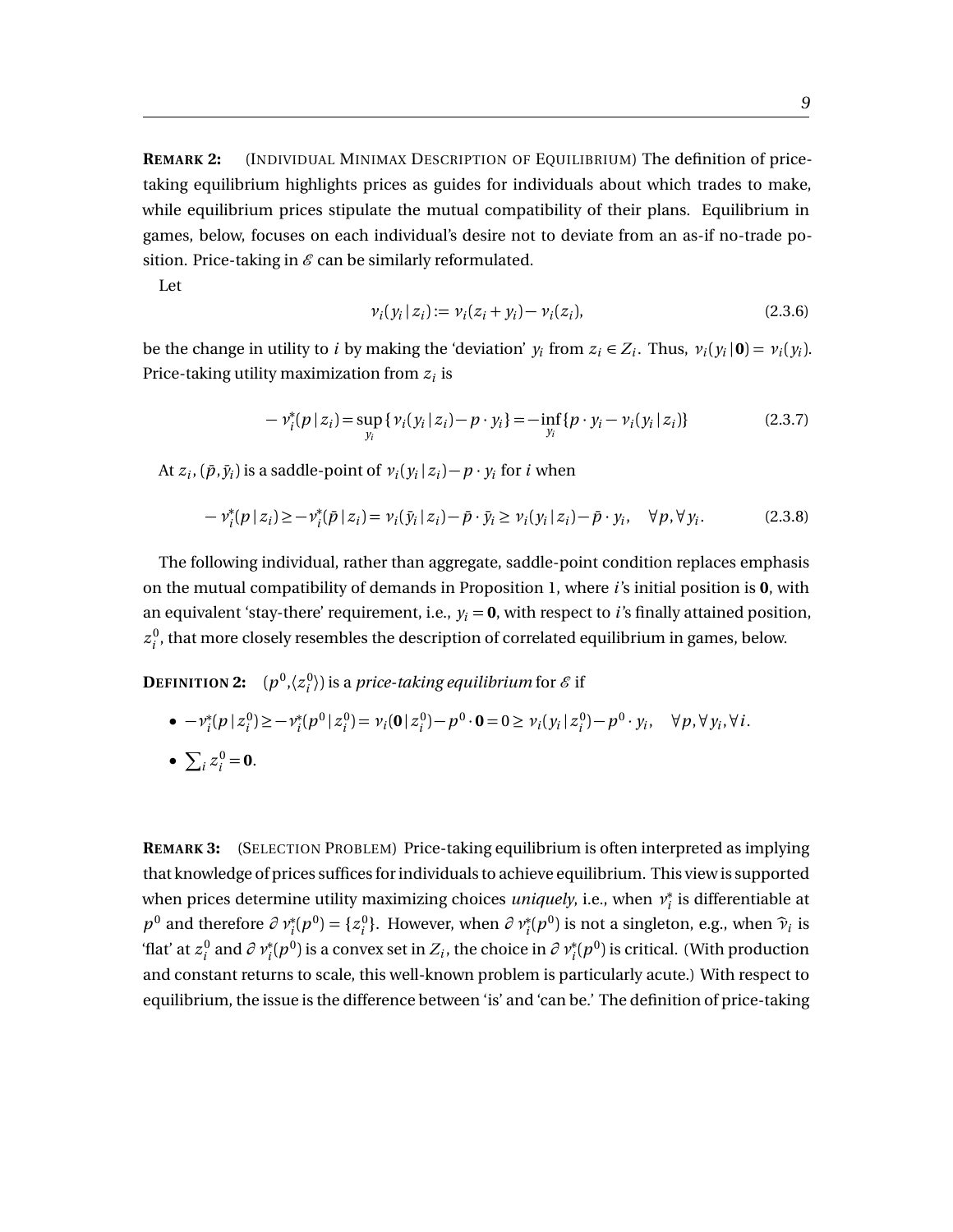equilibrium ignores this problem by identifying 'can be' as 'is,' i.e., precluding choices  $z_i \in$  $\partial v_i^*(p^0)$ ,  $i = 1,...,n$ , at equilibrium prices which do not sum to **0**. Nevertheless, the *selection problem* — which utility maximizing choice to make — is the source of continuity issues with consequences for convergence to price-taking equilibrium in games. (See Example 2, below.)

# <span id="page-12-0"></span>**3 PRICE-TAKING EQUILIBRIUM IN GAMES**

Analysis of games (in normal form) is organized to parallel exchange.

# <span id="page-12-1"></span>**3.1 MODEL**

Let  $A_i$  denote the finite set of actions  $a_i$ ,  $i = 1,...,n$  and

$$
A := A_1 \times \cdots \times A_n. \tag{3.1.1}
$$

As in  $\mathbb{R}^\ell$ , the zero element of  $\mathbb{R}^A$  is **0**. The same notation to denote prices in an exchange economy, where  $p \in \mathbb{R}^\ell$  , is used to denote prices in a game where  $p \in \mathbb{R}^A$ . The normalized set of such prices are the probabilities

$$
P := \{ p : A \to \mathbb{R}_+ : \sum_a p(a) = 1 \}.
$$
 (3.1.2)

Similar notation will be used to define utility/payoff functions in a game. The difference is that unlike the non-linear function  $v_i : \mathbb{R}^\ell \to \mathbb{R} \cup \{-\infty\}$ , the utility of *i* is defined by  $\mathfrak{v}_i : A \to \mathbb{R}$ , an element of  $\mathbb{R}^A$ . The payoff to *i* from *p* is written as

$$
p \cdot \mathfrak{v}_i = \sum_a p(a) \mathfrak{v}_i(a). \tag{3.1.3}
$$

A game  $\mathscr G$  in *normal form* is a pair ( $\langle \mathfrak v_i \rangle$ ,A), or simply

$$
\mathcal{G} := \langle \mathfrak{v}_i \rangle,\tag{3.1.4}
$$

taking *A* as given.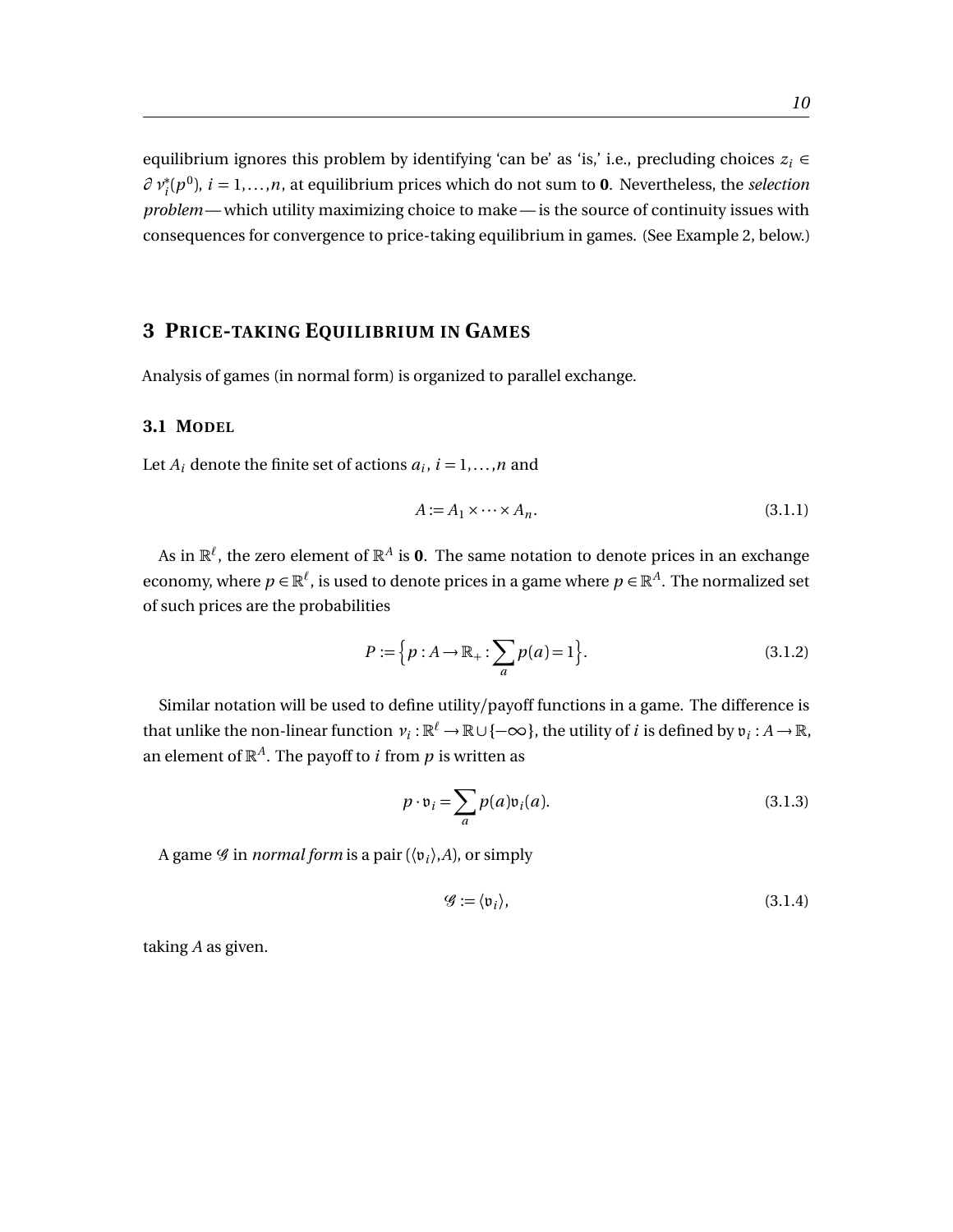#### <span id="page-13-0"></span>**3.2 PRICE-TAKING UTILITY MAXIMIZATION IN**  $\mathscr G$

This section and the following describe a reformulation of a game in the language of exchange.

# <span id="page-13-1"></span>*3.2.1 Deviations as Trades and the E-duality*

Let

$$
\mathbf{D}_i = \{\mathbf{d}_i : A_i \to A_i\},\tag{3.2.1}
$$

be the set of mappings from  $A_i$  to itself. Included in  $\mathbf{D}_i$  is the identity  $\mathbf{d}_i^{\text{Id}}$ , i.e.,  $\mathbf{d}_i^{\text{Id}}(a_i) = a_i$ ,  $\forall a_i$ . Use  $\mathbf{D}_i$  to define

$$
D_i := \{ d_i : d_i(a) = \mathfrak{v}_i(\mathbf{d}_i(a_i), a_{-i}) - \mathfrak{v}_i(a_i, a_{-i}), \mathbf{d}_i \in \mathbf{D}_i \}. \tag{3.2.2}
$$

The set  $D_i$  represents the utility consequences to  $i$  when deviating from  $A_i$  and choosing according to  $\mathbf{d}_i \in \mathbf{D}_i$  instead. An alternative interpretation is that the analog of trades  $Z_i$  in  $\mathscr E$  is  $D_i$  in  $\mathcal{G}$ , where  $d_i = \mathbf{0}$  is the choice not to trade/deviate.

As in the assignment model version of  $\mathscr E$  where rel int $\left(\bigcap_i Z_i\right) = \{0\}$  (see Remark 1), since each *i* is the only one controlling *D<sup>i</sup>* ,

$$
rint(\bigcap_i D_i) = \{0\}.
$$

The indicator function of  $D_i$  is

$$
\mathbf{v}_i(d_i) = \begin{cases} 0 & \text{if } d_i \in D_i, \\ \infty & \text{if } d_i \notin D_i. \end{cases}
$$
 (3.2.3)

Note that  $\mathbf{v}_i(\mathbf{0}) = 0$ , i.e., not deviating, is always feasible.

With trading opportunities given by  $\mathbf{v}_i$ , the maximum utility  $i$  can achieve at prices  $p$  (the indirect utility/conjugate function) is

$$
\mathbf{v}_i^*(p) := \sup_{d_i} \{ p \cdot d_i - \mathbf{v}_i(d_i) \} = \sup \{ p \cdot d_i : d_i \in D_i \},\tag{3.2.4}
$$

where

$$
p \cdot d_i = \sum_a p(a) d_i(a). \tag{3.2.5}
$$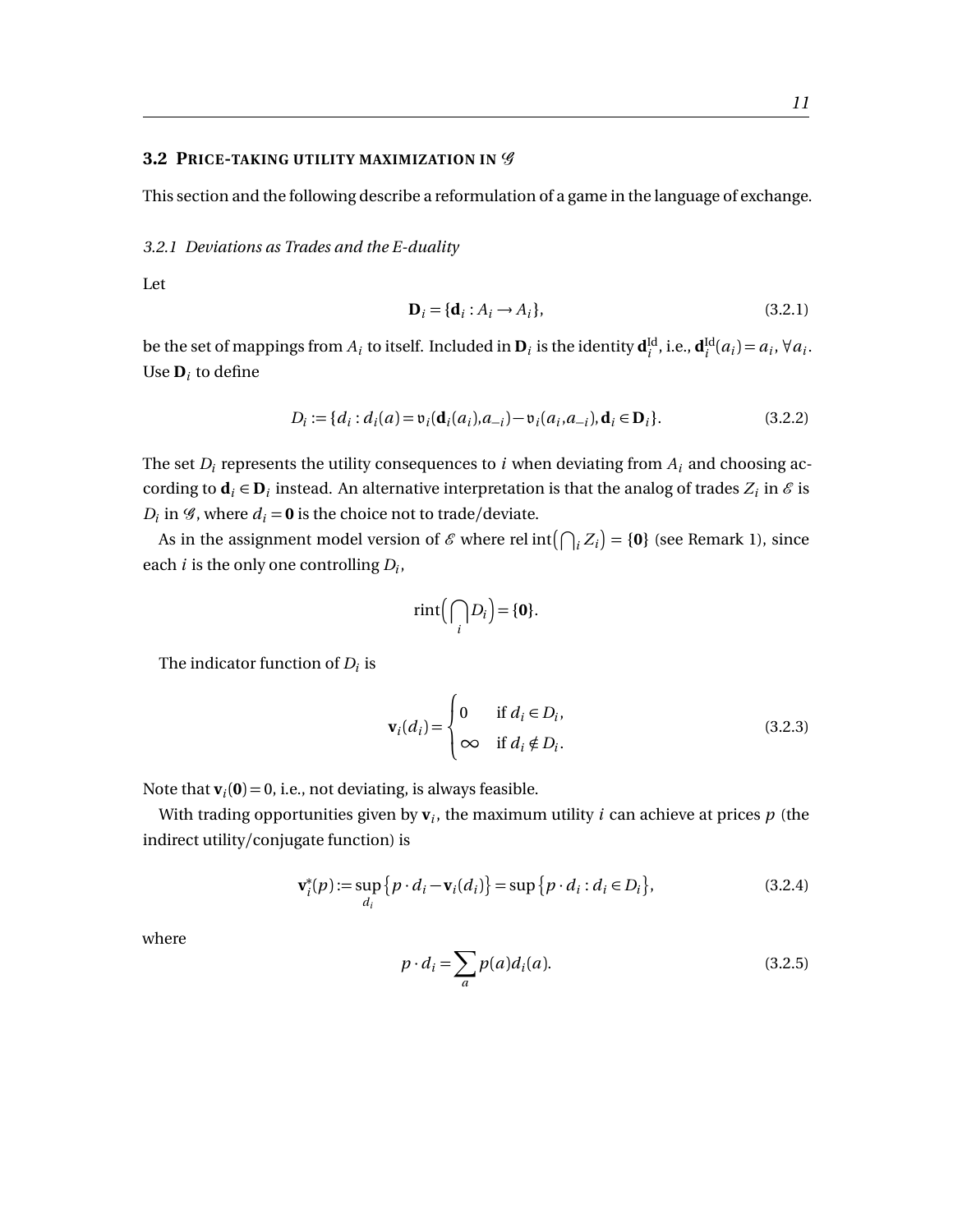Discreteness of  $D_i$  implies that  $\mathbf{v}_i$  is not convex. Nevertheless, as the sup of linear functions, **v** ∗  $i<sub>i</sub>$  is convex.

The demand correspondence (the argmax of **v** ∗  $\mathbf{r}_i^*(p)$ ) is given by the subdifferential of  $\mathbf{v}_i^*$ *i* (*p*) as

$$
\partial \mathbf{v}_i^*(p) := \left\{ \bar{d}_i : (q - p) \cdot \bar{d}_i \le \mathbf{v}_i^*(q) - \mathbf{v}_i^*(p), \ \forall q \right\}.
$$
\n(3.2.6)

The inverse demand correspondence for  $\bar{d}_i \in D_i$  are the prices (if any) at which it is utility maximizing to choose  $\bar{d}_i$ ,

$$
\partial \mathbf{v}_i(\bar{d}_i) := \{ p : p \cdot (d_i - \bar{d}_i) \le \mathbf{v}_i(d_i) - \mathbf{v}_i(\bar{d}_i), \ \forall d_i \in \mathbb{R}^A \}. \tag{3.2.7}
$$

In parallel with Fact 1 for  $\mathscr{E}$ , the conditions (i)  $\mathbf{v}_i^*$  $\dot{p}$ <sup>\*</sup>( $\bar{p}$ ) =  $\bar{p} \cdot \bar{d}_i$  –  $\mathbf{v}_i(\bar{d}_i)$ , (ii)  $\bar{p} \in \partial \mathbf{v}_i(\bar{d}_i)$ , and (iii)  $\bar{d}_i$  ∈ ∂ **v**<sup>\*</sup><sub>*i*</sub>  $i(\bar{p})$  are equivalent.

*The E-duality for games is the pairing*  $(p,d_i)$ . Comparing  $(p,d_i) \in \mathbb{R}^A \times \mathbb{R}^A$  for G with the  $(p, z_i) \in \mathbb{R}^{\ell} \times \mathbb{R}^{\ell}$  duality for  $\mathscr{E}$ , since  $\mathbf{0} \in D_i \subset \mathbb{R}^A$  and  $\mathbf{0} \in Z_i \subset \mathbb{R}^{\ell}$ ,

$$
\mathbf{v}_i^*(p) \ge 0, \ \forall p \in \mathbb{R}^A \quad \text{and} \quad -\mathcal{v}_i^*(p) \ge 0, \ \forall p \in \mathbb{R}^\ell.
$$

For the purpose of characterizing correlated equilibrium via the E-duality, it will suffice to describe  $\mathcal{G} = \langle \mathfrak{v}_i \rangle$  by  $\langle \mathbf{v}_i \rangle$ , the indicator functions of  $\langle D_i \rangle$ .

**REMARK 4:** (ELIMINATION OF MONEY TRANSFERS IN  $\mathscr{G}$ ) The conjugate function  $v_i^*$  $i^*(p) = \inf_{z_i} \{ p \cdot$  $z_i$  −  $v_i(z_i)$ } for  $\mathscr E$  includes the utility function  $v_i(z_i)$  and the budget constraint defined by prices  $p \in \mathbb{R}^{\ell}$  and money transfers  $m_i = -p \cdot z_i$ . For the conjugate  $\mathbf{v}_i^*$  $f_i^*(p) = \sup_{d_i} \{ p \cdot d_i - \mathbf{v}_i(d_i) \}$  in  $\mathcal{G}$ , the indicator function  $\mathbf{v}_i$  is effectively the 'budget constraint' limiting *i*'s choices, while  $p \cdot d_i$ is the valuation of  $d_i$  at prices  $p \in \mathbb{R}^A$ , i.e., there are no money transfers in  $\mathscr{G}$ .

**REMARK 5:** ( REVEALED PREFERENCE) In  $\mathcal{E}$ , information from utility maximizing choices  $(p, z_i)$ , where  $z_i \in \partial v_i^*(p)$ , can be used to derive the utility function  $v_i$  underlying those choices (assuming  $v_i = \hat{v}_i$ ). This revealed preference conclusion does not hold for  $\mathcal{G}$ . Although *D<sub>i</sub>* is determined by  $v_i$ , the latter cannot be recovered from the former. Thus, if  $\tilde{v}_i(a) = a_i v_i(a) + f_i(a_{-i})$ ,  $\alpha_i$  > 0, it is readily established that if  $\mathbf{v}_i^*$  $\mathbf{v}_i^*$  is the conjugate of  $\mathbf{v}_i$  derived from  $\mathbf{v}_i$  and  $\tilde{\mathbf{v}}_i^*$  $_i^*$  is the conjugate of  $\tilde{\mathbf{v}}_i$  derived from  $\tilde{\mathfrak{v}}_i$ , then although  $\tilde{\mathfrak{v}}_i \neq \mathfrak{v}_i$ ,  $\partial \tilde{\mathbf{v}}_i^*$  $\mathbf{v}_i^*(p) = \partial \mathbf{v}_i^*$  $i<sub>i</sub>(p)$ , i.e., the same choices are made by individuals with non-equivalent utilities.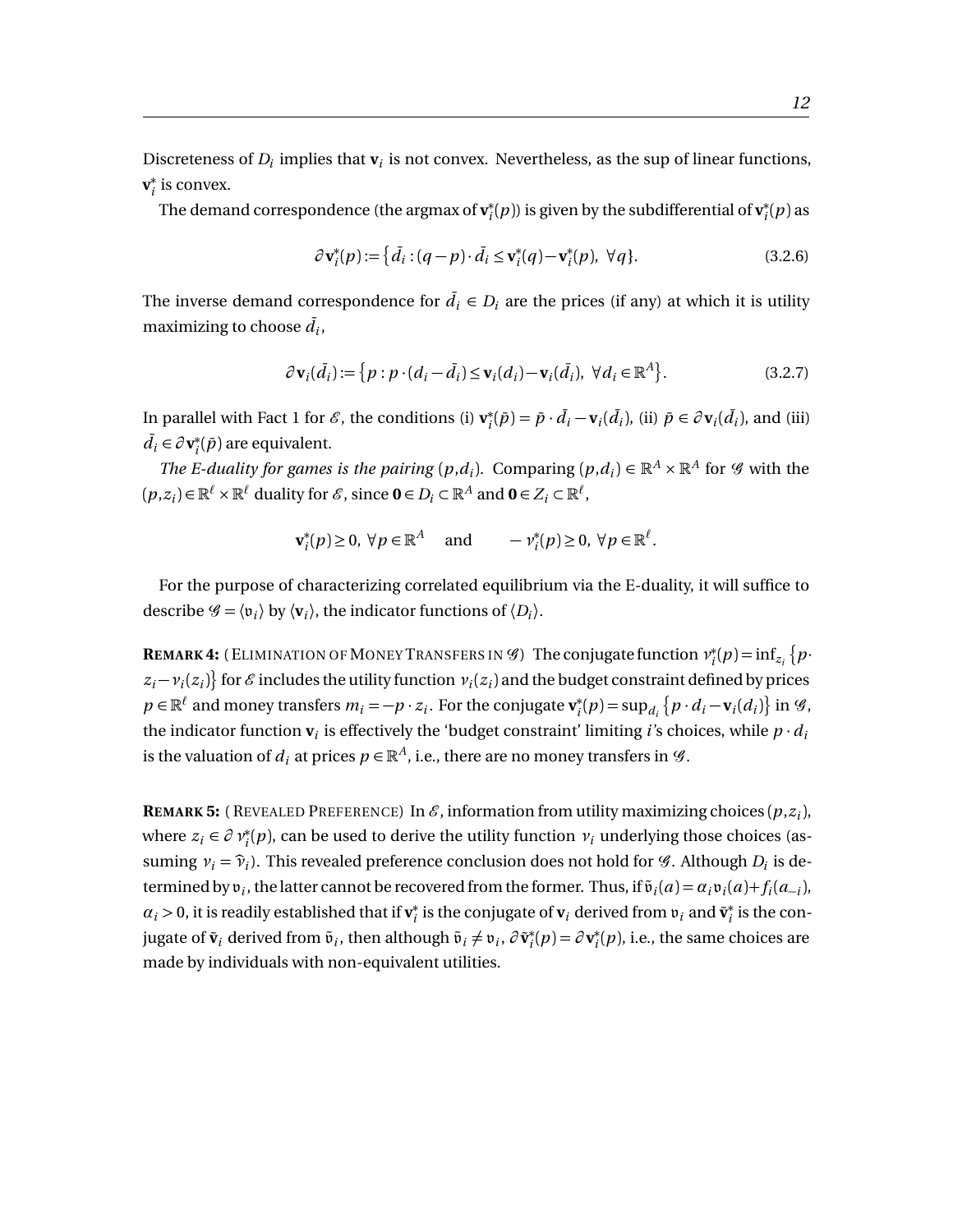# <span id="page-15-0"></span>**3.3 E-DUALITY CHARACTERIZATION OF PRICE-TAKING EQUILIBRIUM IN** G

The analog for  $\mathscr G$  of  $Z = \sum_i Z_i$  for  $\mathscr E$  is the indicator of  $D = \sum_i D_i$ ,

$$
\mathbf{V}_{\mathcal{G}}(d) := \begin{cases} 0 & \text{if } d \in D, \\ \infty & \text{if } d \notin D, \end{cases}
$$
  
=  $\inf \Big\{ \sum_{i} \mathbf{v}_{i}(d_{i}) : \sum_{i} d_{i} = d \Big\}.$  (3.3.1)

Its conjugate is

$$
\mathbf{V}_{\mathcal{G}}^*(p) := \sup_d \left\{ p \cdot d - \mathbf{V}_{\mathcal{G}}(d) \right\} = \sum_i \mathbf{v}_i^*(p). \tag{3.3.2}
$$

For exchange, the prices of non-money commodity are given by the (unrestricted) indicator function  $\mathcal{P}(p)$ . For games, P is the relative price normalization of non-negative, non-zero prices in R*<sup>A</sup>* . The concave indicator function of *P* is

$$
\mathbf{P}(p) := \begin{cases} 0 & \text{if } p \in P, \\ -\infty & \text{if } p \notin P. \end{cases}
$$
 (3.3.3)

The concave conjugate of **P** is the (concave) support function of *P* ,

$$
\mathbf{P}^*(d) = \inf_{p} \{ p \cdot d - \mathbf{P}(p) \} = \inf \{ p \cdot d : p \in P \}.
$$
 (3.3.4)

**DEFINITION 3:** A *correlated equilibrium* for  $\mathscr G$  is a  $p^0 \in P$  such that no individual would gain by deviating, i.e.,

$$
p^0 \cdot D_i \leq 0, \quad \forall i.
$$

In price-taking terminology, the absence of gain in correlated equilibrium is equivalently described as

$$
\mathbf{0} \in \partial \mathbf{v}_i^*(p^0) \Longleftrightarrow p^0 \in \partial \mathbf{v}_i(\mathbf{0}), \quad \forall i. \tag{3.3.5}
$$

This observation immediately implies: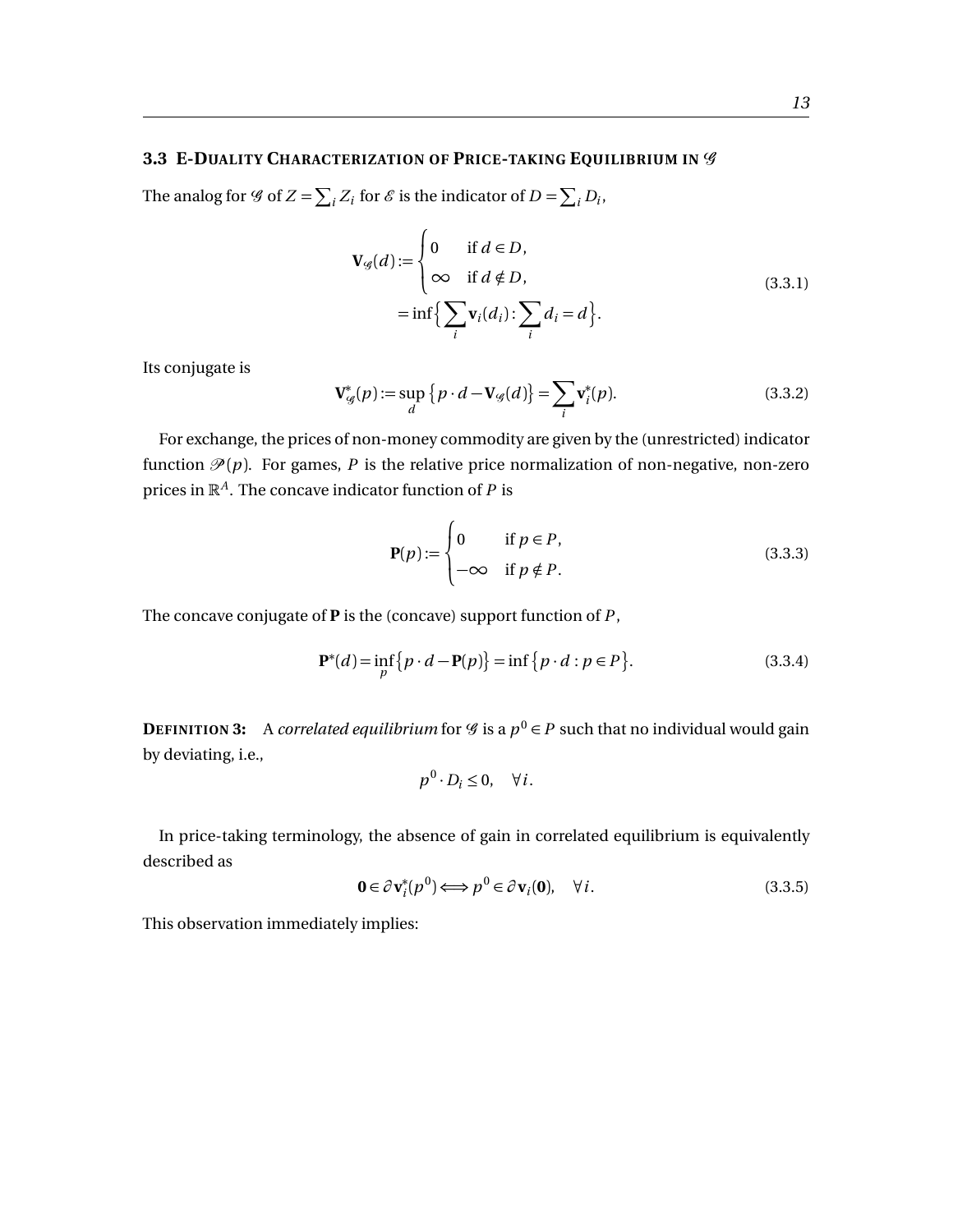#### **PROPOSITION 2:** *(*CHARACTERIZATION*)*

 $(p^0, \langle d^0_i \rangle)$ , where  $d^0_i =$  **0**, is a correlated equilibrium if and only if

$$
\mathbf{V}^*_{\mathscr{G}}(p^0) - \mathbf{P}(p^0) = \inf_p \{ \mathbf{V}^*_{\mathscr{G}}(p) - \mathbf{P}(p) \} = 0.
$$

*Equivalently,*  $V_g^*(p^0) = \sum_i v_i^*$  $i^*(p^0) = 0.$ 

Concavity and Lipschitz qualifications are required for existence of price-taking equilibrium in  $\mathcal E$ . Added qualification is not required in  $\mathcal G$ .

<span id="page-16-1"></span>**PROPOSITION 3:** *(*EXISTENCE*)*

$$
P^{0} = \operatorname{argmin} \left\{ \mathbf{V}_{\mathcal{G}}^{*}(p) - \mathbf{P}(p) \right\}
$$

*is non-empty (and convex).*

*Proof.* Fenchel's Duality Theorem (see the Appendix), a conjugate duality extension of the Minimax Theorem, is used to demonstrate existence.

(I) Extend  $V_g$  to the indicator of the smallest convex cone containing  $D = \sum_i D_i$ , i.e.,

$$
\vec{\mathbf{V}}_{\mathcal{G}}(d) = \begin{cases}\n0 & \text{if } d = \sum_{i} \sum_{k} \lambda_{i}^{k} d_{i}^{k}, d_{i}^{k} \in D_{i}, \lambda_{i}^{k} \ge 0, \\
\infty & \text{otherwise.} \n\end{cases}
$$
\n(3.3.6)

Therefore, if  $p \in P$ ,

<span id="page-16-0"></span>
$$
\overrightarrow{\mathbf{V}}_{g}^{*}(p) = \sup_{d} \{ p \cdot d - \overrightarrow{\mathbf{V}}_{g}(d) \} < \infty \Longrightarrow \overrightarrow{\mathbf{V}}_{g}^{*}(p) = 0 = p \cdot \mathbf{0}.
$$
 (3.3.7)

The expression

$$
\vec{V}_{g}^{*}(p) - P(p) \tag{3.3.8}
$$

is the difference between the polyhedral convex function  $\vec{\mathbf{V}}$ ∗  $\mathcal{G}_{\mathscr{G}}(p)$  and the polyhedral concave function **P**(*p*). And

$$
\mathbf{P}^*(d) - \vec{\mathbf{V}}_{\mathscr{G}}(d) \tag{3.3.9}
$$

is the difference between the concave function **P** ∗ , the conjugate of **P**, and the convex function  $\vec{\mathbf{V}}_{\mathscr{G}}$  , which is the conjugate of  $\vec{\mathbf{V}}$ ∗ th is the conjugate of  $V_g$ . The latter conclusion follows from the result that the conju-<br>\* gate of  $\vec{v}_{g}^*$ , called the biconjugate, equals  $\vec{v}_{g}$  when  $\vec{v}_{g}$  is the indicator function of a polyhedral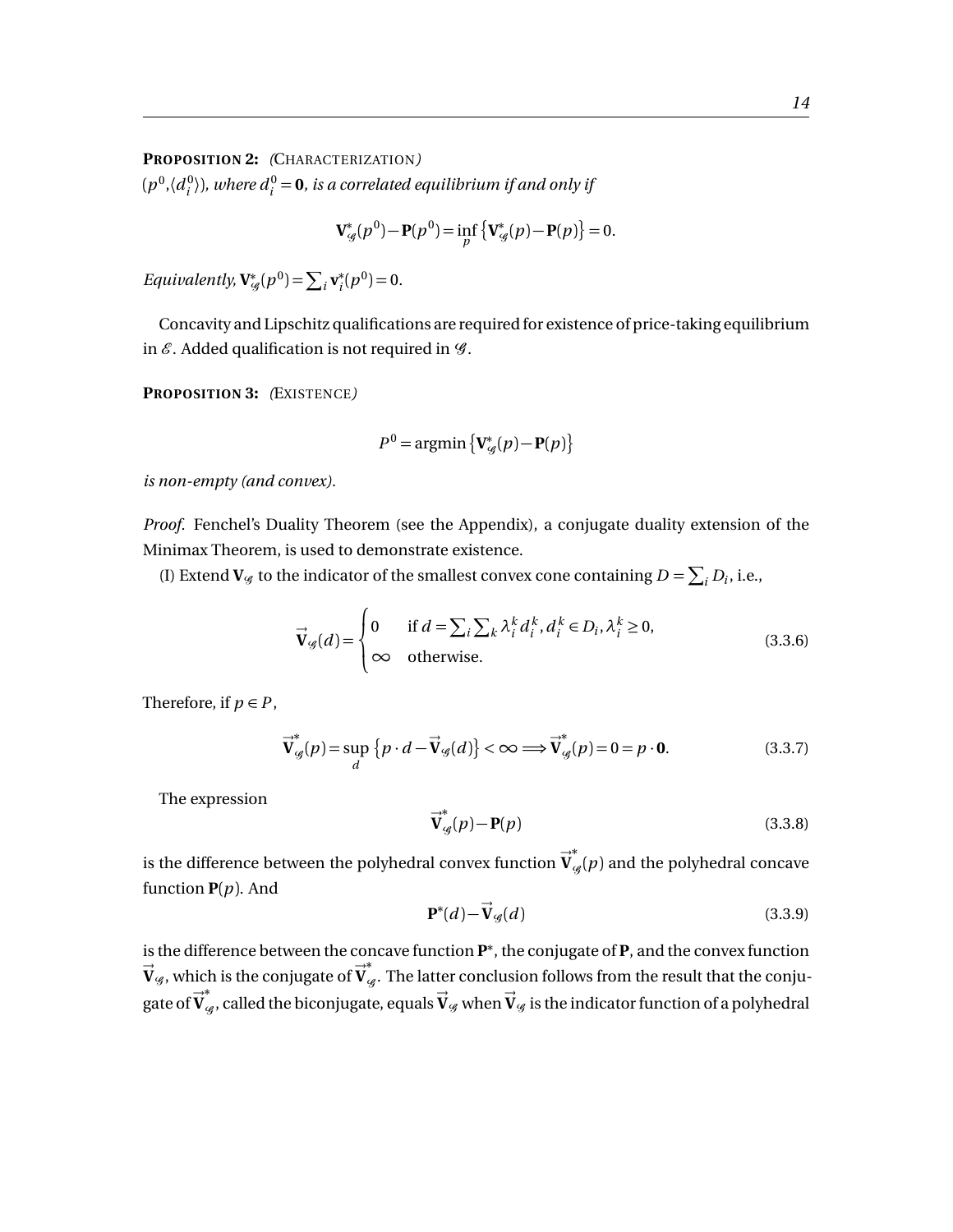convex set (Rockafellar [1970, Theorem 14.1]. As the indicator function of a non-null set that includes  $D$ ,  $\vec{V}_{g}(d) = 0$  is a proper convex function, i.e., taking values >  $-\infty$ . Its conjugate  $\vec{V}$ ∗  $\mathcal{G}$ is also proper since  $\vec{\mathbf{V}}$ ∗  $G_g(\mathbf{0}) = 0.$  And

$$
\mathbf{P}^*(\mathbf{0}) = 0 = \vec{\mathbf{V}}_{\mathscr{G}}(\mathbf{0});\tag{3.3.10}
$$

i.e.,  $\bf{0}$  *belongs to the effective domains of*  $\bf{P}^{*}$  *and*  $\vec{\bf{V}}_{g}$ *. Therefore, by Fenchel's Duality Theorem,* there exists  $p^0$  and  $d^0$  such that

<span id="page-17-0"></span>
$$
\min_{p} \{ \vec{V}_{g}^{*}(p) - P(p) \} = \vec{V}_{g}^{*}(p^{0}) - P(p^{0}) = P^{*}(d^{0}) - \vec{V}_{g}(d^{0}) = \max_{d} \{ P^{*}(d) - \vec{V}_{g}(d) \}.
$$
 (3.3.11)

The equalities [\(3.3.7\)](#page-16-0) and [\(3.3.11\)](#page-17-0) imply the minimax equality

$$
\vec{V}_{g}^{*}(p^{0}) - P(p^{0}) = V_{g}^{*}(p^{0}) = p^{0} \cdot d^{0} = 0 = P^{*}(d^{0}) - \vec{V}_{g}(d^{0}) = P^{*}(d^{0}).
$$
\n(3.3.12)

Therefore,  $p^0 \cdot d^0 = 0$  and it can be achieved by setting  $d^0 = \mathbf{0}$ . But this can also be achieved at  $V_{\mathscr{G}}(0) = 0$ , i.e.,

$$
\mathbf{V}_{\mathcal{G}}^*(p^0) - \mathbf{P}(p^0) = 0 = \mathbf{P}^*(0) - \mathbf{V}_{\mathcal{G}}(0). \tag{3.3.13}
$$

(III) Convexity is a well-known and readily established property of argmin  $\{V_g^*(p) - P(p)\}\$ .  $\Box$ 

**REMARK 6:** (CONVEXITY OF *P* ) The critical condition for the existence of price-taking equilibrium in  $\mathcal{E}$  is  $\partial V_{\mathcal{E}}(0) \neq \emptyset$ . Similarly, existence in  $\mathcal{G}$  requires  $\partial V_{\mathcal{G}}(0) \neq \emptyset$ . The difference is that unless  $V_{\mathcal{E}} = \widehat{V}_{\mathcal{E}}$ , the requirement cannot typically be fulfilled for  $\mathcal{E}$ . *Convexity of P eliminates the need for convexifying*  $V_g$ , i.e.,  $V_g$  serves as an effective substitute for  $\hat{V}_g$ .

**REMARK 7:** (NASH AND CORRELATED EQUILIBRIA) Let

$$
Q = \left\{ p(a_1, ..., a_n) = q_1(a_1) \times \cdots \times q_n(a_n) : q_i(a_i) \ge 0, \sum_{a_i} q_i(a_i) = 1, \forall i \right\} \subset P
$$

be the set of individually independent probability mixtures. Nash showed, in effect, that for all  $\mathscr{G}$ ,

 $P^0$ ∩ $Q \neq \emptyset$ .

I.e., there exists  $p^0 = (q_1^0, q_2^0, \dots, q_n^0) \in Q$  such that  $\mathbf{0} \in \partial \mathbf{v}_i^*$ *i*<sup>( $p$ 0), ∀*i*. Hence, if  $P$ <sup>0</sup> = { $p$ <sup>0</sup>},  $p$ <sup>0</sup> must</sup>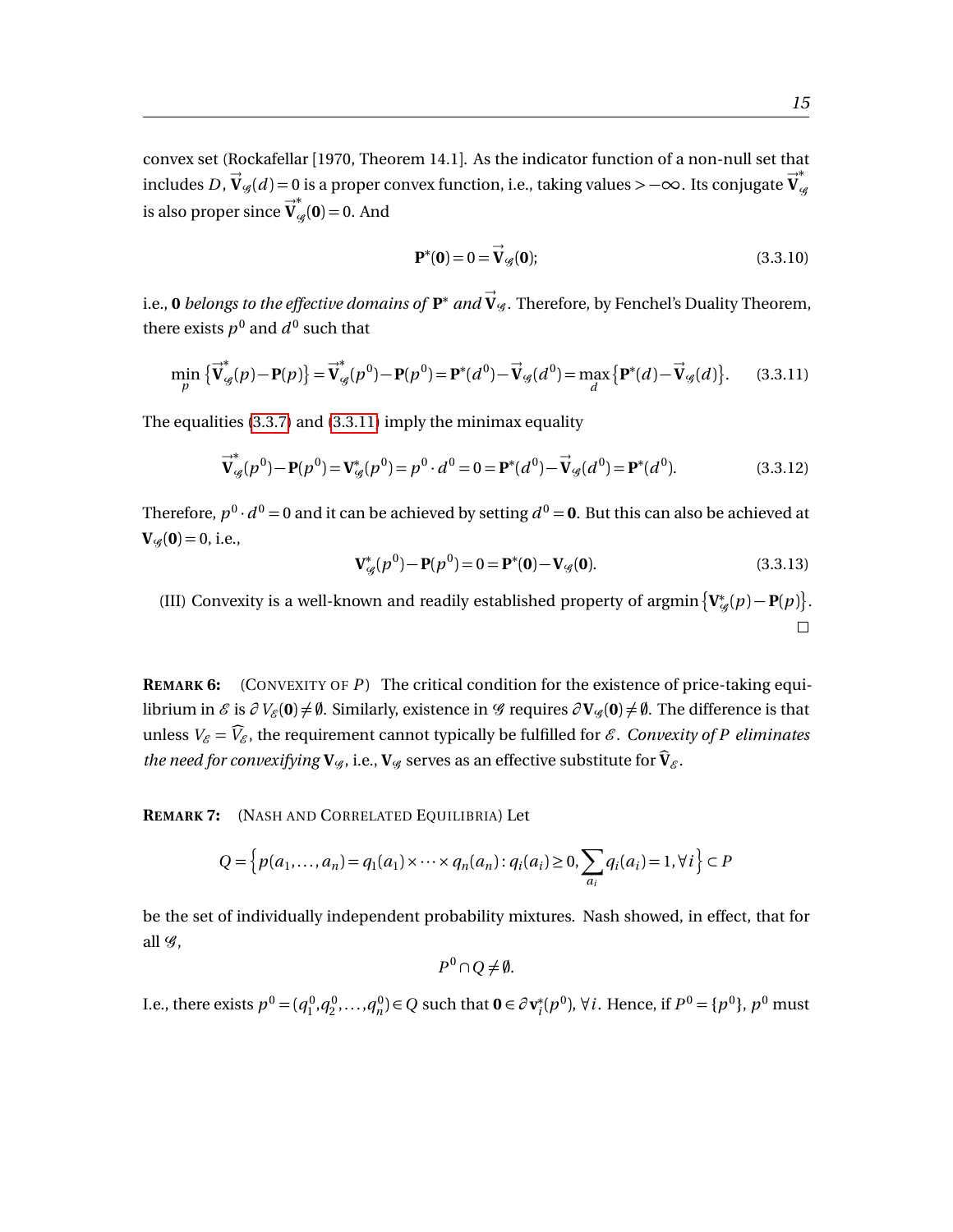be a Nash equilibrium. Moreover, in 2-person zero-sum games,

$$
P^0 \cap P
$$
 is utility equivalent to  $P^0 \cap Q$ .

These properties make Nash equilibrium an *n*-person extension of non-cooperative equilibrium for 2-person zero-sum games. Nevertheless, the latter also includes games for which  $P^0\setminus Q \neq \emptyset$ . To illustrate with matching pennies, add the null choice (N) for the column player yielding a zero payoff to each. Let  $p^0 = (1/8,1/8,1/8,1/8,1/3,1/6) \in P$ , where the first four elements correspond to the original matching pennies choices and the last two are for (H,N) and (T,N). It is readily confirmed that  $p^0$  is a correlated equilibrium, but  $p^0 \notin Q$ .

|   | н |              |
|---|---|--------------|
| H |   | $_{\rm 0,0}$ |
| Т |   | $_{\rm 0.0}$ |

Adding  $P^0 \backslash Q$  to  $P^0 \cap Q$  in 2-person zero-sum games and extending to *n*-person (non-zero) sum games yields the minimax characterization of correlated equilibrium as the generalization of equilibrium for 2-person zero-sum games.

# <span id="page-18-0"></span>**4 PROPERTIES OF EQUILIBRIUM IN** E **AND** G

Formal similarities between price-taking equilibria in  $\mathscr E$  and  $\mathscr G$  belie well-known significant differences.

# <span id="page-18-1"></span>**4.1 MULTIPLICITY AND EFFICIENCY OF EQUILIBRIA IN** E

Denote the set of price-taking equilibria for  $\mathscr E$  as  $P^0\times \{\mathbf 0\}\subset \mathbb R^\ell\times Z$  .  $P^0$  determines the set of equilibrium payoffs

$$
\mathcal{E}[P^0] = \left\{ \langle -\nu_i^*(p) \rangle : p \in P^0 \right\} \subset \mathbb{R}^n. \tag{4.1.1}
$$

Relevant points of comparison of this set with games are:

PROPOSITION 4: (UTILITY CONSEQUENCES OF EQUILIBRIA IN  $\mathscr{E}$ )

(*a*)  $\mathscr{E}[P]$ 0 ] *is a convex set*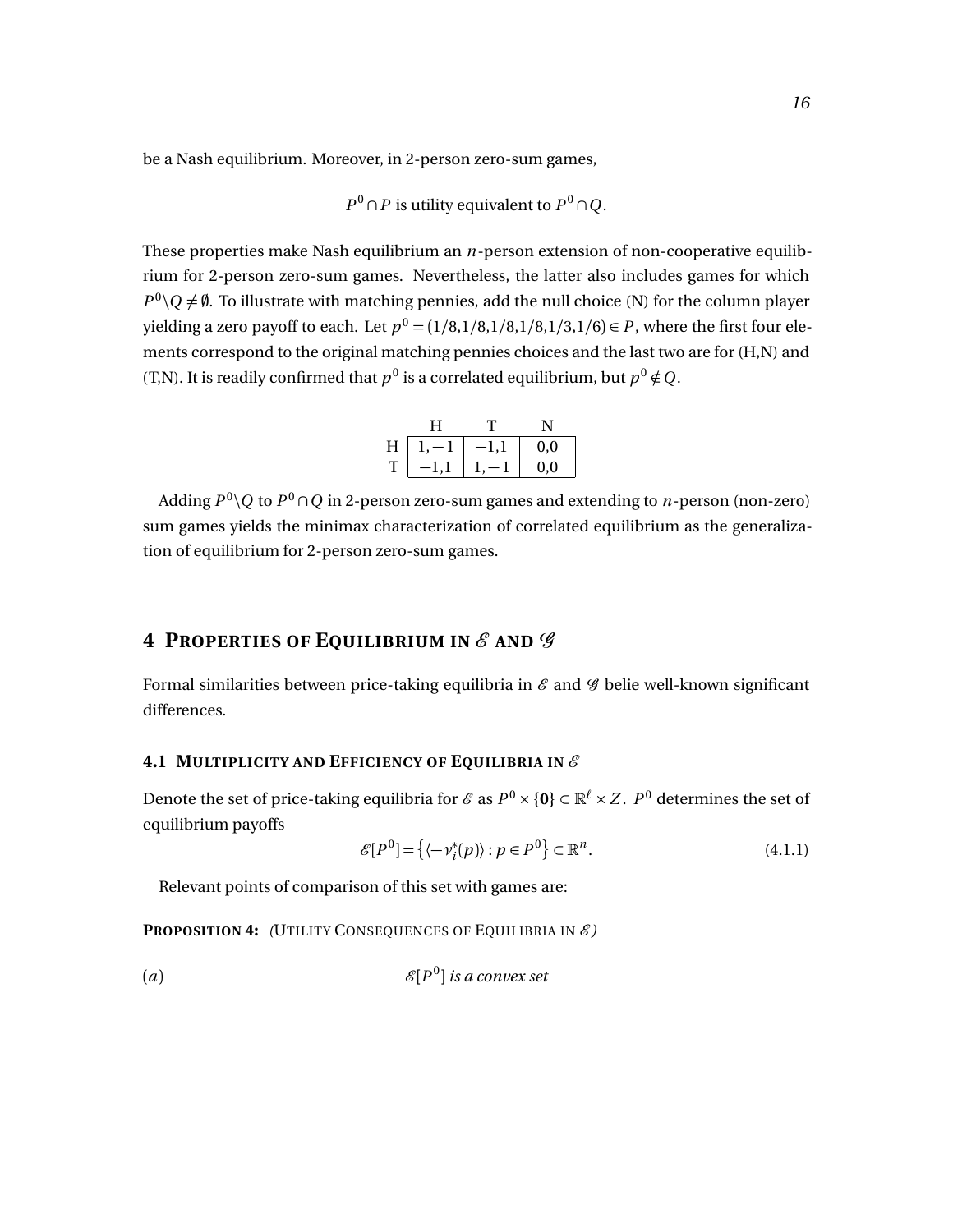(b) 
$$
\mathscr{E}[P^0] \subset \left\{ (\alpha_1, \alpha_2, \ldots, \alpha_n) \colon \sum_i \alpha_i = V_{\mathscr{E}}(\mathbf{0}) \right\} \subset \mathbb{R}^n.
$$

Convexity of  $\mathscr{E}[P^0]$  follows from the well-known convexity of  $P^0$  and the convexity of  $-\nu_i^*$ *i* . The hyperplane property (b) follows from the fact that for every price-taking equilibrium  $p^0$ ,

$$
-\sum_i \nu_i^*(p^0) = V_{\mathscr{E}}(\mathbf{0}).
$$

Thus,  $\mathscr E$  exhibits a (maximum) constant-sum property with respect to price-taking equilibrium payoffs, but the distribution of the sum is unique only if  $P^0$  is a singleton.

# <span id="page-19-0"></span>**4.2 MULTIPLICITY AND INEFFICIENCY OF EQUILIBRIA FOR** G

The payoff consequences of equilibria in  $\mathscr G$  are

$$
\mathcal{G}[P^0] = \left\{ \langle p^0 \cdot \mathfrak{v}_i \rangle : p^0 \in P^0 \right\} \subset \mathbb{R}^n. \tag{4.2.1}
$$

Note that expected gain to  $i$  from  $p^0$ ,  $p^0{\cdot}{\mathfrak v}_i$ , is typically  $not$  the same as the maximum deviation gain to *i* from  $p^0$ ,  $\mathbf{v}_i^*$  $i^*(p^0)$ .

In the quasilinear model  $\mathcal{E}$ , efficient allocations can be defined by maximizing a weighted sum of utilities where the weights are fixed and equal to 1. In  $\mathscr G$ , the weights may vary. Let  $\langle \lambda_i \rangle$ ,  $\lambda_i$  > 0 for all *i*, and define

$$
\overline{\mathcal{G}}_{\langle \lambda_i \rangle} := \max \Big\{ p \cdot \sum_i \lambda_i \mathfrak{v}_i : p \in P \Big\},\tag{4.2.2}
$$

as the maximum gains in  $\mathscr G$  when  $\langle \mathfrak v_i \rangle$  are weighted by  $\langle \lambda_i \rangle$ .

In comparison to Proposition 5 for  $\mathscr{E}[P^0]$ , well-known properties of  $\mathscr{G}[P^0]$  are:

**PROPOSITION 5:** *(UTILITY CONSEQUENCES OF EQUILIBRIA IN*  $\mathscr{G}$ *)* 

(*a*) G[*P* 0 ] *is a convex set*

*Typically,*

(b) 
$$
\mathscr{G}[P^0]
$$
 is not contained in a hyperplane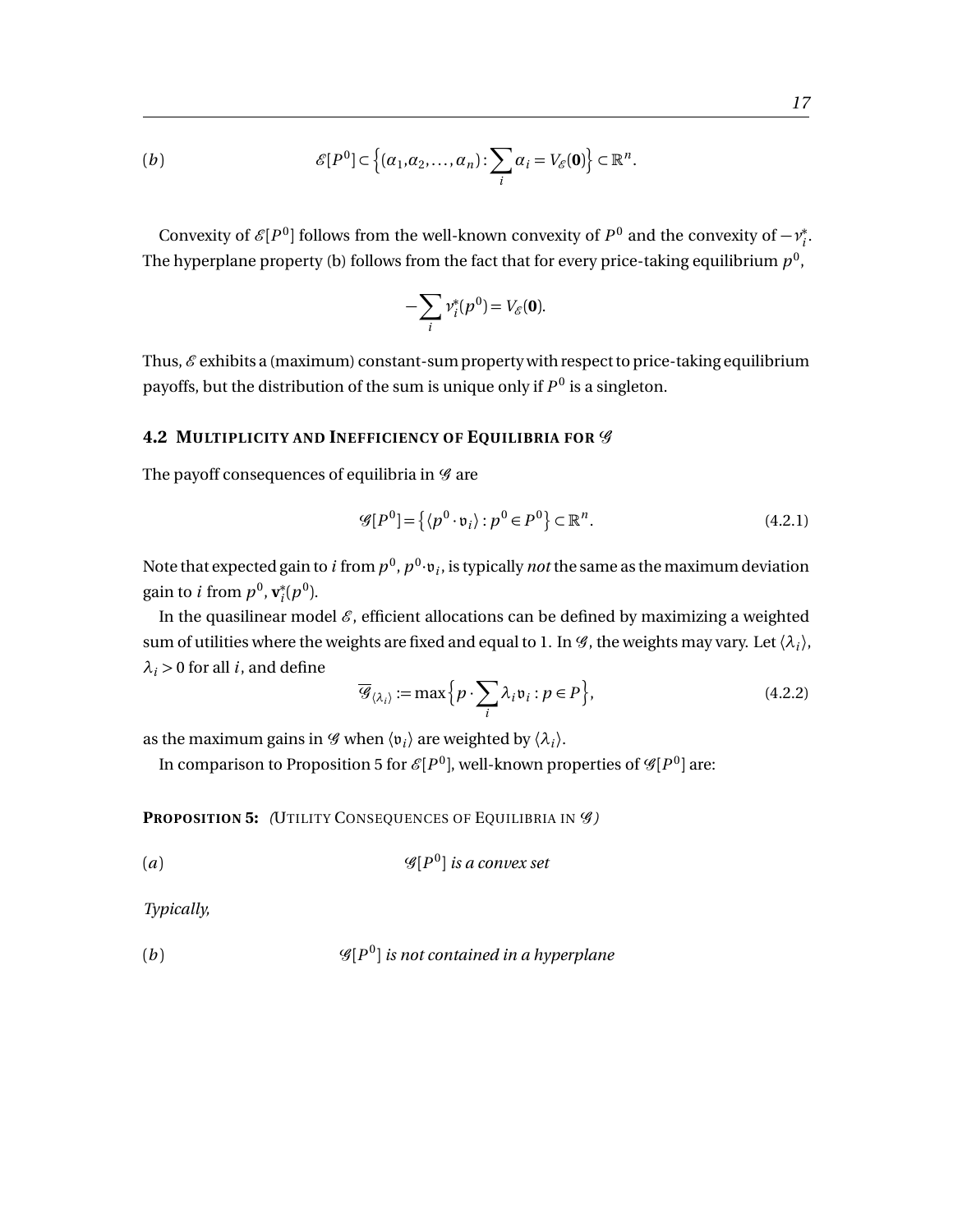(c) 
$$
p \in P
$$
,  $p \cdot \sum_{i} \lambda_i v_i = \overline{\mathscr{G}}_{\langle \lambda_i \rangle} \Longrightarrow p \notin P^0$ 

Property (a) is shared with  $\mathscr{E}[P^0]$ ; but not (b) and (c).

REMARK 8: (PRICE-TAKING AND EXTERNALITIES) The economic rationale for inefficiency in  $\mathscr G$  is attributable to utility functions  $v_i(a_i, a_{-i})$  allowing *j*'s choice  $a_j$ ,  $j \neq i$ , to impose 'externalities' on *i*. Similar consequences would follow if the utility functions  $v_i(z_i)$  in  $\mathscr E$  were modified to  $\mathscr{E}_{ext} = \langle \mathscr{V}_i(z_i; z_{-i}) \rangle$ . There is, however, a difference between the way externalities are modeled in  $\mathscr G$  and  $\mathscr E_{\rm ext}$ .

In  $\mathscr{G}$ , prices  $p(a) = p(a_i, a_{-i})$  exist for all  $a \in A$ . But the built-in restriction in a normal form game is that 'property rights' for *i* are such that deviations/trades are *always* restricted to  $\mathbf{d}_i: A_i \to A_i$ . Hence, the indirect utility/conjugate function is

$$
\mathbf{v}_i^*(p) = \sup_{d_i} \left\{ p \cdot d_i - \mathbf{v}_i(d_i) \right\} = \sup_{\mathbf{d}_i \in \mathbf{D}_i} \left\{ p \cdot [\mathfrak{v}_i(\mathbf{d}_i) - \mathfrak{v}_i] \right\},
$$

The consequences of externalities in  $\mathscr G$  are exhibited by comparing the gains to  $i$  from  $\mathbf{d}_i$ ,  $p \cdot d_i = p \cdot [\mathfrak{v}_i(\mathbf{d}_i) - \mathfrak{v}_i]$ , with the gains from **d**, where

$$
\mathfrak{v}_i(\mathbf{d})(a_1, a_2, \dots, a_n) := \mathfrak{v}_i(\mathbf{d}_1(a_1), \mathbf{d}_2(a_2), \dots, \mathbf{d}_n(a_n)).
$$
\n(4.2.3)

Elimination of individual opportunities for gain,

$$
p^{0} \cdot [\mathfrak{v}_{i}(\mathbf{d}_{i}) - \mathfrak{v}_{i}] \leq 0, \forall \mathbf{d}_{i}, \forall i,
$$
\n(4.2.4)

does not preclude the well-known possible existence of **d** with

$$
p^{0} \cdot [\mathfrak{v}_{i}(\mathbf{d}) - \mathfrak{v}_{i}] > 0, \forall i.
$$
 (4.2.5)

In  $\mathcal{E}_{ext}$ , externalities emerge as limitations on trading opportunities as defined by prices. The relevant indirect utlity function becomes

$$
\begin{aligned} e_i^* (p; z_{-i}) &= \inf_{z_i} \left\{ p \cdot z_i - \mathcal{V}_i(z_i; z_{-i}) \right\}, \end{aligned} \tag{4.2.6}
$$

where  $p \in \mathbb{R}^{\ell}$ , as above, and the trades of others,  $z_{-i} = \langle z_j \rangle_{j \neq i}$ , are regarded as parameters of  $\hat{v}_i(\cdot; z_{-i})$ . Externalities exists because markets/prices for  $z_{-i}$  are missing. They would be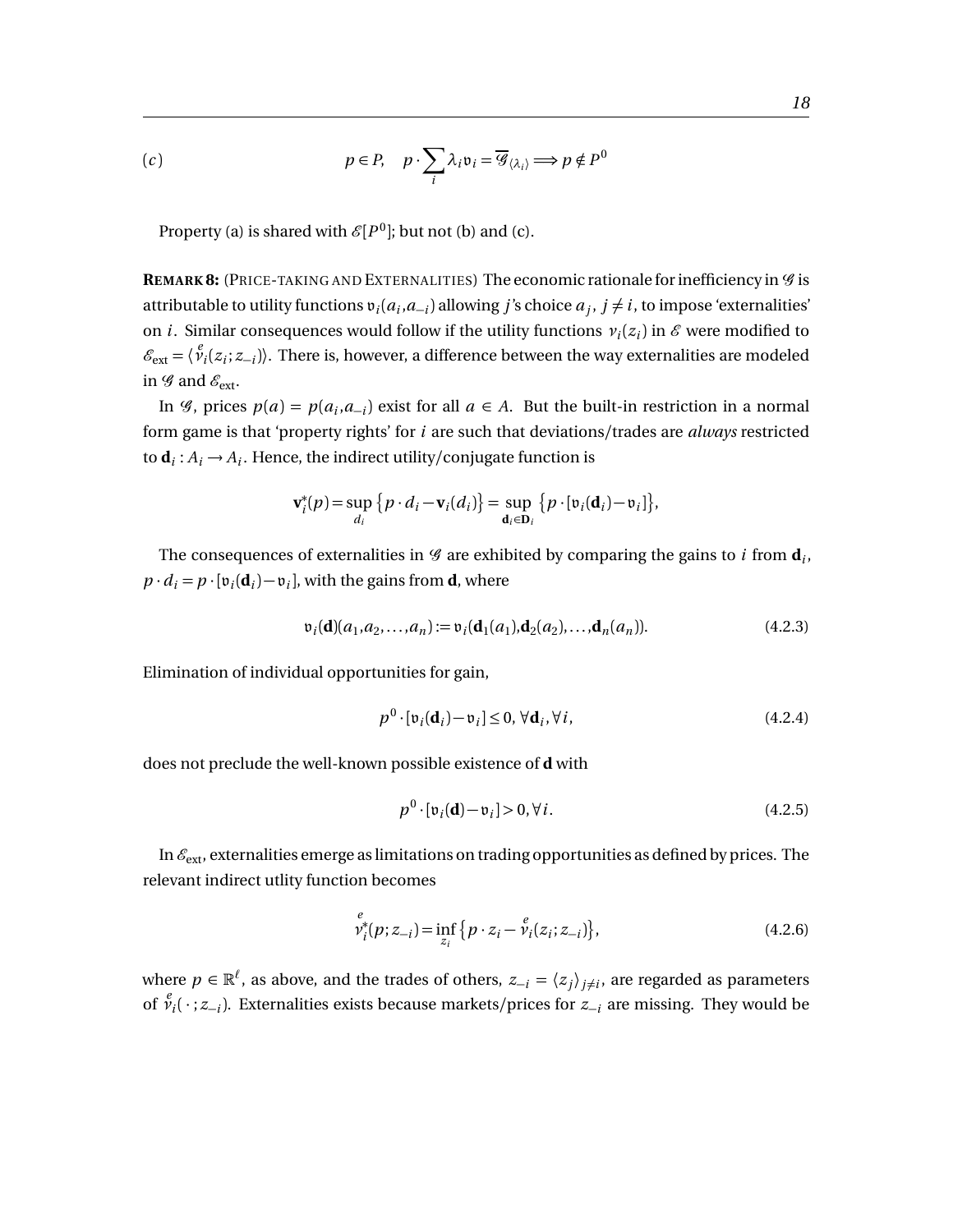eliminated if markets were complete, i.e., if prices were of the same dimension as the relevant commodity space,  $\mathbb{R}^{\ell \times n}$ .

**DEFINITION 4:**  $(p^0, \langle z_i^0 \rangle)$  is a price-taking equilibrium in  $\mathscr{E}_{\text{ext}} = \langle \stackrel{e}{\mathcal{V}}_i \rangle$  if

• 
$$
z_i^0 \in \partial \stackrel{e}{v_i^*} (p^0; z_{-i}^0)
$$
,  $\forall i$ .

•  $\sum_{i} z_i^0 = 0$ 

Like Nash (but not correlated) equilibrium in  $\mathcal G$ , the presence of externalities turns existence of price-taking equilibrium in  $\mathcal{E}_{ext}$  into a fixed-point problem.

A play of a game is also 'public good' since, by construction, it is consumed by everyone. In Ostroy and Song [2009] an alternative conjugate duality resulting from the incentive constraints of correlated equilibrium characterizes departures from Lindahl-like efficiency pricing of public goods.

# <span id="page-21-0"></span>**5** *Tâtonnement*

Under *tâtonnement* individuals respond to prices by registering their utility maximizing demands, after which the price of each commodity is adjusted in the obvious direction to reduce its excess demand. In *non*-quasilinear models of exchange, income effects of price changes imply that trade at disequilibrium prices would change what constitutes an equilibrium; hence, trade is not permitted until equilibrium prices are found. Nevertheless, even after precluding trade out of equilibrium, the presence of income effects in non-quasilinear models is known to create obstacles to convergence (Scarf [1960], Gale [1963]).

With quasilinearity, prices do not affect trading opportunities,  $Z_i$ ; so there are no income effects associated with price changes. Allowing trade at disequilibrium prices would not change the definition of equilibrium, a property reminiscent of repeated play of a game. Similarities in convergence for economics and games, below, follow from similarities between the  $(p,z_i)$ duality for  $\mathcal E$  and the  $(p, d_i)$  E-duality for  $\mathcal G$ .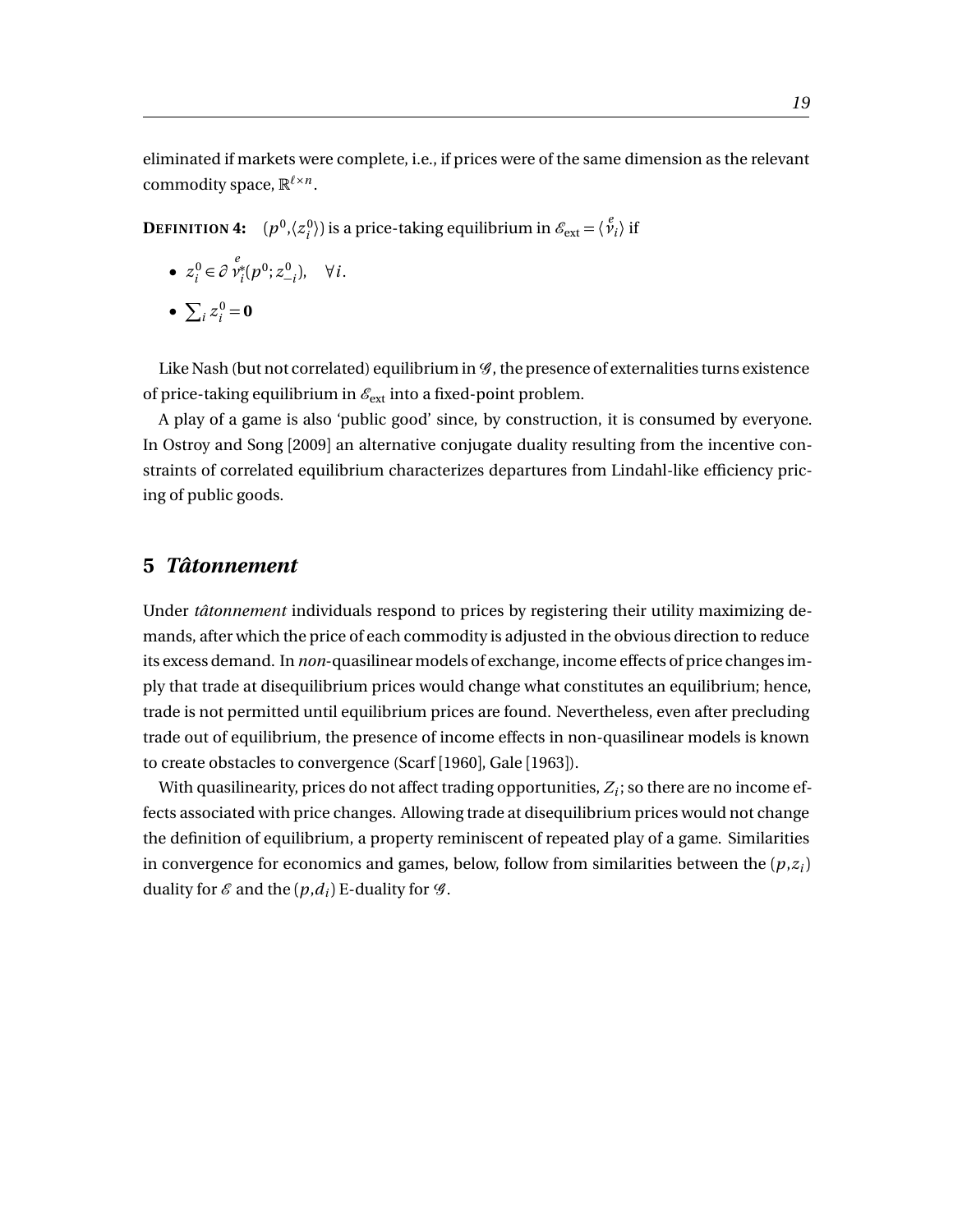#### <span id="page-22-0"></span>**5.1** *Tâtonnement* **IN** E **WITH DIFFERENTIABILITY**

With quasilinearity, concavity of utility functions guarantees that aggregate excess demands defined by

$$
z(p) \in \partial V_{\mathcal{E}}^*(p) \Big[ = \sum_i \partial \nu_i^*(p) \Big], \tag{5.1.1}
$$

are the excess demands of an as-if single individual. Hence, the problem of finding equilibrium prices in  $\mathscr E$  is the same as finding a minimum of the convex function  $-V_{\mathscr E}^*$ .

The traditional version of *tâtonnement* assumes each  $\partial v_i^*(p)$  is a singleton, i.e.,  $z_i(p)$  = ∇*ν* ∗  $\hat{f}_i^*(p)$ , and therefore

$$
z(p) = \sum_{i} z_i(p) = \nabla V_{\mathcal{E}}^*(p).
$$
 (5.1.2)

The *gradient algorithm* is

$$
p^{t+1} = p^t - s[-z(p^t)].
$$
\n(5.1.3)

If  $-V_{\mathscr{E}}^*(p^t)$  > min $_p - V_{\mathscr{E}}^*(p)$ , the gradient of the convex differentiable function  $-V_{\mathscr{E}}^*$  at  $p^t$  describes the direction of steepest descent, i.e.,

$$
p^t \cdot [-z(p^t)] = p^t \cdot \nabla [-V^*_{\mathcal{E}}(p^t)] = \min_{q} \left\{ \lim_{\lambda \searrow 0} \frac{-V^*_{\mathcal{E}}(p^t + \lambda q) - [-V^*_{\mathcal{E}}(p^t)]}{\lambda} : ||q|| = 1 \right\}.
$$
 (5.1.4)

A well-known consequence of the gradient algorithm for a convex function is:

**PROPOSITION 6:** (Tâtonnement AS A GRADIENT ALGORITHM) If  $z(p^t) = \nabla V^*_{\mathscr{E}}(p^t)$  and s is suffi*ciently small, the gradient algorithm mimics the method of steepest descent for* −*V* <sup>∗</sup> *and*

$$
p^{t+1} = p^t - s[-z(p^t)] \Longrightarrow p^t \to p^0 \in P^0
$$
 and  $z(p^t) \to 0$ ,

 $where -V_{\mathcal{E}}^{*}(p^{0}) = \min_{p} -V_{\mathcal{E}}^{*}(p).$ 

#### <span id="page-22-1"></span>**5.2** *Tâtonnement* **IN** E **WITHOUT DIFFERENTIABILITY**

The gradient algorithm implies  $-V_{\mathscr{E}}^*(p^{t+1}) < -V_{\mathscr{E}}^*(p^t)$ , i.e., it is always descending towards its goal. Without differentiability, this property need not hold. Nevertheless, convergence of prices can be achieved.

To accommodate non-differentiability, *tâtonnement* can be defined as a *subgradient algorithm*: starting with  $p^t$  at time  $t$  and  $z(p^t) \in \partial V^*_{\mathcal{E}}(p^t)$ , the auctioneer resets prices in the next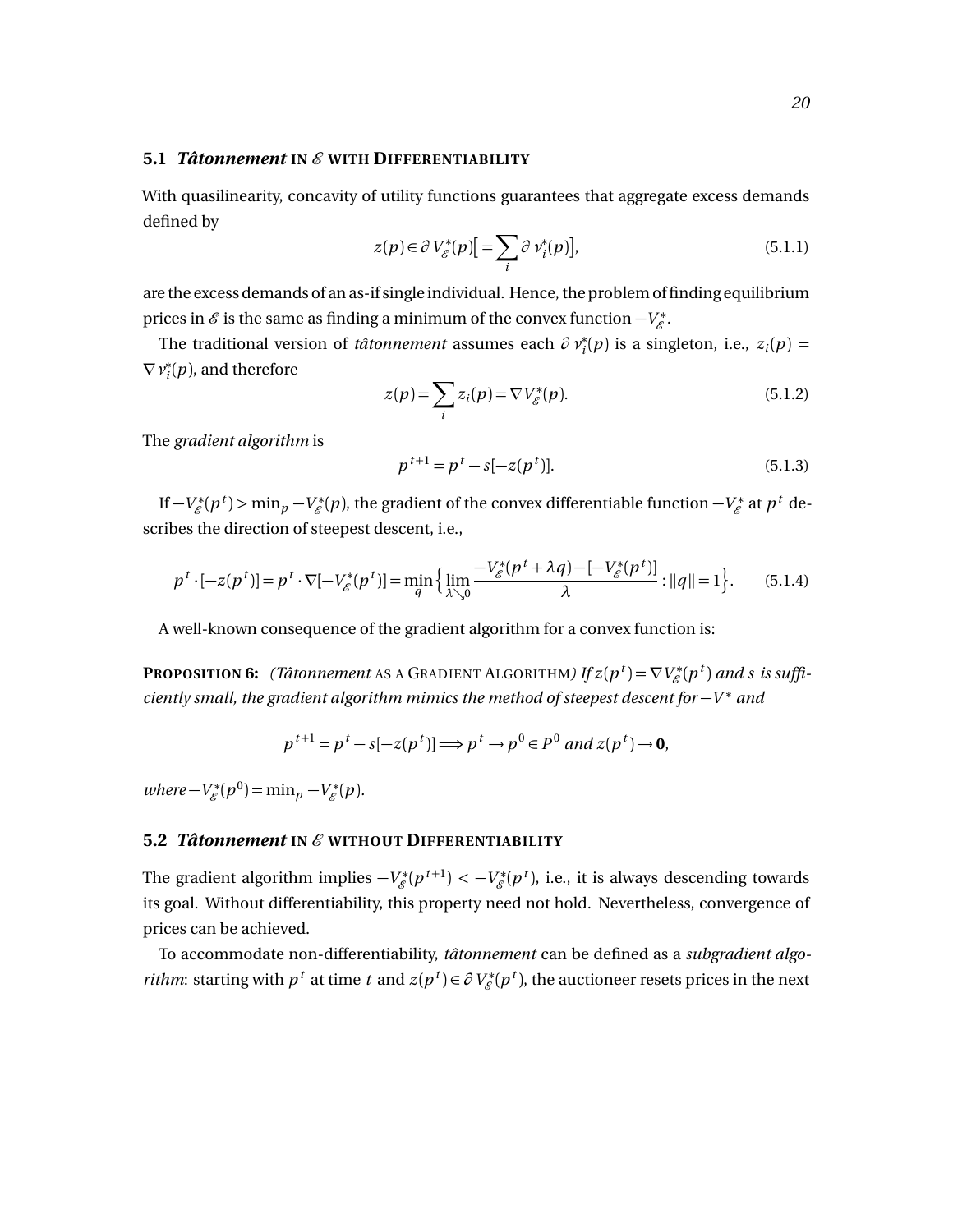period according to

$$
p^{t+1} = p^t - s_t[-z(p^t)] = p^t + s_t z(p^t),
$$
\n(5.2.1)

where  $s_t > 0$ ,  $t = 1,2,...$  The value  $s_t$  is the step-size at *t*. Unlike the gradient algorithm where price changes are based only on excess demands, but are otherwise timeless, in the subgradient algorithm price adjustments to excess demands need to keep track of time. (The general condition is  $\sum_{t} s_t = \infty$  and  $\sum_{t} s_t^2 < \infty$ .)

The following property of the subgradient algorithm established by Shor [1985, Theorem 2.2], as refined by Anstreicher and Wolsey [2009, Theorem 3], is:

**PROPOSITION 7:** *(Tâtonnement* AS A SUBGRADIENT ALGORITHM*) If*  $z(p^t) \in \partial V_{\mathscr{E}}(p^t)$  and  $s_t = t^{-1}$ , the subgradient algorithm for  $\mathscr{E}$  yields:

$$
p^{t+1} = p^t - s_t[-z(p^t)] \Longrightarrow p^t \to p^0 \in P^0.
$$

Without differentiability of  $V_{\mathscr{E}}^*$ , convergence of prices does not suffice to imply convergence of quantities. (Recall the selection problem in Remark [3,](#page-11-0) above.) When  $\partial V^*_{\mathscr{E}}(p)$  is not unique, the choice of an element in  $\partial V^*_{\mathscr{E}}(p^t)$  determines  $z(p^t)$ . The selection may be such that there is  $\alpha > 0$  and an infinite subsequence  $\{t_k\}$  such that  $||z(p^{t_k}) - \mathbf{0}|| > \alpha$ ; i.e., while prices may be converging to their equilibrium values, quantities traded can be bounded away from being feasible. This is illustrated by the following.

#### **EXAMPLE 2:** (FAILURE OF CONVERGENCE OF EXCESS DEMANDS)

There is a single individual; hence the subscript *i* is omitted in the following. Let  $Z = [-1,1]$ and  $v(z) = z$ ,  $z \in Z$ . (Again,  $\mathbf{0} = 0$ .) It is readily established that

$$
-\nu^*(p) = \max\{1-p, p-1\}.
$$

Equilibrium price and quantity are  $(p^0 = 1, z^0 = 0)$ , while

$$
\partial \nu^*(p) = \begin{cases}\n[-1,1] & \text{if } p = 1, \\
-1 & \text{if } p > 1, \\
1 & \text{if } p < 1.\n\end{cases}
$$

Failure of demand to be differentiable at  $p = 1$  implies that  $z(p)$  is discontinuous. When  $p^1 = 1$ , if the initial choice  $z^1(p^1) \neq 0$ , then  $p^2 \neq 1$  and although  $s_t \to 0$  implies  $p^t \to 1$ ,  $z^t(p^t)$  contin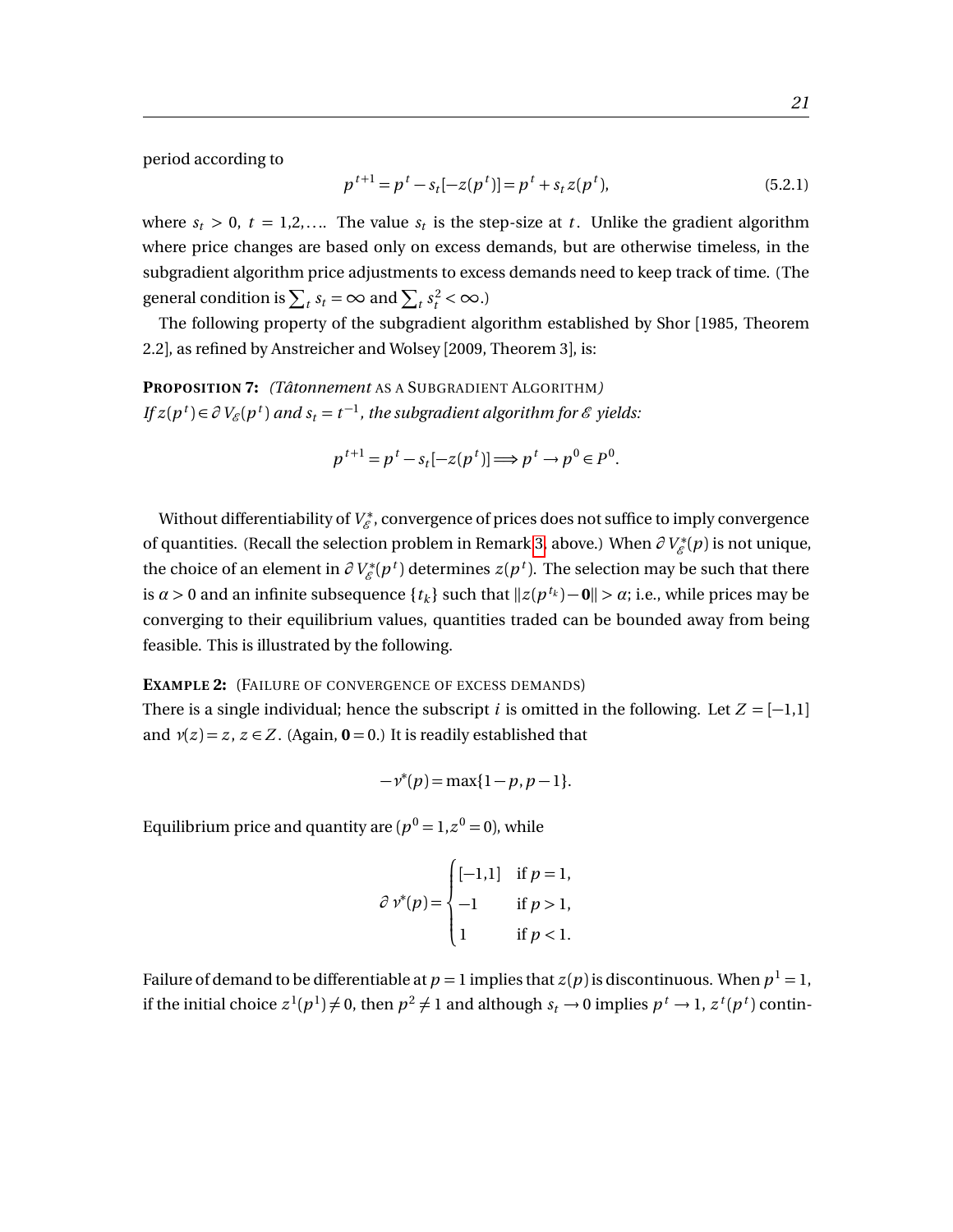ually oscillates between −1 and 1. Similar conclusions would obtain if *Z* were the discrete set  $\{-1,0,1\}.$ 

A refinement of the subgradient algorithm can be obtained by requiring differentiability only at equilibrium. Recalling the definition of differentiability of equilibrium for  $\mathcal{E}$  as  $\{0\}$  =  $\partial V^*_{\mathscr{E}}(p^0)$ , since the subgradient algorithm implies  $p^t \to p^0$ , and  $z(p^t)$  has a convergent subsequence with limit  $\overline{z}$ , the well-known closedness of the subdifferential mapping implies  $\overline{z}$  =  ${ \Theta } = \partial V_{\mathscr{E}}^*(p^0)$ . Therefore,

**PROPOSITION 8:** *( Tâtonnement* WITH DIFFERENTIABILITY AT EQUILIBRIUM*) If*  $z(p^t) \in \partial V_{\mathscr{E}}^*(p^t)$ ,  $p^t \to p^0$  and  $\partial V_{\mathscr{E}}^*(p^0)$  is a singleton, then

$$
p^{t+1} = p^t - t^{-1}[-z(p^t)] \Longrightarrow p^t \to p^0 \in P^0 \text{ and } z(p^t) \to \mathbf{0}.
$$

The way to ensure differentiability at equilibrium is to assume it everywhere.

# <span id="page-24-0"></span>**5.3** *Tâtonnement* **IN** E **WITH INDIVISIBLE COMMODITIES**

To eliminate reliance on differentiability, restrict feasible trades to be discrete, i.e.,

$$
Z_i = \{z_i^1, z_i^2, \dots, z_i^{K_i}\}.
$$

Denote these restrictions on  $\mathcal E$  as  $\mathcal E_F$ .

A possible consequence of discreteness (non-concavity) is that for some  $z_i \in Z_i$  there may be no *p* for which it would be a utility maximizing choice, i.e.,

$$
\{z_i\} \cap \partial \nu_i^*(p) = \emptyset, \forall p.
$$

Discreteness will typically make the existence of price-taking equilibrium in  $\mathcal{E}_F$  problematic. Nevertheless, there is always some choice consistent with price-taking maximization, i.e.,

$$
Z_i \bigcap \partial \nu_i^*(p) \neq \emptyset, \forall p.
$$

This suffices to define a subgradient algorithm.

The point of departure is that, like fictitious play, convergence can be defined by historical averages. Based on the history of past prices and corresponding utility maximizing choices,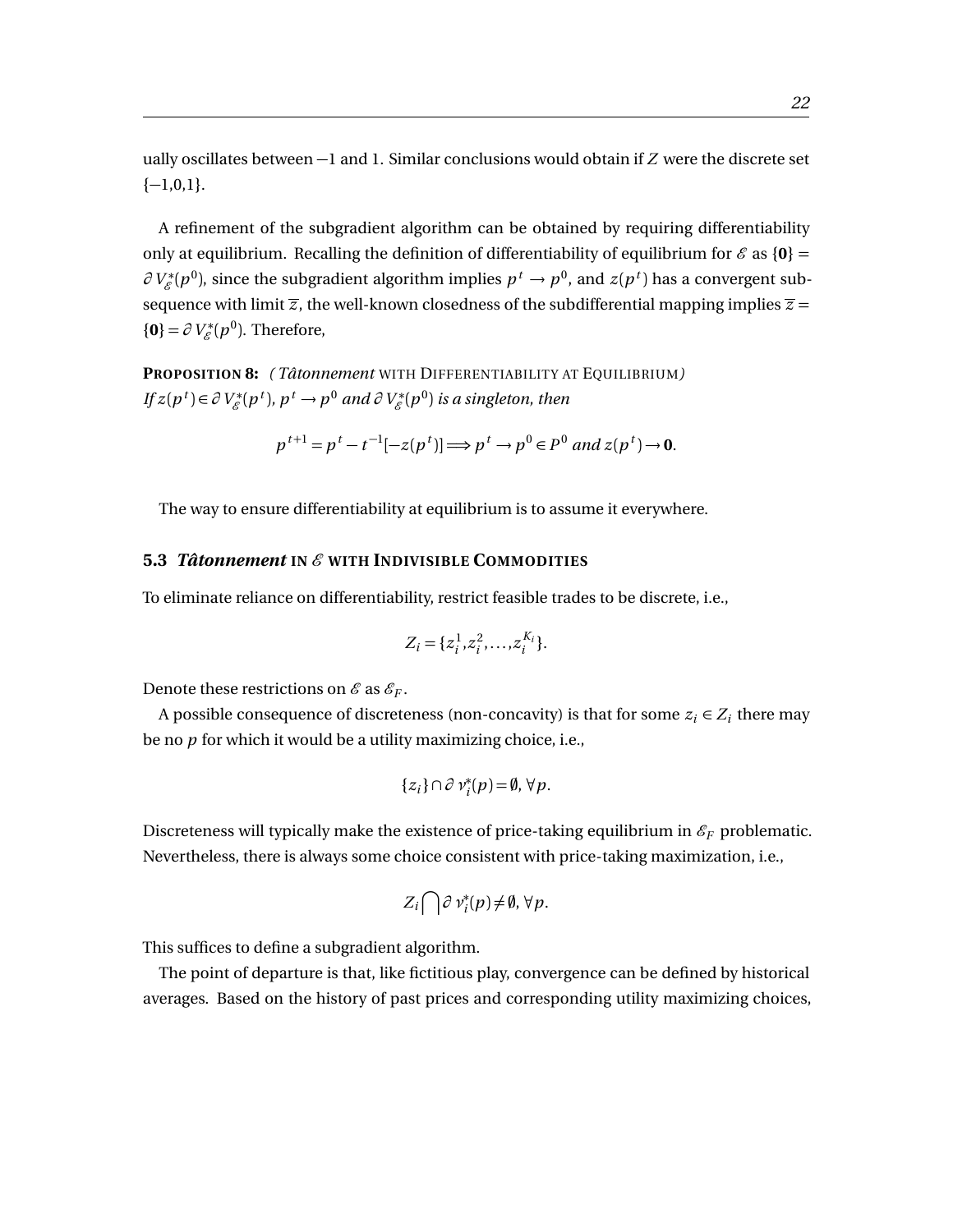the historical average of excess demands at time *t* is

$$
\overline{z}^{t}(p^{t}, p^{t-1}, \dots, p^{1}) := t^{-1} \Big( z(p^{t}) + z(p^{t-1}) + \dots + z(p^{1}) \Big). \tag{5.3.1}
$$

Although the historical average of excess demand is a function of current and past prices (  $p^t$  ,  $p^{t-1},\ldots,p^{1}$  ), the previous period's historical average is a summary statistic of the past prices  $(p^{\, t-1}, \ldots, p^{\, 1}).$ Therefore, the historical average of excess demand can be defined recursively by the following:

$$
\overline{z}^{t}(p^{t}, \overline{z}^{t-1}) = t^{-1}z(p^{t}) + (1 - t^{-1})\overline{z}^{t-1}.
$$
\n(5.3.2)

The historical average of prices is

$$
\overline{p}^t := t^{-1} \big( p^t + p^{t-1} + \dots + p^1 \big). \tag{5.3.3}
$$

Modify the description of *tâtonnement* to be the *historical subgradient algorithm*,

$$
p^{t+1} = \overline{p}^t + \overline{z}^t(p^t). \tag{5.3.4}
$$

**PROPOSITION 9:** *(Tâtonnement* AS AN HISTORICAL SUBGRADIENT ALGORITHM)  $In \mathcal{E}_F$ ,

$$
p^{t+1} = \overline{p}^t + \overline{z}^t(p^t) \Longrightarrow p^t \to p^0 \in P^0 \text{ and } \overline{z}^t(p^t) \to \mathbf{0}.
$$

*Proof.* From Proposition 11, the subgradient algorithm

$$
p^{t+1} = p^t + t^{-1}z(p^t) \Longrightarrow p^t \to p^0 \in P^0.
$$

Restating the equality above for  $t, t-1, \ldots, 1$ ,

$$
tp^{t+1} = tp^t + z(p^t)
$$

$$
(t-1)p^t = (t-1)p^{t-1} + z(p^{t-1})
$$

$$
\vdots
$$

$$
p^2 = p^1 + z(p^1)
$$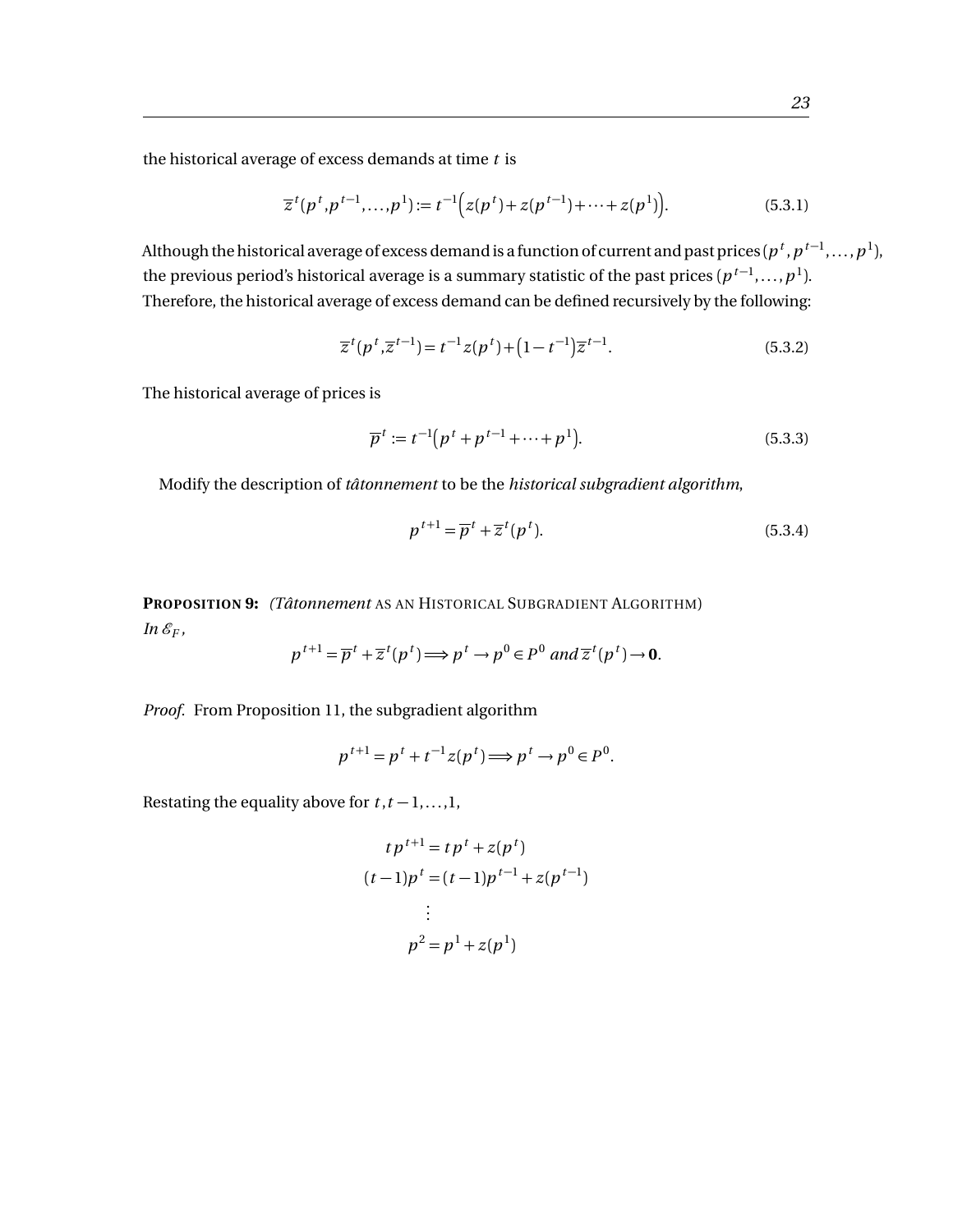Summing each side of these equalities,

$$
tp^{t+1} + (t-1)p^t + \dots + p^2 = tp^t + z(p^t) + (t-1)p^{t-1} + z(p^{t-1}) + \dots + p^1 + z(p^1).
$$

Cancelling yields

$$
tp^{t+1} = p^t + p^{t-1} + \dots + p^1 + z(p^t) + z(p^{t-1}) + \dots + z(p^1).
$$

Therefore,

$$
p^{t+1} = t^{-1} \left( \sum_{\tau=1}^{t} p^{\tau} \right) + t^{-1} \left( \sum_{\tau=1}^{t} z(p^{\tau}) \right)
$$

$$
= \overline{p}^t + \overline{z}^t(p^t)
$$

Since  $p^t \to p^0$ , it follows that  $\overline{p}^t \to p^0$ ; and therefore  $\overline{z}^t(p^t) \to 0$ .

Proposition 9 says that without requiring concavity of utility functions, if the auctioneer keeps track of previous prices and excess demands and adjusts prices according to the historical subgradient algorithm, average prices and average excess demands converge to pricetaking equilibrium.

## <span id="page-26-0"></span>5.3.1 Price-taking in  $\mathscr E$  as a Linear Programming Problem

Each  $z_i^k \in Z_i$  in  $\mathscr{E}_F$  can be regarded as a unit level of 'activity'  $(i, k)$  having value  $v_i(z_i^k)$ . Achievement of the maximum gains in  $\mathcal{E}_F$  can be formulated as the primal linear programming problem:

$$
\max_{\langle \lambda_i^k \geq 0 \rangle} \sum_i \sum_k \lambda_i^k v_i(z_i^k)
$$

 $(LP_{\mathcal{E}_F})$ 

subject to:

$$
\sum_{k} \lambda_{i}^{k} = 1, \quad \forall i
$$

$$
\sum_{i} \sum_{k} \lambda_{i}^{k} z_{i}^{k} = 0.
$$

 $\Box$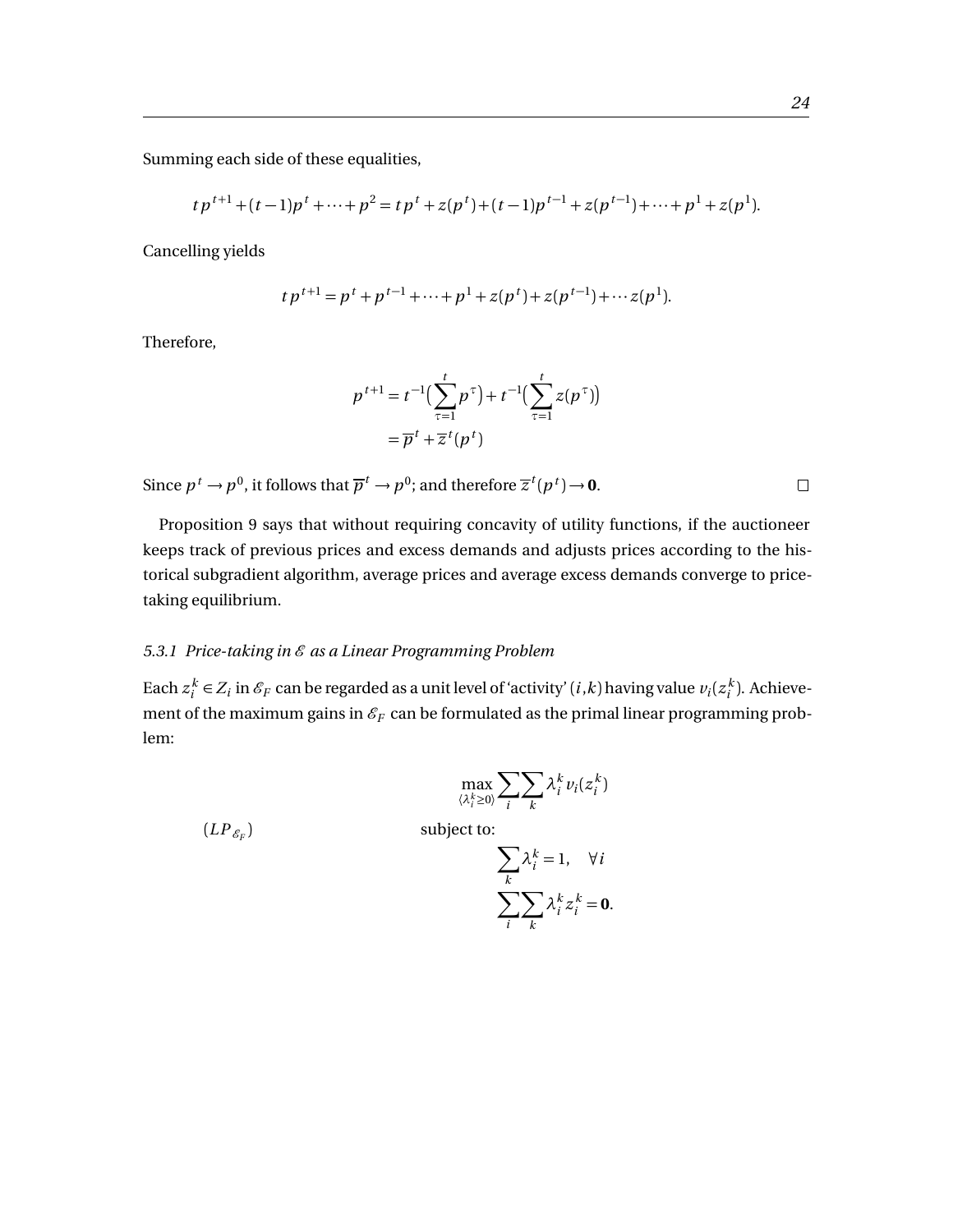The dual problem is:

$$
\min_{\langle \rho_i \rangle, p} \sum_i \rho_i \times 1 + p \cdot \mathbf{0}
$$

$$
(DLP_{\mathscr{E}_F})
$$
 subject to:

$$
\rho_i + p \cdot z_i^k \ge v_i(z_i^k), \quad \forall k, \forall i.
$$

Since  $\rho_i \ge v_i(z_i^k) - p \cdot z_i^k$  is to be minimized, it is readily established that the constraints of the dual can be incorporated into its objective function and the dual can be rewritten as

$$
\min_{p} \sum_{i} \max_{z_i^k} \{ v_i(z_i^k) - p \cdot z_i^k \} = \min_{p} - \sum_{i} v_i^*(p) = \min_{p} -V_{\mathcal{E}}^*(p). \tag{5.3.5}
$$

In other words, a solution to (DLP<sub>EF</sub>) is a  $p^0$  such that  $\mathbf{0} \in \partial V^*_{\mathscr{E}}(p^0)$ .

The LP formulation can also be interpreted as concavification *over individuals* for a continuum version of  $\mathscr{E}_F$  with finite types and unit mass of each type: prices  $p^0$  and trades  $\overline{z}_i^k$ *i* represent existence of price-taking equilibrium, where  $\overline{\lambda}_{i}^{k}$  $\frac{\kappa}{i}$  is the fraction of type *i* trading  $\overline{z}_i^k$ *i* .

The LP formulation can be extended from a finite number of activities  $Z_i = \{z_i^1, \ldots, z_i^{K_i}\}$  $\binom{K_i}{i}$  for each *i* to *semi-infinite LP* where  $Z_i$  is compact convex subset, i.e., from  $\mathcal{E}_F$  to  $\mathcal{E}$ . Other than having an infinite number of activities, the LP characterization of price-taking equilibrium also applies to  $\mathscr E$ .

**REMARK 9:** (CONVEXIFICATION AND REGRET) Anticipating the connection in Section 6, Hart and Mas-Collel's concept of regret ("if I knew then what I know now") applies to the historical subgradient algorithm for  $\mathcal{E}_F$ .

The average price in the historical subgradient algorithm for  $\mathscr{E}_F$  converges to an optimal solution  $p^0$  to the dual and the average excess demand converges to an optimal solution  $\langle \overline{\lambda}^k_i\rangle$  $\sum_{i}^{k} \overline{z}_{i}^{k}$  $\binom{k}{i}$ to the primal where

$$
\overline{z}(p^0) = \sum_{i} \sum_{k} \overline{\lambda}_i^k \overline{z}_i^k = \mathbf{0}.
$$
 (5.3.6)

The expression  $(\sum_k \overline{\lambda}^k_i)$  $\sum_{i}^{k} \overline{z}_{i}^{k}$  $\sum_k \overline{\lambda}_i^k = 1, \overline{\lambda}_i^k \geq 0$ , calls attention to averaging as concavification of  $v_i$  achieved *over time* in  $\mathcal{E}_F$ .

In the historical subgradient algorithm, the average of previous desired trades  $\overline{z}^{t-1}$  are part of the price adjustment process. Therefore, utility maximizing choices at *t* can be compared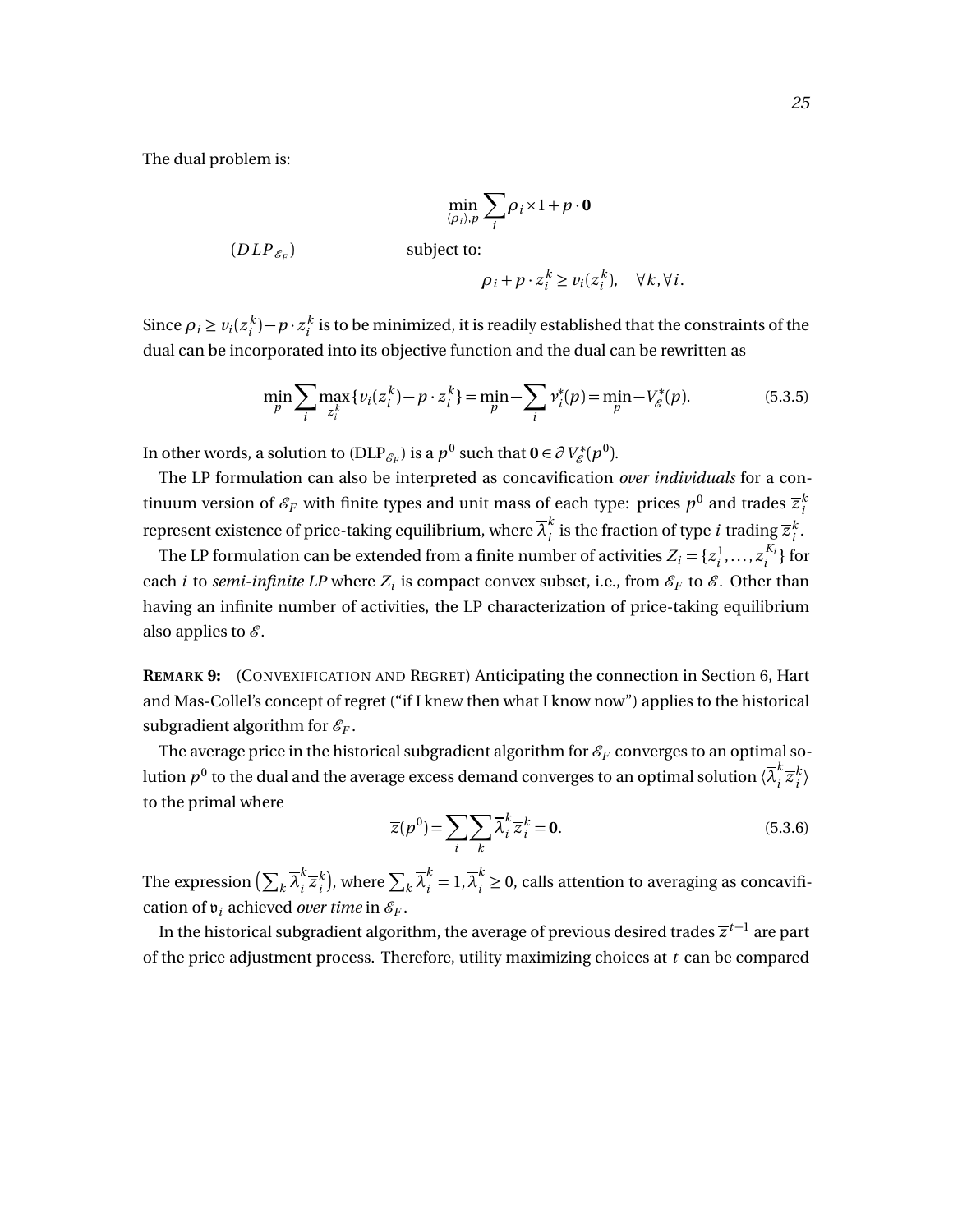to what has previously occurred. Rewrite

$$
\overline{z}_{i}^{t-1} = t^{-1} (z_{i}(p^{t-1}) + z_{i}(p^{t-2}) + \cdots z_{i}(p^{1}) + z_{i}^{0}), \quad z_{i}^{0} = \mathbf{0},
$$
\n(5.3.7)

as

$$
\overline{z}_{i}^{t-1} = t^{-1} \sum_{k} \tau_{i}^{k} (\overline{z}_{i}^{t-1}) z_{i}^{k}, \qquad (5.3.8)
$$

where  $\tau_i^k(\overline{z}_i^{t-1})$  $i_t^{t-1}$ ) is the number of times  $z_i^k$  is chosen in the sequence  $\{z_i(p^\tau)\}_{\tau=0}^{t-1}$  $_{\tau=0}^{t-1}$  defining  $\overline{z}_{i}^{t-1}$  $i^{-1}$ . Hence,  $t^{-1} \left[ \sum_k \tau_i^k (\overline{z}_i^{t-1}) \right]$  $\left[\frac{t-1}{i}\right]$  = 1. In the following, dependence of  $\tau_i^k$  on  $\overline{z}_i^{t-1}$  $i^{l-1}$  is taken for granted.

Define regret for the historical subgradient algorithm in exchange as the difference between *i*'s price-taking utility gain at *t* , given  $\overline{p}^t$  , if *i* could undo the past and the average utility of what *i*'s previous trades would have yielded at  $\overline{p}^t$ .

$$
r_i(\overline{p}^t, \overline{z}^{t-1}) := -\Big(\nu_i^*(\overline{p}^t) - t^{-1} \sum_k \tau_i^k [\overline{p}^t \cdot z_i^k - \nu_i(z_i^k)]\Big). \tag{5.3.9}
$$

Since *ν* ∗  $\hat{f}_i^*(p) = \inf_{z_i} \{p \cdot z_i - \nu_i(z_i)\},$  the minus sign makes regret non-negative. Note that

$$
\sum_{k} \tau_i^k \nu_i(z_i^k) \le \widehat{\nu}_i \Big( \sum_{k} \tau_i^k z_i^k \Big). \tag{5.3.10}
$$

The historical subgradient algorithm constructs the primal and dual solutions to the LP problem by continually reacting to regret by attempting to correct past 'mistakes;' i.e., convergence of regret to zero effectively constructs the relevant values of  $\hat{\nu}_i$ . This can occur even when  $z_i(p^t)$  does not converge, as in Example 2.

#### <span id="page-28-0"></span>*5.3.2 Price-taking in* G *as a Linear Programming Problem*

Following the recipe for the LP formulation of  $\mathscr{E}_F$ , regard each  $d_i^k \in D_i$  as a unit level of activity  $(i,k)$  having value  $-\mathbf{v}_i(d_i^k) (= 0)$ . Achievement of equilibrium in  $\mathscr G$  is described by the LP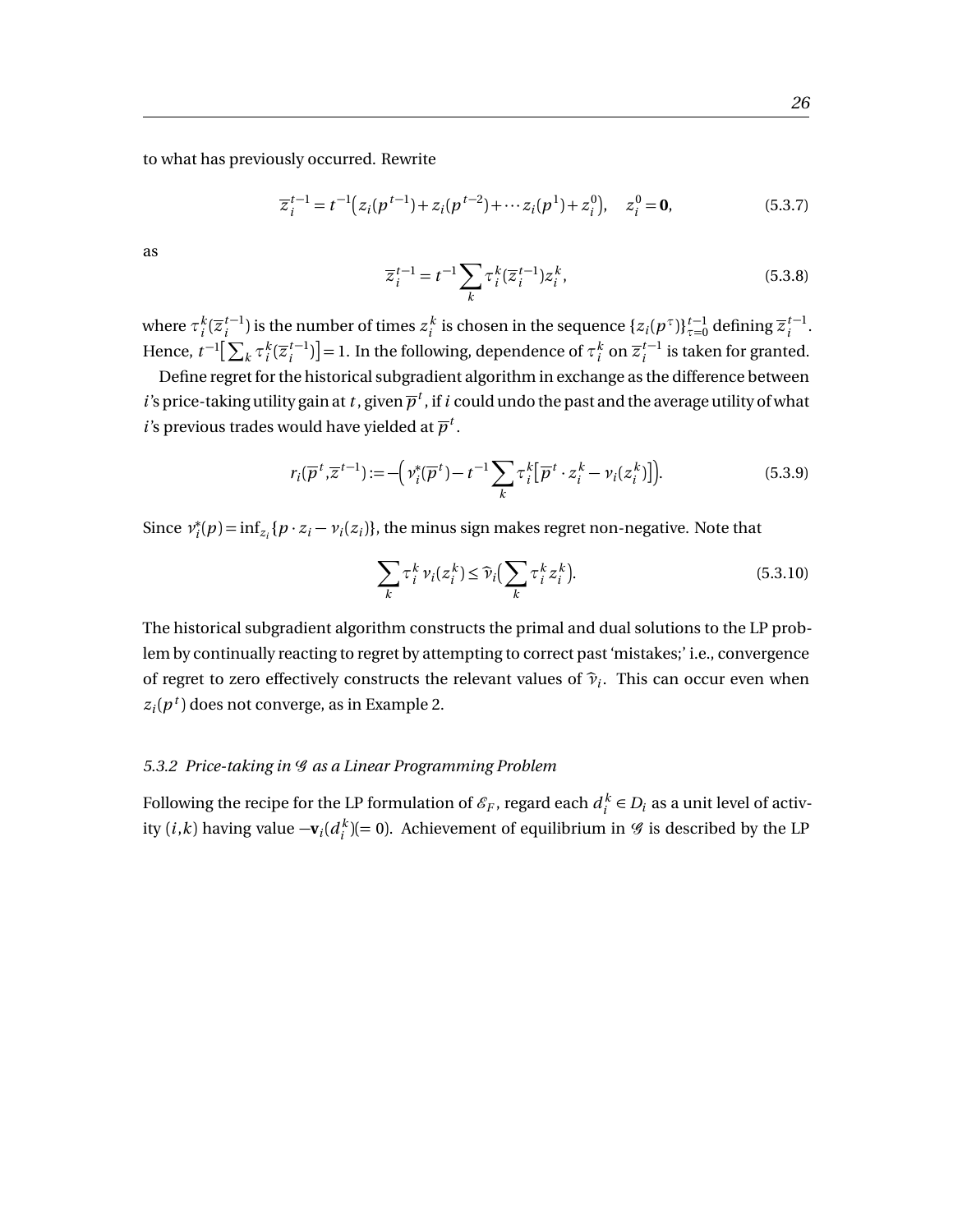problem:

$$
\max_{\langle \lambda_i^k \geq 0 \rangle, \lambda_1 \geq 0} \sum_i \sum_k \lambda_i^k [-\mathbf{v}_i(d_i^k)] + \lambda_1
$$

$$
(LP_{\mathscr{G}}) \qquad \qquad \text{subject to:}
$$

$$
\sum_{k} \lambda_i^k = 1, \forall i
$$
  

$$
\sum_{i} \sum_{k} \lambda_i^k [-d_i^k] + \lambda_1 \mathbf{1} = \mathbf{0}.
$$

The dual problem is:

$$
\min_{\langle \gamma_i \rangle, p} \sum_i \gamma_i \times 1 + p \cdot \mathbf{0}
$$

 $(DLP<sub>g</sub>)$  subject to:

$$
\gamma_i - p \cdot d_i^k \ge -\mathbf{v}_i(d_i^k), \forall k, \forall i
$$
  

$$
p \cdot \mathbf{1} \ge 1.
$$

Since  $\gamma_i \geq p \cdot d_i^k - \mathbf{v}_i(d_i^k)$  is to be minimized, it is readily established that the constraints of the dual can be incorporated into its objective function and the dual can be rewritten as

$$
\min_{\{p:p\cdot 1\geq 1\}} \sum_{i} \max_{d_i^k} \{p \cdot d_i^k - \mathbf{v}_i(d_i^k)\} = \min_{\{p:p\cdot 1\geq 1\}} \sum_{i} \mathbf{v}_i^*(p) = \min_{\{p:p\cdot 1\geq 1\}} \mathbf{V}_{\mathcal{G}}^*(p).
$$

Analogously to  $(DLP_{\mathscr{E}_F})$ , a solution to  $(DLP_{\mathscr{G}})$  is a  $p^0$  such that  $\mathbf{0} \in \partial \mathbf{V}_{\mathscr{G}}^*(p^0)$ .

(DLP<sub>G</sub>) differs from (DLP<sub>EF</sub>) due to the constraint on  $p$  that effectively stipulates prices must be non-zero. [In  $\mathscr E$  (and  $\mathscr E_F$ ), prices are  $(p,1) \in \mathbb R^{\ell+1}$ , where 1 is the price of the money commodity; hence prices are necessarily non-zero.] The Lagrangian variable associated with the constraint  $p \cdot \mathbf{l} \geq 1$  is  $\lambda_1$ . Evidently, the objective function of DLP<sub>g</sub> is minimized only when the price constraint is binding. Nevertheless, the value of the primal equals the value of the dual  $(= 0)$  only when  $\lambda_1 = 0$ . I.e., even though the price constraint is binding, a perturbation of the constraint to  $p \cdot \mathbf{l} \ge a$ ,  $a > 0$  would not change the optimal value or the optimal solutions to  $(LP_{\mathscr{G}}).$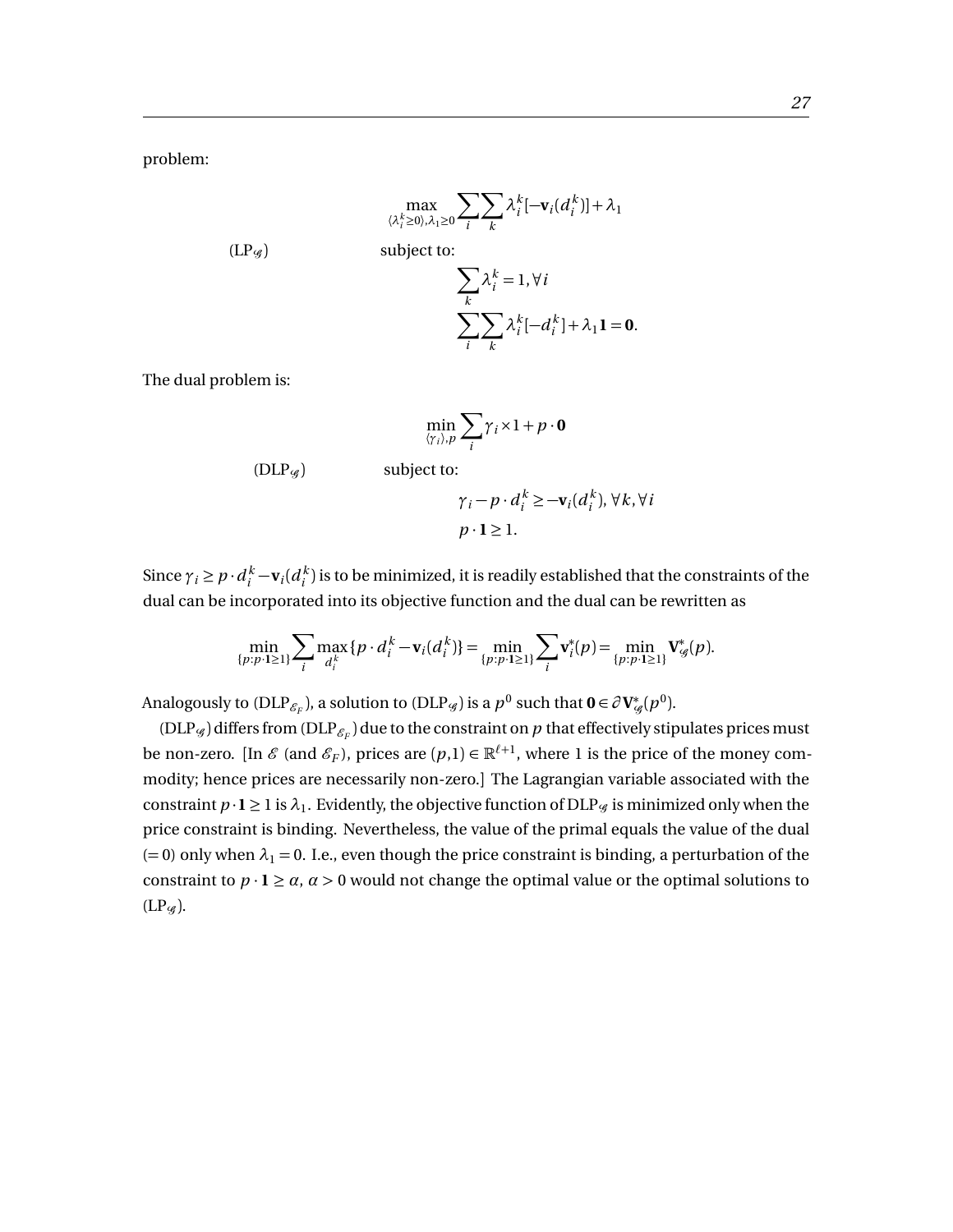## <span id="page-30-0"></span>**5.4** *Tâtonnement* **IN** G

The E-duality for  $G$  leads to the analog of *tâtonnement* with the qualification that, whereas prices  $p\in\mathbb{R}^\ell$  are unrestricted for  $\mathscr{E}$ , in  $\mathscr{G}$   $p\in\mathbb{R}^A$  is restricted to the probability mixtures  $P$  on *A*.

For  $x \in \mathbb{R}^A$ , let

$$
Q(x | P) = \min \left\{ p \in P : 2^{-1} \sum_{a} |x(a) - p(a)|^2 \right\};
$$
\n(5.4.1)

and denote by  $P_0[x] \in P$  the argmin of  $Q(x|P)$ , i.e., the projection of *x* onto *P* as measured by the element of *P* that is the minimum quadratic distance from *x*. The mapping  $P_Q : \mathbb{R}^A \to P$  is the continuously differentiable function,

$$
P_Q(x) = x - \nabla_x Q(x | P). \tag{5.4.2}
$$

At prices  $p^t$ , individuals report utility maximizing choices  $d_i(p^t) \in \partial \mathbf{v}_i^*$  $i$ <sup>*t*</sup></sup> $(p<sup>t</sup>)$ . Aggregating these choices as  $d(p^t) = \sum_i d_i(p^t)$  to form  $p^t - t^{-1}d(p^t)$ , their sum does not typically belong to  $P$  . To convert this expression into next period's prices, the auctioneer revises  $p^t$  according to the *projected subgradient algorithm for* G

$$
p^{t+1} = P_Q[p^t - t^{-1}d(p^t)].
$$
\n(5.4.3)

Although price adjustments are based on aggregate excess demands,  $d(p^{\,t})$ , they do not follow the simple rule that  $p^{t+1}(a) - p^t(a)$  depends only on  $d(p^t)(a)$ . Under  $P_Q$ , adjustments to  $p^t(a)$ typically depend on all excess demands  $d(p^t)(b)$ ,  $b \neq a$ .

The projected subgradient algorithm leads to the same conclusions as the unconstrained version when the polyhedral convex function  $\mathbf{V}_{\mathscr{G}}^{*}$  is constrained to lie in the simplex  $P$  .

**PROPOSITION 10:** *(Tâtonnement* AS A PROJECTED SUBGRADIENT ALGORITHM FOR G*) If*  $d(p^t) \in \partial V^*_{\mathscr{G}}(p^t)$ , the projected subgradient algorithm yields

$$
p^{t+1} = P_Q[p^t - t^{-1}d(p^t)] \Longrightarrow p^t \to p^0.
$$

In parallel with Proposition 8 for  $\mathcal{E}$ , the projected subgradient algorithm can also achieve convergence of  $d(p^t)$  if equilibria are differentiable.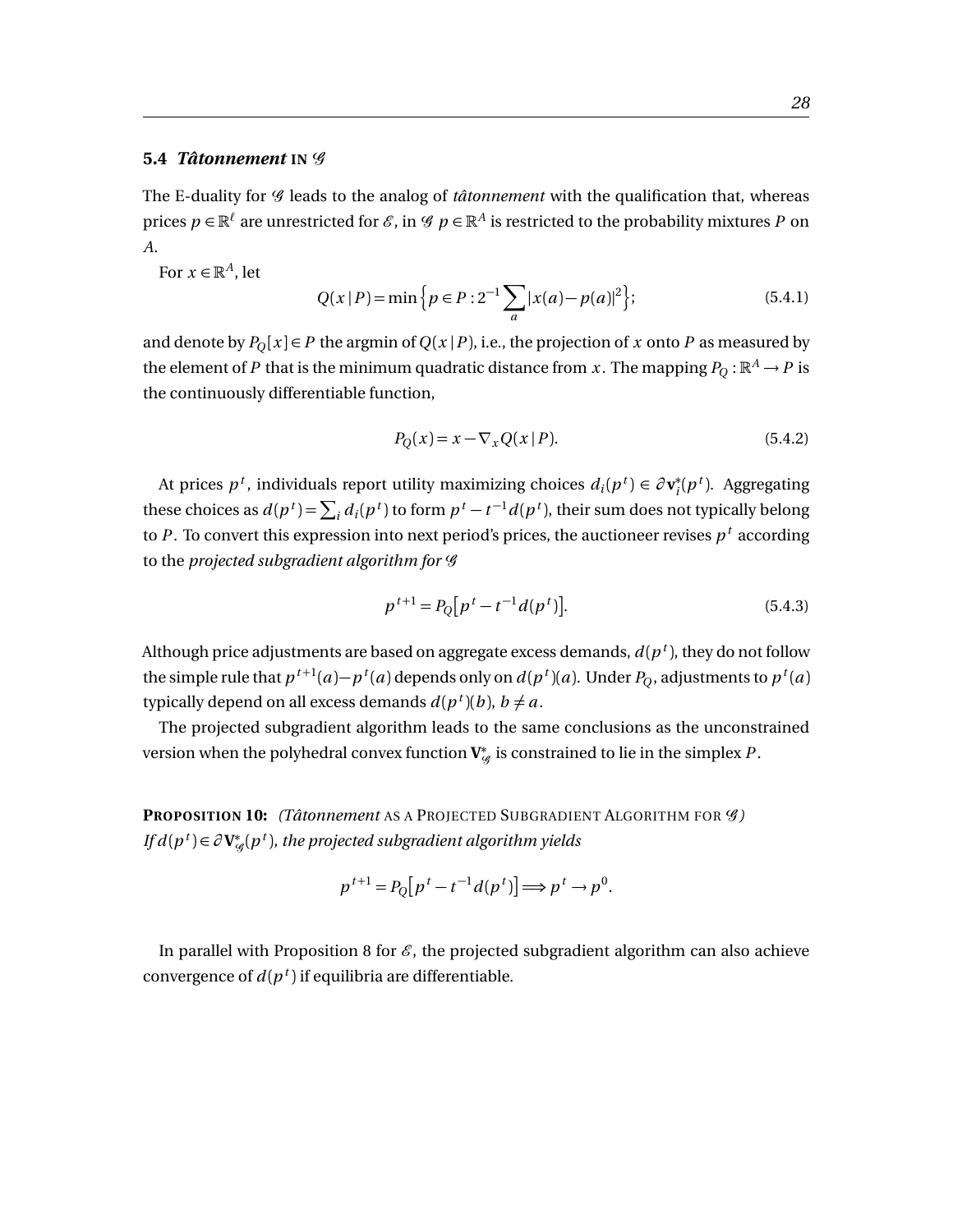**PROPOSITION 11:** *(Tâtonnement* WITH DIFFERENTIABILITY AT EQUILIBRIUM*) If*  $d(p^t) \in \partial \mathbf{V}_{\mathscr{G}}^*(p^t)$  and  $\partial \mathbf{V}_{\mathscr{G}}^*(p^0)$  is a singleton, then

$$
p^{t+1} = P_Q[p^t - t^{-1}d(p^t)] \Longrightarrow p^t \to p^0 \in P^0 \text{ and } d(p^t) \to \mathbf{0}.
$$

Differentiability of equilibria is not a viable hypothesis for  $\mathcal G$ . However, the methods used to accommodate non-differentiability in  $\mathcal{E}_F$  can be carried over to games.

The notation describing historical average prices  $\overline{p}^t \in \mathbb{R}^\ell$  in  $\mathscr{E}$  can also be used for  $\overline{p}^t$  = *t*<sup>-1</sup>( $p$ <sup>*t*</sup> +  $p$ <sup>*t*-1</sup> + ··· +  $p$ <sup>1</sup>)∈ℝ<sup>*A*</sup> in *G*. The analog of historical average excess demands for *G* is

$$
\overline{d}^{t}(p^{t}, p^{t-1}, \dots, p^{1}) := t^{-1} \Big( d(p^{t}) + d(p^{t-1}) + \dots + d(p^{1}) \Big). \tag{5.4.4}
$$

Again, the historical deviation  $\overline{d}^t$  can be defined recursively using the previous period's historical average as:

$$
\overline{d}^{t}(p^{t}, \overline{d}^{t-1}) := t^{-1}d(p^{t}) + (1 - t^{-1})\overline{d}^{t-1}.
$$
\n(5.4.5)

The *projected historical subgradient algorithm for*  $\mathcal G$  is,

$$
p^{t+1} = P_Q[\overline{p}^t - \overline{d}^t(p^t)].
$$
\n(5.4.6)

**PROPOSITION 12:** *(Tâtonnement* AS A PROJECTED HISTORICAL SUBGRADIENT ALGORITHM FOR G*)*

 $\iint d(p^t) \in \partial \mathbf{V}_{\mathscr{G}}^*(p^t),$ 

$$
p^{t+1} = P_Q[\overline{p}^t - \overline{d}^t(p^t)] \Longrightarrow p^t \to p^0 \text{ and } \overline{d}^t(p^t) \to 0.
$$

Proposition 12 follows from 10 for  $\mathcal G$  as Proposition 9 follows from 7 for  $\mathcal E$ .

# <span id="page-31-0"></span>**6 AUTONOMOUS PRICE ADJUSTMENT VIA FICTITIOUS PLAY**

The previous section demonstrated convergence in games from the perspective of price adjustment in economics. Positive conclusions were obtained, but they required giving up the following appealing properties of the standard model of *tâtonnement* with differentiability.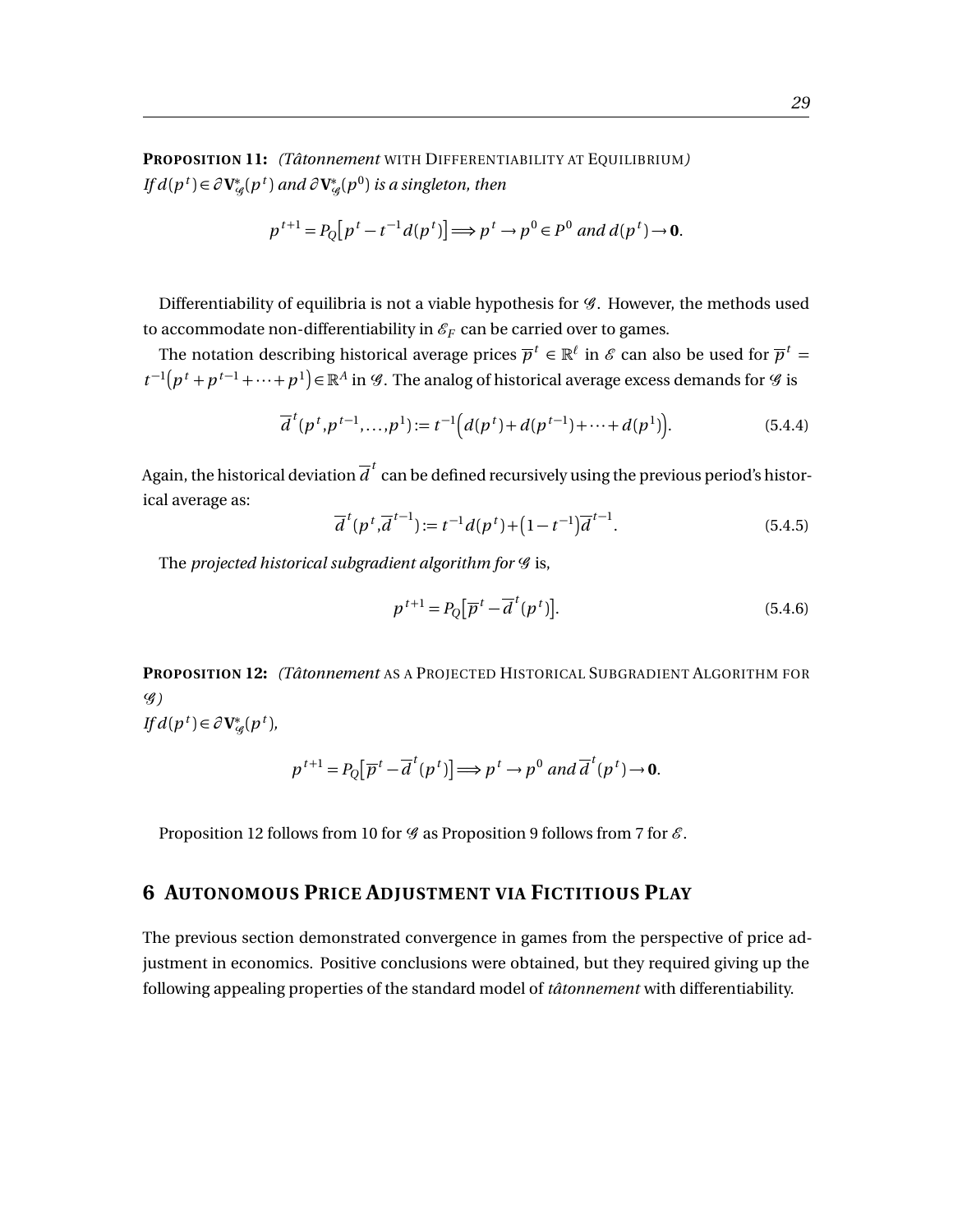- (1) Substituting  $d(p) = \sum_i d_i(p)$  for  $z(p) = \sum_i z_i(p)$  in the definition of aggregate excess demands, the utility consequences of trades/deviations were substituted for the commodity descriptions of trades; hence, price changes depend explicitly on utilities.
- (2) Substituting the projection mapping  $p^{t+1} = P_Q[p^t s_t[d^t]]$  for  $p^{t+1} = p^t s_t z^t$ , adjustments to  $p^{\,t}(a)$  depend on all the elements of  $d \in \mathbb{R}^A$  rather than being separately implementable, commodity by commodity, as they are in *tâtonnement*.
- (3) The subgradient algorithm required keeping track of time; and the historical subgradient algorithm required keeping track of historical averages.

(3) is attributable to the absence of differentiability, either in  $\mathcal E$  or  $\mathcal G$ . Both of these temporal qualifications are also present in fictitious play. Nevertheless, fictitious play obviates the need for (1) and (2), thereby avoiding the auctioneer-directed procedure in the standard model of *tâtonnement*. The following reformulates the E-duality to be amenable to fictitious play.

# <span id="page-32-0"></span>**6.1 FROM THE E- TO THE F-DUALITY**

From  $\mathbf{d}_i$ :  $A_i \rightarrow A_i$ , let  $\mathbf{d}_i$  $(a_i) = b_i$  and define

$$
\mathfrak{p}_i(p)(b_i | a_i) := \sum_{a_{-i}} p(a_i, a_{-i}) [\mathfrak{v}_i(b_i, a_{-i}) - \mathfrak{v}_i(a_i, a_{-i})]. \tag{6.1.1}
$$

Interpreting  $[\mathfrak{v}_i(b_i, a_{-i}) - \mathfrak{v}_i(a_i, a_{-i})]$  as the marginal utility at  $a_i$  of switching to  $b_i$ ,  $\mathfrak{p}_i(p)(b_i | a_i)$ is p-weighted marginal utility of such a change. Therefore,  $\mathfrak{p}_i(p)(a_i|a_i) = 0$ . Only those  $a_i$  in the support of *p* can have non-zero *p*-weighted marginal utilities, i.e.,

$$
p(a_i) = \sum_{a_{-i}} p(a_i, a_{-i}) = 0 \Longrightarrow \mathfrak{p}_i(p)(b_i \, | \, a_i) = 0, \forall \, b_i. \tag{6.1.2}
$$

From  $a_i$ , the vector

$$
\mathfrak{p}_i(p)[a_i] = \langle \mathfrak{p}_i(p)(b_i | a_i) \rangle_{b_i \in A_i} \in \mathbb{R}^{A_i},\tag{6.1.3}
$$

are the possible *p*-weighted marginal utilities, one for each  $b_i \in A_i$ . For all  $a_i \in A_i$ , the *p*weighted marginal utilities are denoted by  $\mathfrak{p}_i(p) = \langle \mathfrak{p}_i(p) [a_i] \rangle_{a_i \in A_i} \in \mathbb{R}^{A_i} \times \mathbb{R}^{A_i}$ .

Let  $\mathfrak{e}_i$ :  $A_i \to \mathbb{R}^{A_i}$  where for each  $a_i$ ,  $\mathfrak{e}_i(a_i) = \mathbf{1}_{b_i}$  for some  $b_i \in A_i$ . The deviation  $b_i = \mathbf{d}_i(a_i)$  is now represented as an element in  $\mathbb{R}^{A_i}.$  Evidently, each  $\mathfrak{e}_i$  corresponds to exactly one  $\mathbf{d}_i$  :  $A_i$   $\rightarrow$  $A_i$ . Analogously,  $\mathbf{d}_i^{\text{ID}}$  becomes  $\mathfrak{e}_i^{\text{ID}}$ , where  $\mathfrak{e}_i^{\text{ID}}(a_i) = \mathbf{1}_{a_i}$  for all  $a_i$ . Extending  $\mathfrak{e}_i$ , let  $\mathfrak{z}_i : A_i \to \mathbb{R}^{A_i}$ ,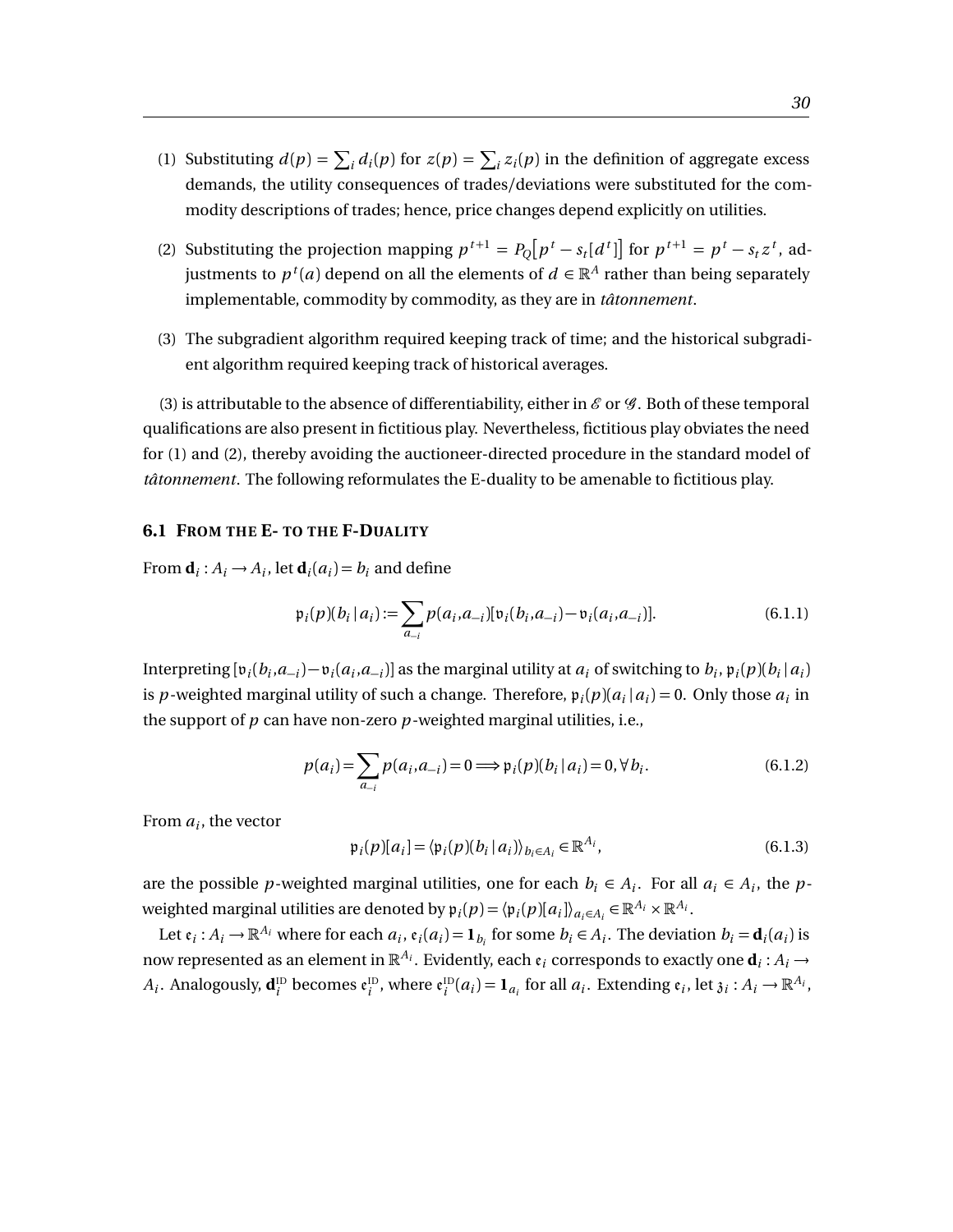where

$$
\mathfrak{z}_i[a_i] = \langle \mathfrak{z}_i(b_i \, | \, a_i) \rangle_{b_i \in A_i} \in \mathbb{R}^{A_i},\tag{6.1.4}
$$

for all  $a_i$ .

*The F-duality for*  $\mathcal G$  *is* 

$$
(\mathfrak{p}_i[a_i],\mathfrak{z}_i[a_i]) \in \mathbb{R}^{A_i} \times \mathbb{R}^{A_i}
$$

for each  $a_i$ , or  $(\mathfrak{p}_i, \mathfrak{z}_i)$   $\in$   $(\mathbb{R}^{A_i} \times \mathbb{R}^{A_i}) \times (\mathbb{R}^{A_i} \times \mathbb{R}^{A_i})$  for all  $a_i$ . Formally, prices in the F-duality are  $\mathfrak{p}_i[a_i] \in \mathbb{R}^{A_i}$ , whether or not they are derived from  $p$ .

# <span id="page-33-0"></span>**6.2 UTILITY MAXIMIZATION**

Feasible trades from  $a_i$  are circumscribed by

$$
\mathbf{u}_{i}(j_{i}[a_{i}]) = \begin{cases} 0 & \text{if } j_{i}[a_{i}] \in \Delta[A_{i}], \\ \infty & \text{otherwise}; \end{cases}
$$
(6.2.1)

with the resulting conjugate function

$$
\mathbf{u}_{i}^{*}(\mathfrak{p}_{i})[a_{i}] = \sup_{\mathfrak{z}_{i}[a_{i}]}\left\{\mathfrak{p}_{i}[a_{i}]\cdot\mathfrak{z}_{i}[a_{i}]-\mathbf{u}_{i}(\mathfrak{z}_{i}[a_{i}])\right\}
$$
(6.2.2)

To establish equivalence with the E-duality, its suffices to observe that when  $\mathfrak{e}_i(a_i) = 1_{b_i}$ , i.e.,  $$ 

$$
\mathfrak{p}_i(p)(b_i|a_i) = \mathfrak{p}_i(p)[a_i] \cdot \mathfrak{e}_i[a_i] = p \cdot d_i(\mathbf{d}_i(a_i)).
$$
\n(6.2.3)

Hence, when  $\varepsilon_i \sim \mathbf{d}_i$ ,

$$
\mathfrak{p}_i(p) \cdot \mathfrak{e}_i = \sum_{a_i} \mathfrak{p}_i(p)[a_i] \cdot \mathfrak{e}_i[a_i] = \sum_{a_i} \sum_{a_{-i}} p(a_i, a_{-i}) \cdot d_i(\mathbf{d}_i(a_i), a_{-i}) = p \cdot d_i(\mathbf{d}_i)
$$
(6.2.4)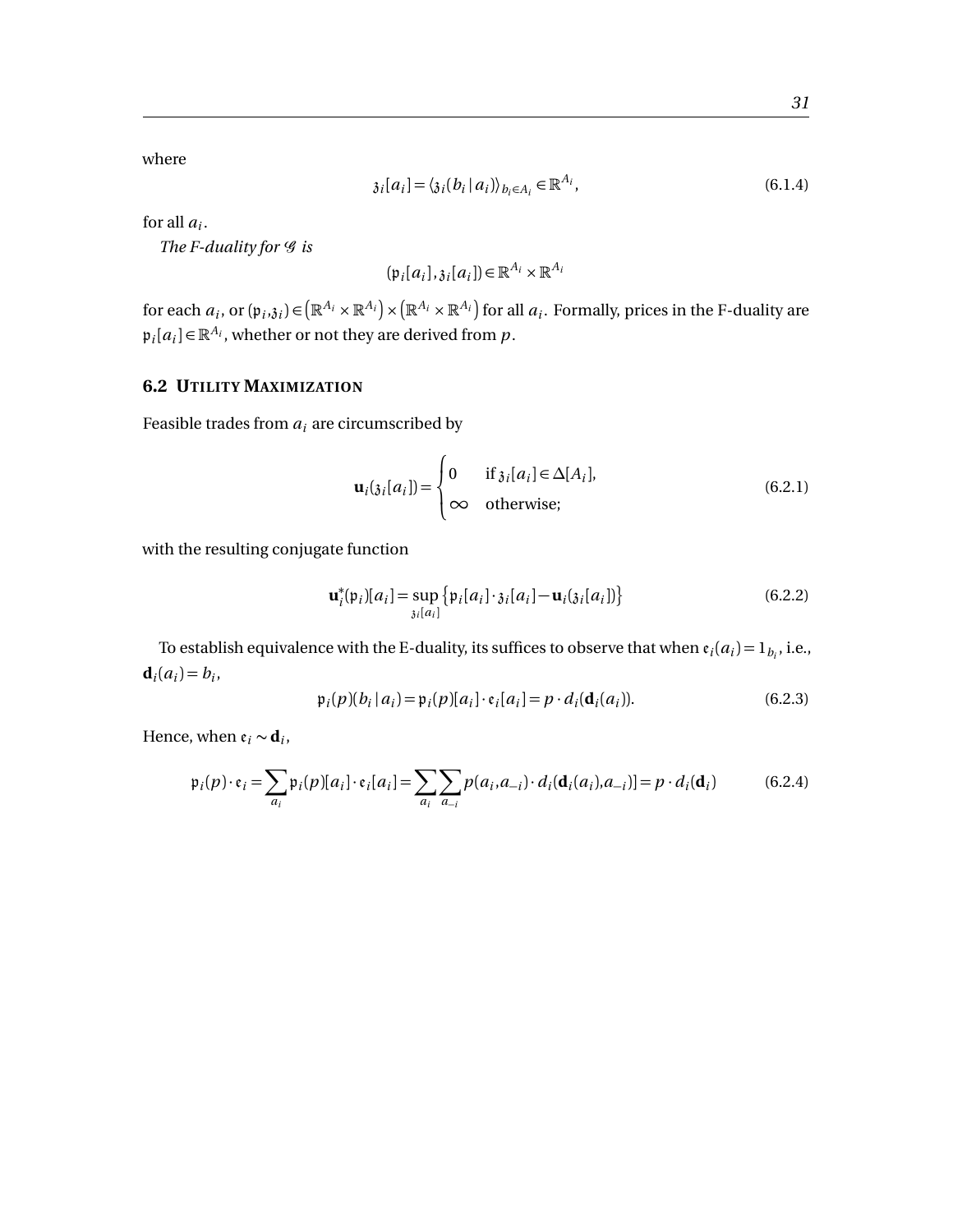When  $\mathfrak{p}_i[a_i]$  is derived from  $p$  as  $\mathfrak{p}_i(p)[a_i]$ , overall utility maximization at  $\mathfrak{p}_i = \mathfrak{p}_i(p)$  is

$$
\mathbf{u}_{i}^{*}(\mathfrak{p}_{i}(p)) := \sum_{a_{i}} p(a_{i}) \mathbf{u}_{i}^{*}(\mathfrak{p}_{i}(p)) [a_{i}]
$$
  
\n
$$
= \sum_{a_{i}} \sup_{\mathfrak{e}_{i}[a_{i}]} p(a_{i}) \{ \mathfrak{p}_{i}(p)(a_{i}) \cdot \mathfrak{e}_{i}[a_{i}] - \mathbf{u}_{i}(\mathfrak{e}_{i}[a_{i}]) \}
$$
  
\n
$$
= \sup_{d_{i}} \{ p \cdot d_{i} - \mathbf{v}_{i}(d_{i}) \}
$$
  
\n
$$
= \mathbf{v}_{i}^{*}(p)
$$
 (6.2.5)

The first equality highlights the fact that overall maximization can be separated into maximization with respect to each  $a_i$  (in the support of  $p$  ). This property is also a feature of the E-duality duality, but it was not exploited because the emphasis was on establishing similarities with  $\varepsilon$ where separability is not typical. The second equality— that each **u** ∗  $\int_{i}^{*}$ (p<sub>*i*</sub>( $p$ ))[ $a_i$ ] can be achieved without randomization — is mirrored in the third and fourth equalities previously employed for the E-duality.

The essential difference between the two dualities is that instead of the utility consequences of deviations,  $d_i(\mathbf{d}_i)$ , playing the role of quantities, quantities are represented by  $\mathfrak{e}_i$  (or its randomized counterpart  $\mathfrak{z}_i$ ) which, like  $z_i$  in  $\mathscr{E}$ , are not defined in units of utility. And, instead of probabilities directly playing the role of prices, the (vector of ) marginal-utility consequences of those probabilities,  $\mathfrak{p}_i(p)[a_i]$ , represent prices to *i*. Information from  $\mathfrak{v}_i$  defining  $d_i(a_i) = \mathfrak{v}_i(\mathbf{d}_i(a_i), a_{-i}) - \mathfrak{v}_i(a_i, a_{-i})$  in the E-duality is used in F-duality to define  $\mathfrak{p}_i(p)(\mathbf{d}_i(a_i) | a_i)$ ; but *the latter transformation is achieved in a decentralized way* since the conversion of *p* into  $\mathfrak{p}_i(p)(\mathbf{d}_i(a_i)|a_i)$  is made only by *i*.

Therefore, by a slight abuse of notation, **u** ∗  $e_i^*(\mathfrak{p}_i(p))$  can be written in more abbreviated form as **u** ∗  $\phi_i^*(p)$ , where the subscript *i* incorporates information about  $\mathfrak{v}_i$  that translates  $p$  into  $\mathfrak{p}_i(p)$ . Note, however, that for the definition of *∂* **u** ∗  $\hat{p}_i^*(\cdot)[a_i]$  only the vector  $\mathfrak{p}_i[a_i]$ , ignoring its possible origins in *p*, is relevant. Thus, when  $\mathfrak{p}_i[a_i] = \mathfrak{p}_i(p)[a_i]$ ,  $\partial \mathbf{u}_i^*$  $\int_{i}^{*}$ ( $\mathfrak{p}_{i}(p)$ )[ $a_{i}$ ] is written as

$$
\partial_{\mathfrak{p}_i} \mathbf{u}_i^*(p)[a_i] := \Big\{ \mathfrak{z}_i[a_i] : \big( \mathfrak{p}'_i[a_i] - \mathfrak{p}_i(p)[a_i] \big) \cdot \mathfrak{z}_i[a_i] \leq \mathbf{u}_i^*(\mathfrak{p}'_i)[a_i] - \mathbf{u}_i^*(\mathfrak{p}_i(p))[a_i], \forall \mathfrak{p}'_i[a_i] \in \mathbb{R}^{A_i} \Big\}.
$$
\n(6.2.6)

It is readily confirmed that (individually perceived) expected profits are non-negative, i.e.,

$$
p(a_i)\mathbf{u}_i^*(p)[a_i] \ge 0, \quad \forall p \in P, \forall a_i, \forall i.
$$
 (6.2.7)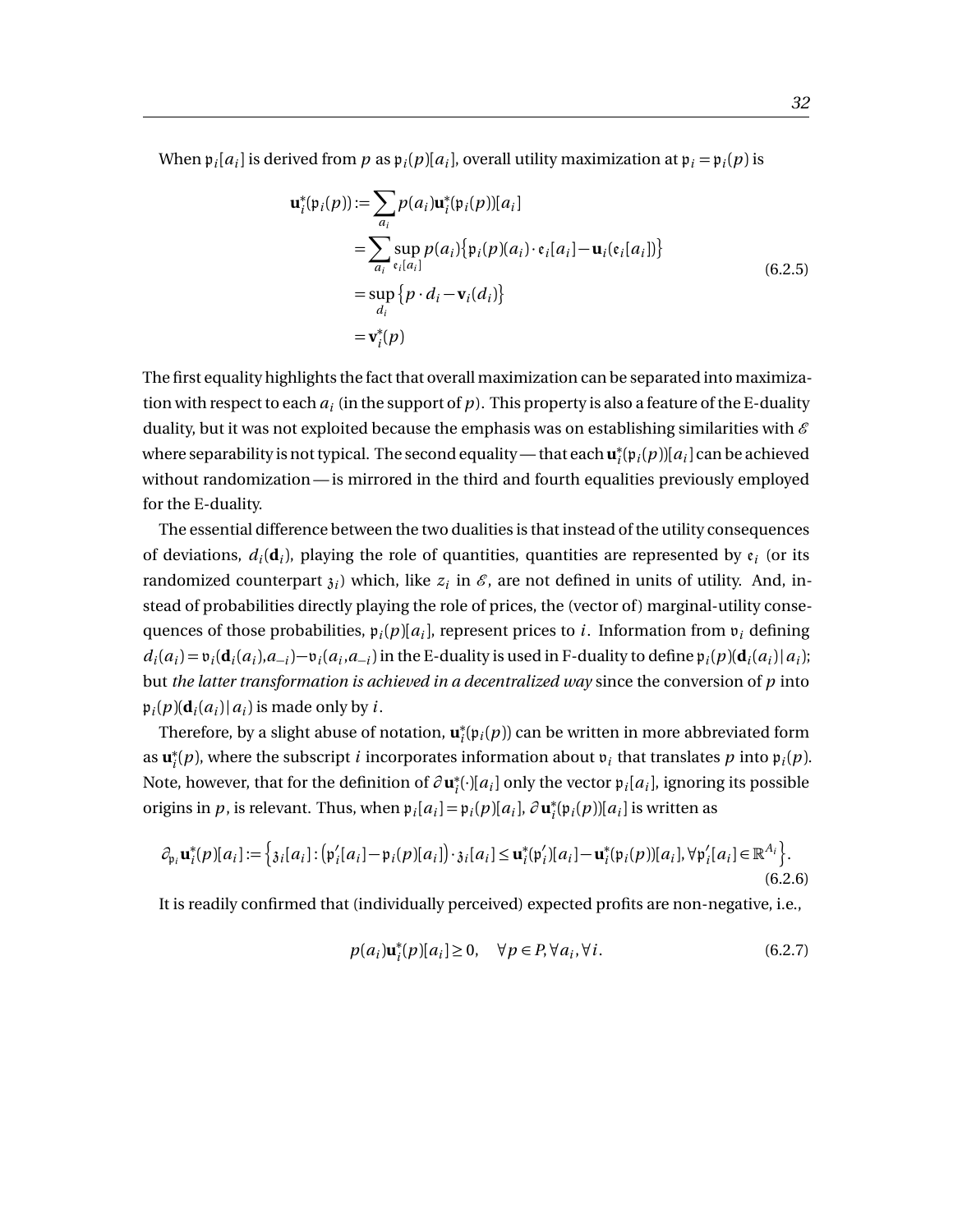Correlated equilibrium is characterized by the complementary slackness condition:

$$
p^{0} \in P^{0} \Longleftrightarrow p^{0}(a_{i}) \mathbf{u}_{i}^{*}(p^{0})[a_{i}] = 0, \quad \forall a_{i}, \forall i.
$$
 (6.2.8)

In economic terminology, equilibrium prices eliminate profit opportunities.

**REMARK 10:** ( UTILITY MAXIMIZATION WITH AND WITHOUT INDEPENDENT PROBABILITIES) Let *q* =  $\langle q_i \rangle$  ∈ × ∆[ $A_i$ ] = *Q* represent independent probabilities, a non-convex subset of *P*, and  $p \in P \setminus Q$ . A well-known property (associated with Nash equilibrium) is: *i* would be indifferent between  $a_i \neq a'_i$  $\mathbf{u}'_i$  in the support of *q*, i.e.,  $\mathbf{u}^*_i$  $a_i^*(q)[a_i] = \mathbf{u}_i^*$  $i$ <sup>\*</sup> $(q)$ [ $a$ <sup>'</sup><sub>i</sub></sup>  $a_i$ <sup>*i*</sup>. However, if  $a_i$  and  $a_i'$  $i<sub>i</sub>$  are in the support of  $p$ , then  $\mathbf{u}_i^*$  $a_i^*(p)[a_i]$  need not equal  $\mathbf{u}_i^*$  $\binom{a}{i}$ *i* ] and utility maximizing choices can differ, i.e.,  $\partial_{\mathfrak{p}_i} \mathbf{u}_i^*$ *i* (*p*)[*a<sup>i</sup>* ]∩*∂*p*<sup>i</sup>* **u** ∗  $\binom{a}{i}$  $\mathbf{u}'_i$  =  $\emptyset$ . This distinction is relevant for fictitious play.

#### <span id="page-35-0"></span>**6.3 UTILITY MAXIMIZATION WITH QUADRATIC COSTS**

The polyhedral property of **u** ∗  $\hat{a}_i$  implies that  $\partial_{\mathfrak{p}_i} \mathbf{u}_i^*$  $_i^\ast$  is not singleton-valued, i.e., not differentiable. A standard method of converting a non-differentiable into a differentiable optimization problem is to introduce a quadratic penalty/cost. Add

$$
Q_i(\mathfrak{z}_i[a_i]) := 2^{-1} \sum_{b_i \neq a_i} |\mathfrak{z}_i(b_i \, | \, a_i)|^2 \tag{6.3.1}
$$

to define the modification of  $\mathbf{u}_i$  as

$$
\mathbf{U}_{i}(\mathfrak{z}_{i}[a_{i}]) := \mathbf{u}_{i}(\mathfrak{z}_{i}[a_{i}]) + Q_{i}(\mathfrak{z}_{i}[a_{i}])
$$
(6.3.2)

Thus,  $\mathbf{U}_i(j_i[a_i]) = 0$  if and only if  $\mathfrak{z}_i[a_i] = \mathfrak{e}_i^{\text{ID}}[a_i]$ . The conjugate of  $\mathbf{U}_i$  is

$$
\mathbf{U}_{i}^{*}(\mathfrak{p}_{i})[a_{i}] = \sup_{\mathfrak{z}_{i}[a_{i}]}\left\{\mathfrak{p}_{i}[a_{i}]\cdot\mathfrak{z}_{i}[a_{i}]-\mathbf{U}_{i}(\mathfrak{z}_{i}[a_{i}])\right\}
$$
(6.3.3)

Without loss of generality,  $v_i$  can be scaled so that

$$
\max_{a,b \in A} \{ \mathfrak{v}_i(b) - \mathfrak{v}_i(a), 0 \} < 1, \quad \forall i. \tag{6.3.4}
$$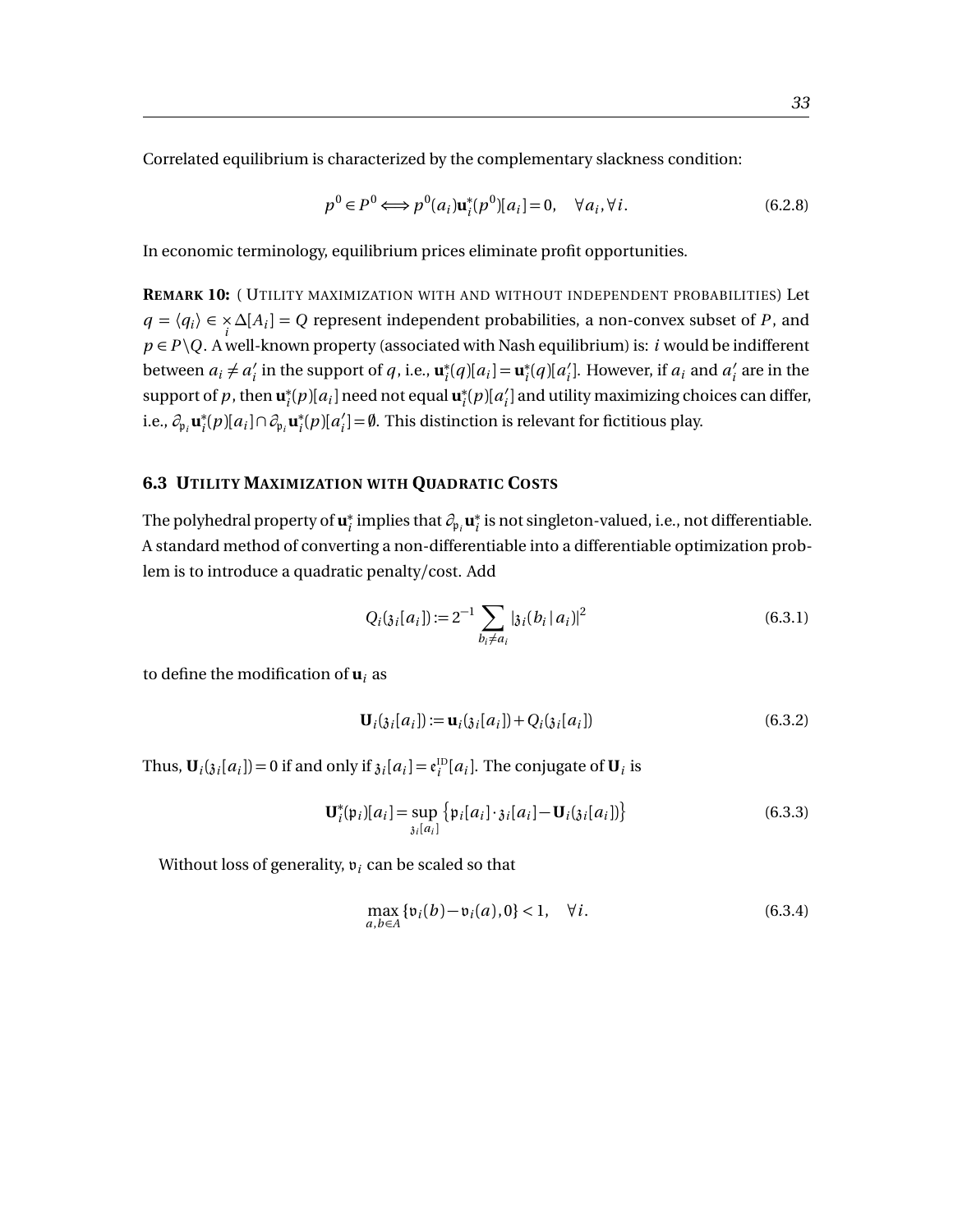A consequence of the rescaling is that when  $p \in P$  and  $\mathfrak{p}_i[a_i] = \mathfrak{p}_i(p)[a_i]$ ,

$$
\mathfrak{p}_i(p)^+(b_i \mid a_i) = \begin{cases} \max \{ \mathfrak{p}_i(p)(b_i \mid a_i), 0 \} < p(a_i) \quad \text{if } p(a_i) > 0, \\ 0 & \quad \text{if } p(a_i) = 0. \end{cases} \tag{6.3.5}
$$

Write  $\mathfrak{z}_i(p)[a_i] = \nabla_{\mathfrak{p}_i} \mathbf{U}_i^*$  $E_i^*(p)[a_i]$ . Therefore,

$$
\mathbf{U}_{i}^{*}(p)[a_{i}] = \mathfrak{p}_{i}(p)[a_{i}]\cdot \mathfrak{z}_{i}(p)[a_{i}] - \mathbf{U}_{i}(\mathfrak{z}_{i}(p)[a_{i}])
$$
\n(6.3.6)

From  $\nabla_{\mathfrak{p}_i} \mathbf{U}_i^*$  $\hat{p}_i^*(p)[a_i]$ , the first-order necessary and sufficient conditions for utility maximization with respect to each possible deviation from  $a_i$  is:  $\,$ 

<span id="page-36-0"></span>
$$
\underbrace{\mathfrak{p}_i^+(p)(b_i|a_i)}_{\text{p-weighted marginal utility}} = \underbrace{\mathfrak{z}_i(p)(b_i|a_i)}_{\text{marginal cost}}, \quad b_i \neq a_i. \tag{6.3.7}
$$

Ignoring costs, expected utility gains at *p* for *i* at  $a_i$  is  $|\mathfrak{p}_i^+(p)[a_i]|:=\sum_{b_i}\mathfrak{p}_i^+(p)(b_i|a_i)$ . Scaling of utilities and quadratic costs implies

<span id="page-36-1"></span>
$$
1 - |\mathfrak{p}_i^+(p)[a_i]| = \mathfrak{z}_i(p)(a_i | a_i) > 0,
$$
\n(6.3.8)

guaranteeing that  $\mathfrak{z}_i(a_i) \in \Delta[A_i]$ . Hence, the constraint  $\sum_{b_i \in A_i} \mathfrak{z}_i(b_i | a_i) = 1$  is never binding. From [\(6.3.7\)](#page-36-0) and [\(6.3.8\)](#page-36-1),

$$
\mathfrak{z}_i(p)[a_i] = \mathfrak{p}_i^+(p)[a_i] + (1 - |\mathfrak{p}_i^+(p)[a_i]|)\mathfrak{e}_i^{\text{ID}}[a_i].
$$
\n(6.3.9)

Hence,

$$
\mathbf{U}_{i}^{*}(p)[a_{i}] = 2^{-1} \nabla_{\mathfrak{p}_{i}} \mathbf{U}_{i}^{*}(p)[a_{i}] \cdot \mathfrak{p}_{i}^{+}(p)[a_{i}] = 2^{-1} |\mathfrak{p}_{i}^{+}(p)[a_{i}]|^{2}.
$$
 (6.3.10)

By construction, **U** ∗  $\mathbf{f}_i^*(p)[a_i] \leq \mathbf{u}_i(p)[a_i]$ ; however, adding quadratic costs does not change the set of equilibrium prices:  $p^0$  is a correlated equilibrium if and only if  $\mathfrak{e}_i^{\text{ID}}[a_i] = \nabla_{\mathfrak{p}_i} \mathbf{U}_i^*$  $i^*$ ( $p^0$ )[ $a_i$ ] for all  $a_i$  in the support of  $p^0$ ; or

$$
p^{0}(a_{i})\mathbf{U}_{i}^{*}(p^{0})[a_{i}] = 0 \Longleftrightarrow p^{0}(a_{i})\mathbf{u}_{i}^{*}(p^{0})[a_{i}] = 0, \quad \forall a_{i}, \forall i.
$$
 (6.3.11)

**REMARK 11:** ( REGRET) When *p* represents the frequencies of past choices, Hart and Mas-Colell [2000] describe  $\mathfrak{p}_i^+(p)(b_i|a_i)$  as *i*'s *regret* in previously having chosen  $a_i$  when *i* could have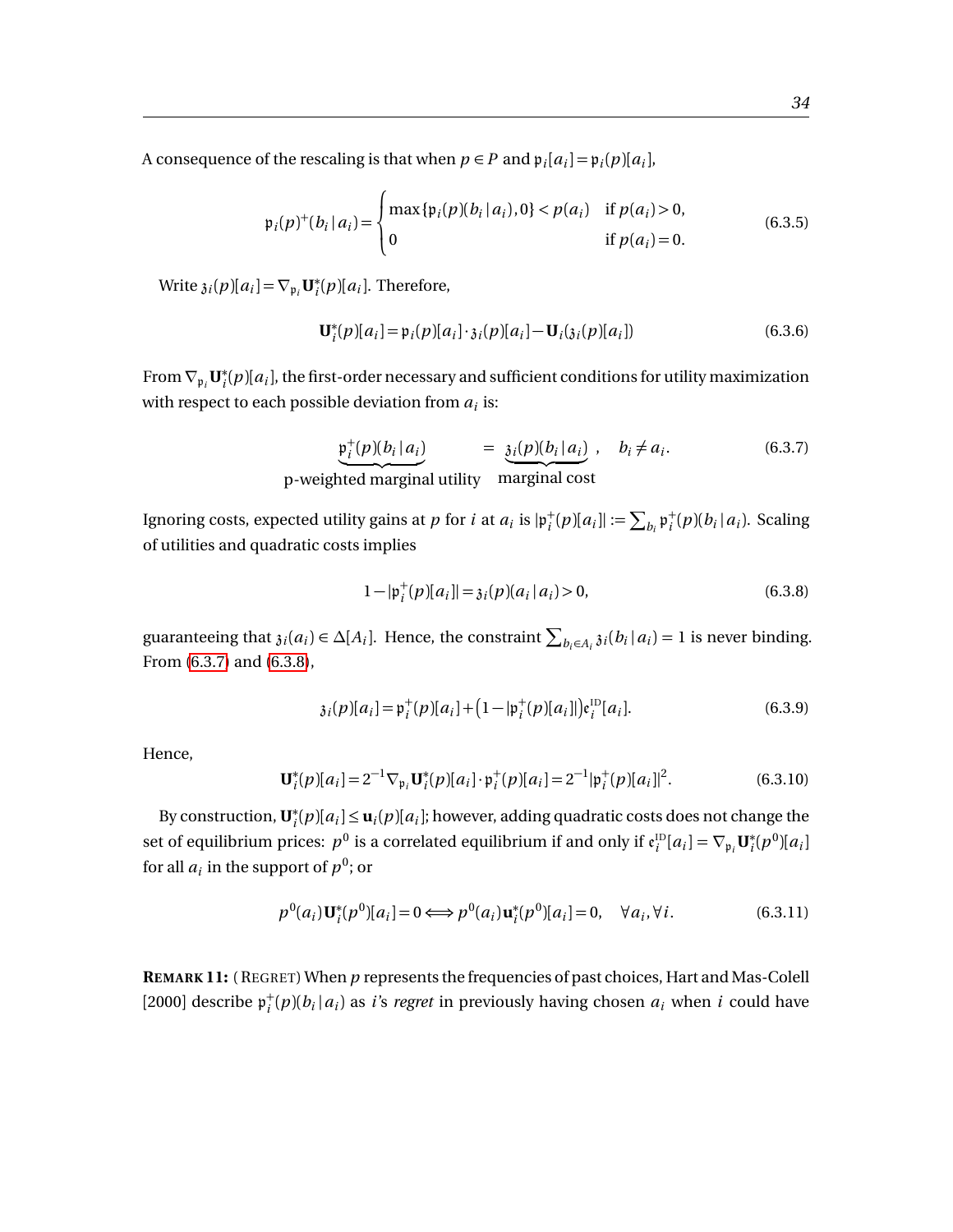chosen  $b_i$ ; and  $\delta_i(p)[a_i] = \nabla_{\mathfrak{p}_i} \mathbf{U}_i^*$ *i* (*p*)[*a<sup>i</sup>* ] are choices exhibiting *regret-matching*. (See, below.) Regret-matching is an adaptive procedure for dealing with a changing environment in which individuals can be regarded as learning by correcting past 'mistakes.' Consistent with the goal of calling attention to similarities between game theory and general equilibrium, the formulation, above, chararacterizes regret-matching as a smoothing, via trading costs, of price-taking utility maximization.

**REMARK 12:** ( SMOOTH FICTITIOUS PLAY) Fudenberg and Levine [1998] adopt a related utility maximizing approach in which choices are smoothed by adding costs. Their cost functions are such that individuals always choose to be in the interior of *∆*[*A<sup>i</sup>* ]. To illustrate using their specific example, rewritten to conform to current conventions, the cost of  $\mathfrak{z}_i[a_i]$  is

$$
C_i(\mathfrak{z}_i[a_i];\lambda) = \begin{cases} \lambda \sum_{b_i \in A_i} \mathfrak{z}_i(b_i \mid a_i) \log \mathfrak{z}_i(b_i \mid a_i) & \text{if } \mathfrak{z}_i[a_i] \in \Delta[A_i], \\ \infty & \text{otherwise} \end{cases}
$$
(6.3.12)

where  $\lambda > 0$ . The resulting conjugate is

$$
C_i^*(p; \lambda)[a_i] = \sup_{\mathfrak{z}_i[a_i]} \{ \mathfrak{p}_i(p) \cdot \mathfrak{z}_i[a_i] - C_i(\mathfrak{z}_i[a_i]; \lambda) \}.
$$
 (6.3.13)

The (smooth) best-response function is

$$
\nabla_{\mathfrak{p}_i} C_i^*(p; \lambda)[a_i] = \langle \mathfrak{z}_i(p; \lambda)(b_i | a_i) \rangle = \Big\langle \frac{\exp\big(\lambda^{-1} \mathfrak{p}_i(p)(b_i | a_i)\big)}{\sum_{b_i' \in A_i} \exp\big(\lambda^{-1} \mathfrak{p}_i(p)(b_i' | a_i)\big)} \Big\rangle \gg \mathbf{0}.
$$
 (6.3.14)

In overall agreement with  $\mathfrak{z}_i(p)[a_i] = \nabla_{\mathfrak{p}_i} \mathbf{U}_i^*$  $\hat{p}_i^*(p)[a_i]$ , the larger the value of  $p_i(p)[b_i|a_i]$ , the larger is  $\mathfrak{z}_i(p;\lambda)(b_i|a_i)$ ; and the gap between  $\nabla_{\mathfrak{p}_i} \mathbf{U}_i^*$  $\int_i^*(p)[a_i]$  and  $\nabla_{\mathfrak{p}_i} C_i^*$ *i* (*p*;*λ*)[*a<sup>i</sup>* ] narrows as *λ* decreases.

#### <span id="page-37-0"></span>**6.4 CONVERGENCE**

<span id="page-37-1"></span>*6.4.1 Randomized Fictitious Play*

The choices  $a = \langle a_i \rangle \in A$  can be represented as

$$
\mathbf{1}_a = \mathbf{1}_{a_i} \in \mathbb{R}^A. \tag{6.4.1}
$$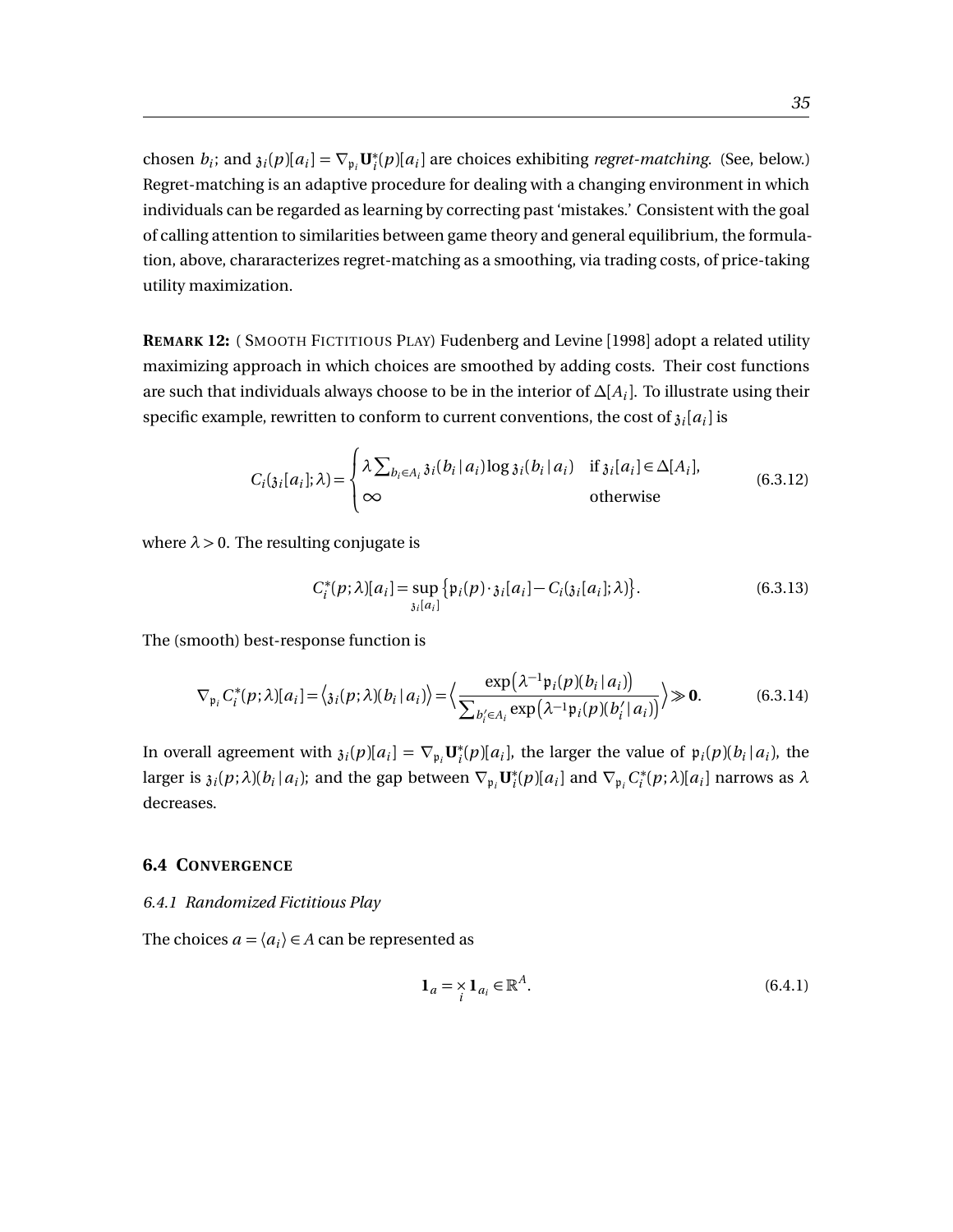The average of the sequence  $\{1_{a^{\tau}} : \tau = 1, \ldots, t\}$  is

$$
\overline{p}^t = t^{-1} \Big( \sum_{\tau=1}^t \mathbf{1}_{a^{\tau}} \Big). \tag{6.4.2}
$$

The average is updated as a convex combination of  $\overline{p}^t$  and  $\mathbf{1}_{a^{t+1}}$ , i.e.,

$$
\overline{p}^{t+1} = \frac{t}{t+1} \overline{p}^t + \frac{1}{t+1} \mathbf{1}_{a^{t+1}}.
$$
\n(6.4.3)

*Fictitious play adopts the price-taking hypothesis that the current average,*  $\overline{p}^t$  *, will continue.* Without costs, *i*'s best response at  $a_i^t$  and  $\overline{p}^t$  is an element  $\mathbf{1}_{a_i^{t+1}} = \mathfrak{e}_i[a_i^t](\overline{p}^t) \in \partial_{\mathfrak{p}_i} \mathbf{u}_i^*$  $i(\overline{p}^t)[a_i^t].$ Therefore,

$$
\mathbf{1}_{a^{t+1}} = \mathop{\times}\limits_i \mathbf{1}_{a_i^{t+1}} \in \mathop{\times}\limits_i \mathop{\varepsilon}_i (\overline{\rho}^t) [a_i^t],
$$

where  $a^{t+1} = \langle a_i^{t+1} \rangle$ . The outcome is well-defined whenever  $\partial_{\mathfrak{p}_i} \mathbf{u}_i^*$  $\int_{i}^{*} (\overline{p}^{t})[a_{i}^{t}]$  is a singleton for all *i*; otherwise, there is a selection problem.

With costs, maximization leads to (uniquely defined) randomized fictitious play, where

$$
\mathfrak{z}_i(\overline{p}^t)[a_i^t] = \langle \mathfrak{z}_i(\overline{p}^t)(a_i^{t+1} | a_i^t) \rangle = \nabla_{\mathfrak{p}_i} \mathbf{U}_i^*(\overline{p}^t)[a_i^t],\tag{6.4.4}
$$

is the vector of (cost-adjusted) utility maximizing choices of *i* at  $a_i = a_i^t$  when facing prices  $p = \overline{p}^t$ .

The state at *t* is defined by the most recent realization,  $\mathbf{1}_{a^t} = \sum_{i=1}^{t} \mathbf{1}_{a_i^t}$ , and the history of those realizations,  $\overline{p}^t$ . The probability of  $1_{a^{t+1}} = \sum\limits_{i} 1_{a_i^{t+1}}$  depends on the state at  $t$  via the product of the probabilities  $\underset{i}{\times}$   $\underset{i}{\delta}$ *i*( $\overline{p}^t$ )[ $a_i^t$ ]  $\in \underset{i}{\times}$   $\Delta[A_i]$  as

<span id="page-38-0"></span>
$$
\text{Prob}\big\{\mathbf{1}_{a^{t+1}}\,|\,\mathbf{1}_{a^t};\overline{p}^t\big\} = \underset{i}{\times} \underset{\delta}{\times} \underset{i}{\delta}(\overline{p}^t)(a_i^{t+1} \,|\, a_i^t). \tag{6.4.5}
$$

This formulation of randomized fictitious play has been shown to imply the following probabilisitic conclusions on convergence to correlated equilibrium.

**PROPOSITION 13:** *(Hart and Mas-Colell [2000]) The model of randomized fictitious play defined by (6.4.1–5) implies*

$$
\forall \epsilon > 0, \quad \lim_{t \to \infty} \text{Prob}\left\{ \mathbf{U}_i^* (\overline{p}^t) [a_i^t] > \epsilon \right\} = 0, \forall i.
$$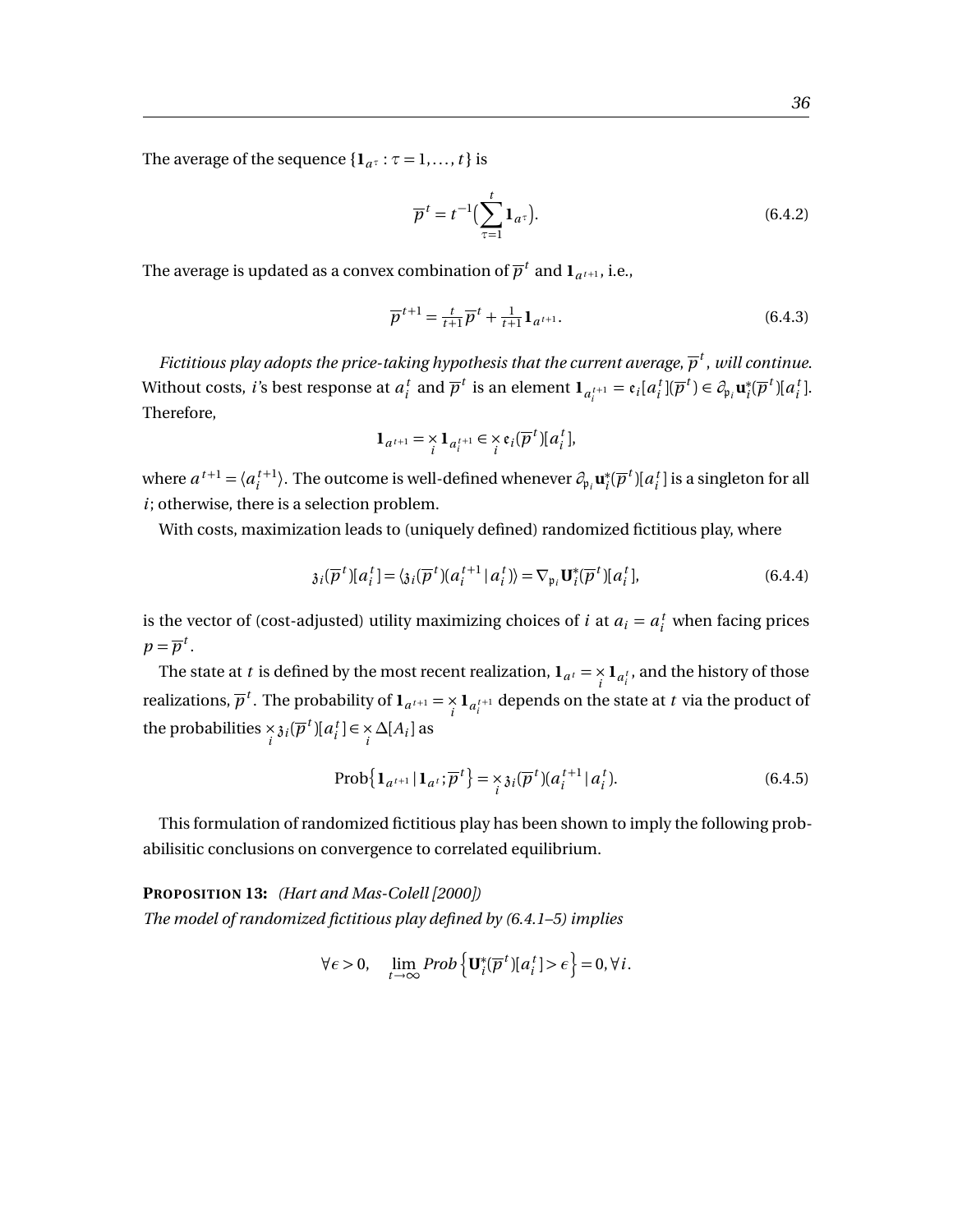#### <span id="page-39-0"></span>*6.4.2 Randomized Fictitious Play in Populations*

Given  $\overline{p}^t$  and  $\mathbf{1}_{a^t}$ ,  $\overline{p}^{t+1}$  is a random variable defined by [\(6.4.5\)](#page-38-0). The expectation of  $\overline{p}^{t+1}$ ,

<span id="page-39-2"></span>
$$
\mathbf{E}(\overline{p}^{t+1} \,|\, \overline{p}^t; \mathbf{1}_{a^t}) = \frac{t}{t+1} \overline{p}^t + \frac{1}{t+1} \sum_{a^{t+1} = \langle a_i^{t+1} \rangle} \mathbf{1}_{a^{t+1}} \times \text{Prob}\{\mathbf{1}_{a^{t+1}} \,|\, \mathbf{1}_{a^t}; \overline{p}^t\},\tag{6.4.6}
$$

is also random variable depending on the realization  $\mathbf{1}_{a^t}$ .

When a finite number of types of individuals make probabilistic choices, a continuum interpretation, called the *population model of randomized fictitious play*, can be used to conclude that each type's randomized choice is achieved with certainty in the population as a whole. In the population model, the evolution of prices is deterministic.

Assuming mass 1 of each  $i, p \in P$  describes an existing distribution of the population, where

$$
\langle p(a_i) = \sum_{a_{-i}} p(a_i, a_{-i}) \rangle \in \Delta[A_i]
$$
\n(6.4.7)

is the distribution of individuals of type  $i.$  At  $p$  , if each  $a_i$  in the support of  $p$  chooses to make the changes  $\mathfrak{z}_i[a_i] \in \Delta[A_i]$ , the resulting distribution of the population is

<span id="page-39-1"></span>
$$
p[\underset{i}{\times}\mathfrak{z}_i] := \sum_{a=\langle a_i \rangle} p(a)[\underset{i}{\times}\mathfrak{z}_i][a_i] \in P,\tag{6.4.8}
$$

the population weighted average of those changes. While each  $[\frac{\times}{i} \mathfrak{z}_i][a_i] \in \frac{\times}{i} \Delta[A_i]$  represents independently chosen randomizations, their convex combination [\(6.4.8\)](#page-39-1) may not belong to × *∆*[*A<sup>i</sup>* ], i.e., may exhibit correlation. The population distribution does not change when *p* =  $p[\times e_i^{\text{ID}}]$ .

The average in the population version of the model is denoted by  $\overline{\mathbf{p}}^t$  and is based on the sequence of *realized populations*, i.e.,

$$
\overline{\mathbf{p}}^t = t^{-1} \left( \sum_{\tau=1}^t p^t \right),\tag{6.4.9}
$$

where  $p^{t+1}$  is determined by  $\overline{\mathbf{p}}^t$  and  $p^t$  as

$$
p^{t+1} = p^t[\underset{i}{\times} \mathfrak{z}_i(\overline{\mathbf{p}}^t)].
$$
\n(6.4.10)

Note that the description of utility maximizing behavior  $\frac{1}{i} \delta_i(\cdot)(b_i | a_i)$ , where  $\langle \delta_i(\cdot)(b_i | a_i) \rangle =$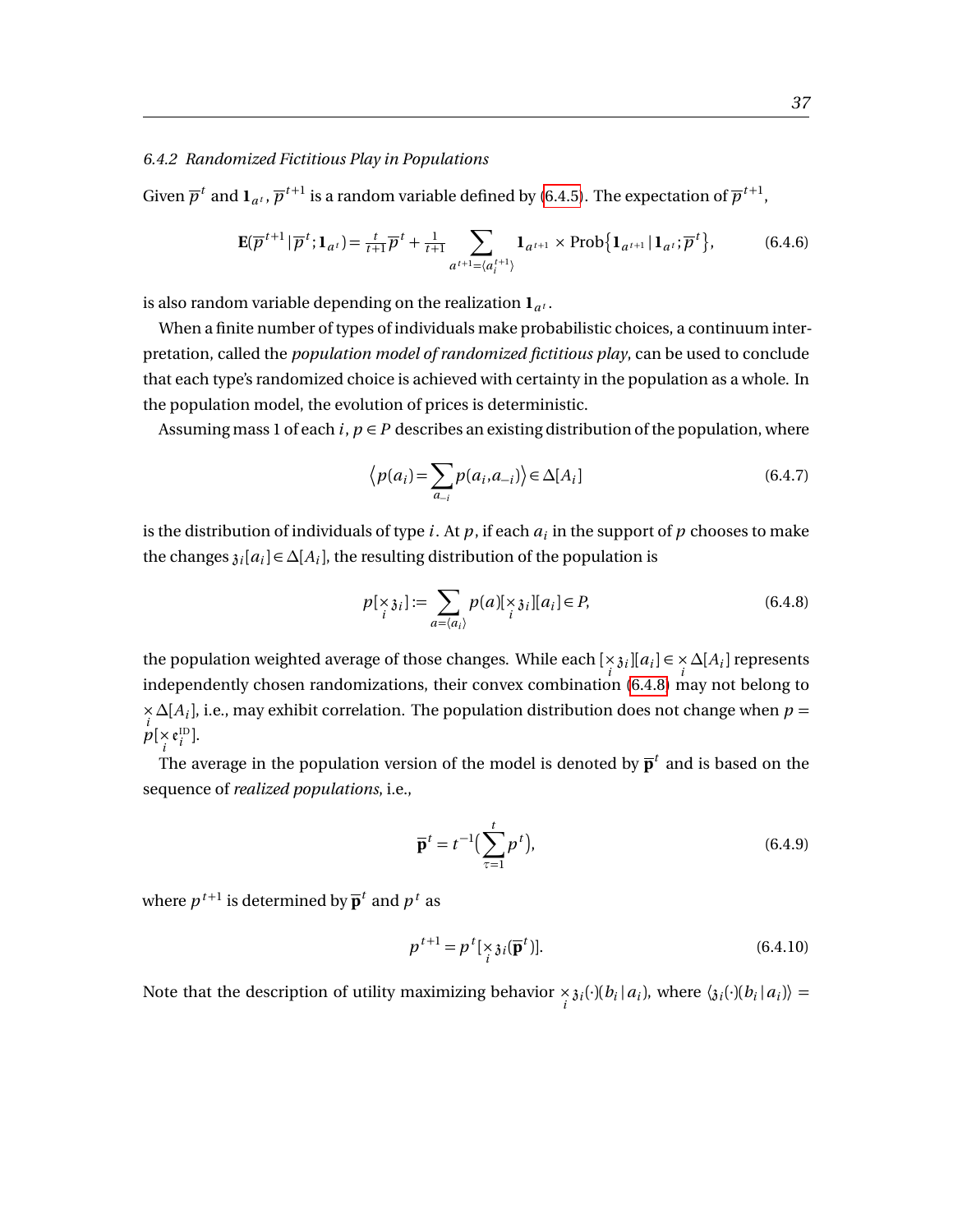$\nabla_{\mathfrak{p}_i} \mathbf{U}_i^*$  $\dot{a}_i^*$ ( $\cdot$ )[ $a_i$ ], from randomized fictitious play is used in the population version.

The state of the population model at *t* is  $(\mathbf{\bar{p}}^t, p^t)$ . Hence, for those  $a_i$  such that  $p^t(a_i) > 0$ , their choices are  $\mathfrak{z}_i(\mathbf{p}^t)[a_i] = \langle \mathfrak{z}_i(\mathbf{p}^t)(b_i|a_i) \rangle$ . Updating of the average is

$$
\overline{\mathbf{p}}^{t+1} = \frac{t}{t+1} \overline{\mathbf{p}}^t + \frac{1}{t+1} p^{t+1}
$$
  
= 
$$
\frac{t}{t+1} \overline{\mathbf{p}}^t + \frac{1}{t+1} p^t [\underset{i}{\times} \mathfrak{z}_i(\overline{\mathbf{p}}^t)].
$$
 (6.4.11)

In contrast to [\(6.4.6\)](#page-39-2) for randomized fictitious play, in the population model the realized and expected values of  $\overline{\mathbf{p}}^{t+1}$  coincide, i.e.,

$$
\mathbf{E}(\overline{\mathbf{p}}^{t+1} | \overline{\mathbf{p}}^t; p^t) = \frac{t}{t+1} \overline{\mathbf{p}}^t + \frac{1}{t+1} \mathbf{E}(p^{t+1} | \overline{\mathbf{p}}^t; \mathbf{1}_{a^t})
$$
  
\n
$$
= \frac{t}{t+1} \overline{\mathbf{p}}^t + \frac{1}{t+1} \sum_{a} p^t (a^t) \underset{i}{\times} \mathfrak{z}_i(\overline{\mathbf{p}}^t) [a^t]
$$
  
\n
$$
= \overline{\mathbf{p}}^{t+1}
$$
 (6.4.12)

Adapting arguments from the demonstration of convergence in the previous conclusion:

#### **PROPOSITION 14:** *(*POPULATION CONVERGENCE*)*

*The model of randomized fictitious play in populations defined by (6.4.7–11) implies*

$$
\lim_{t \to \infty} \sum_{a_i} p^t(a_i) \mathbf{U}_i^* (\overline{\mathbf{p}}^t) [a_i] = 0, \quad \forall i.
$$

A detailed proof is available as an online appendix.<sup>[1](#page-40-0)</sup>

**REMARK 13:** (METRIC AND PSEUDO-METRIC CONVERGENCE) *Tâtonnement* results for  $\mathscr E$  and  $\mathscr G$ in Section 5 follow the standard definition of convergence of prices: the sequence  $\{p^t\}$  converges if there is a  $p$  such that the norm, hence metric, distance  $\|p^{\,t}\!-\!p\|\!\rightarrow\! 0.$  A  $pseudo\text{-}metric$ satisfies the conditions of a metric except the distance between distinct points can be zero.

The F-duality calls attention to the minimizing condition for equilibrium prices as the elimination of profit opportunities  $p^0(a_i) \mathbf{U}^*_i$ *i*<sup>∗</sup>( $p^0$ )[ $a_i$ ] = 0,∀ $a_i$ ,∀*i*. A relevant measure of disequilibrium is the expected utility gains associated with prices in  $\mathcal{G}$ ,

$$
\mathbf{U}^*(p) = \sum_{i} \sum_{a_i} p(a_i) \mathbf{U}_i^*(p)[a_i] \ge 0.
$$
 (6.4.13)

<span id="page-40-0"></span><sup>1</sup><https://goo.gl/rzSv9G>.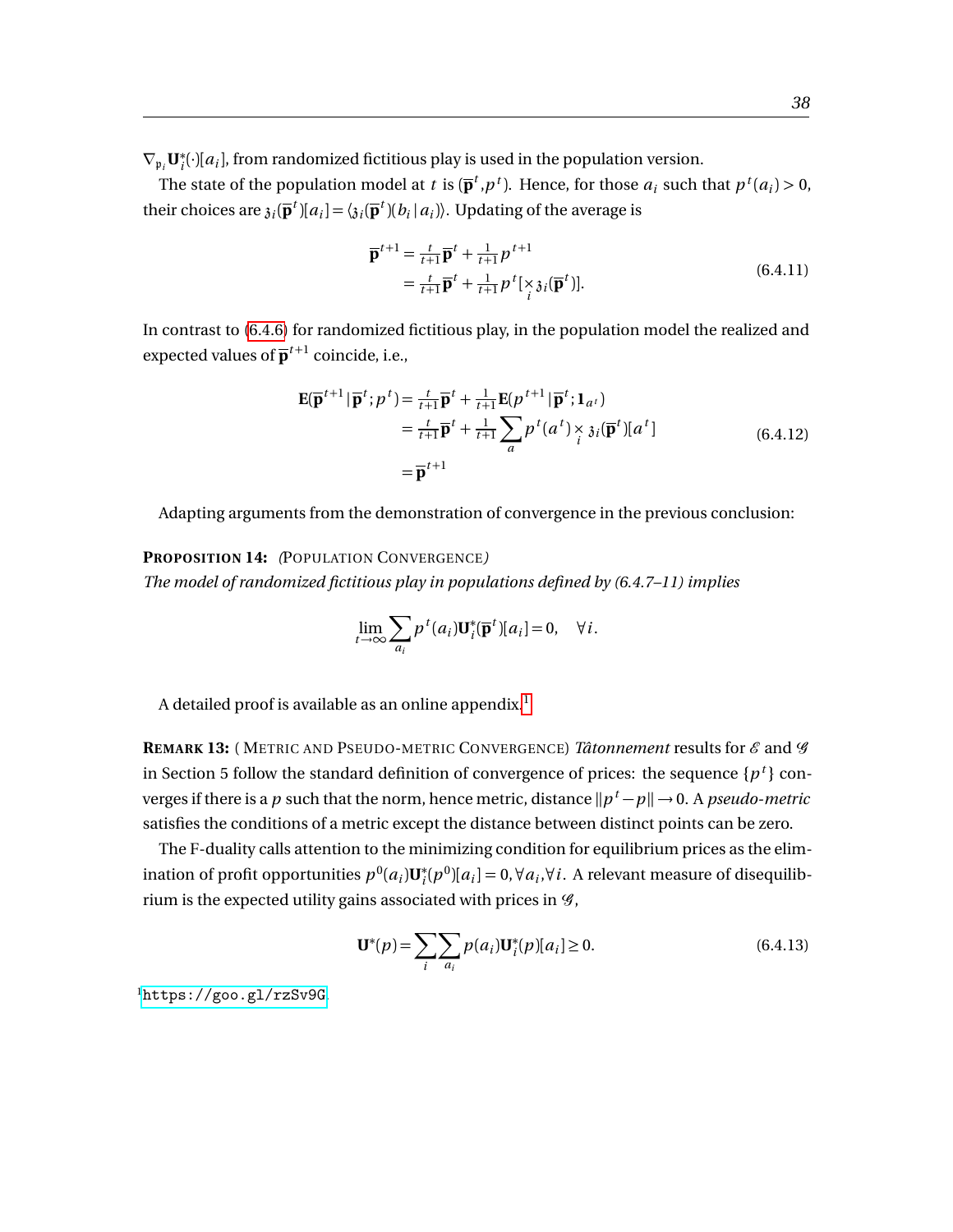Expected utility gains can be used to define

$$
d_{\mathbf{U}^*}(p_1, p_2) = |\mathbf{U}^*(p_1) - \mathbf{U}^*(p_2)|,\tag{6.4.14}
$$

as a pseudo-metric for  $P$  in which distance between  $p_1$  and  $p_2$  is measured by the difference in equivalence classes

$$
P^{\alpha} = \{p : \mathbf{U}^*(p) = \alpha\}
$$

to which they belong. Convergence of  $p<sup>t</sup>$  to  $p$  in the pseudo-metric requires only that  $d_{\mathbf{U}^*}(p^t, p) \rightarrow 0.$ 

Population convergence in Proposition 14 is with respect to the pseudo-metric, i.e.,  $d_{\mathbf{U}^*}(\mathbf{\bar{p}}^t, P^0)$  → 0. If  $P^0 = \{p^0\}$  metric and pseudo-metric convergence coincide; but for  $\mathscr{G}, P^0$ is a convex set that is not typically a singleton. Although pseudo-metric convergence stipulates that expected gains are converging to zero for all members of the population, the larger is  $P^0$  the less that can be said about how this translates to which elements of  $P^0$  are being approached and, hence, the resulting distribution of utility gains. The conclusion in Proposition 13 for randomized fictitious play is a probabilistic version of convergence in the pseudo-metric.

**REMARK 14:** ( POPULATION CONVERGENCE) The population setting is especially suited to a price-taking interpretation because a single individual's response does not change the distribution. With a finite number of individuals, if any one were to change their behavior, e.g., by misrepresenting their preferences and therefore their responses, that individual might change the equilibrium in their favor. Such favorable misrepresentation is well-known when  $\mathscr E$  describes a model with a finite number of individuals (rather than a finite number of types).

Population models are used in evolutionary games, e.g., Friedman [1991], Samuelson [1997], where individual behavior may be fixed and transition probabilities are based on measures of relative fitness. In the population model here, 'fixed' behavior is individuals' reactions to currently perceived gains as determined by  $\nabla_{\mathfrak{p}_i} \mathbf{U}_i^*$  $\bar{i}(\overline{\mathbf{p}}^t)$  that determines transition probabilities  $p^{t+1} = p^t [\underset{i}{\times} \mathfrak{z}_i(\overline{\mathbf{p}}^t)].$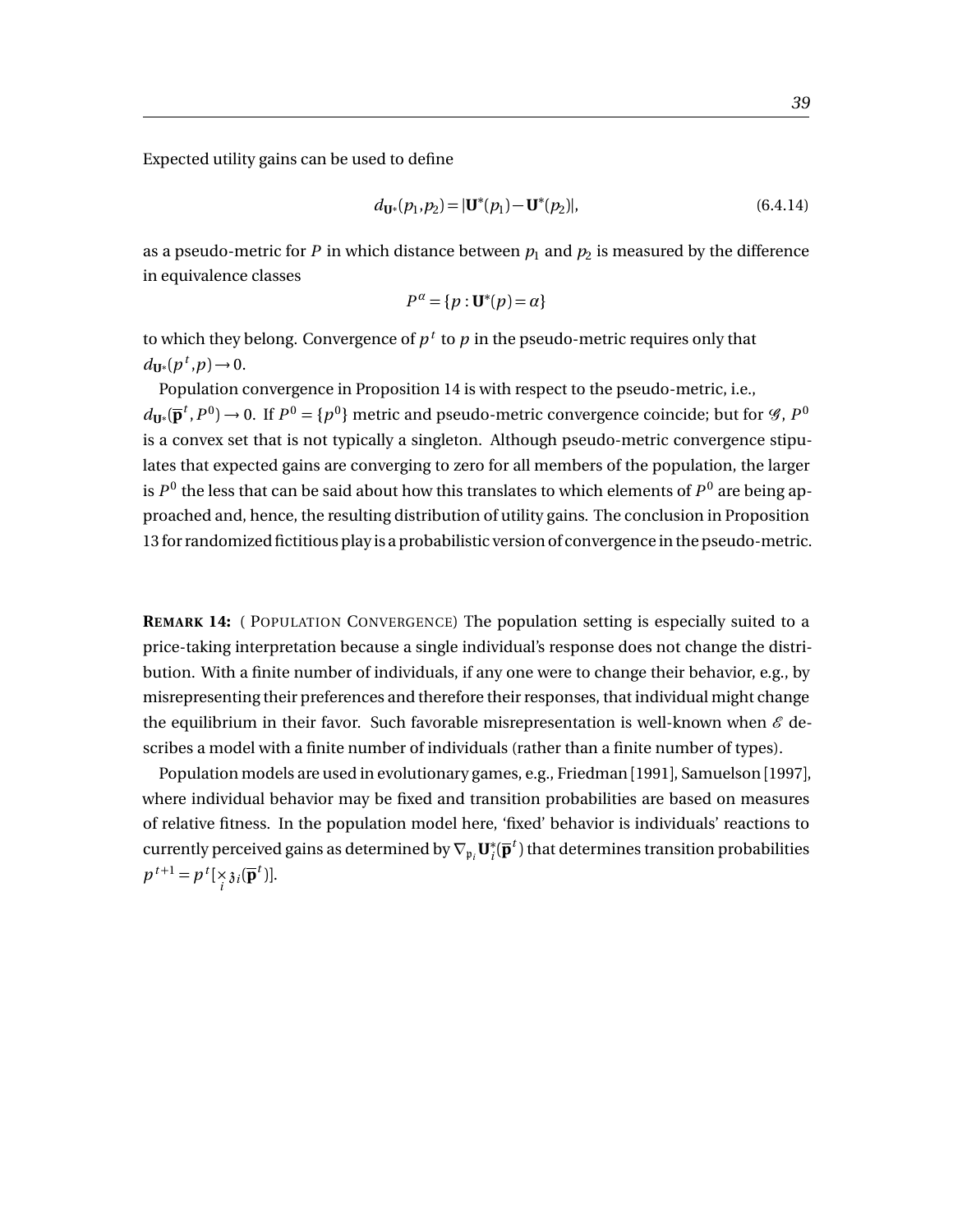# <span id="page-42-0"></span>**7 CONCLUDING REMARK**

Connections between game theory and general equilibrium have employed cooperative or non-cooperative solution concepts from games to rationalize Walrasian equilibrium. The direction emphasized here is from economics (Walrasian equilibrium) to games (correlated equilibrium). But the intent is not to rationalize the latter by the former. Rather it is to view correlated equilibrium as a modification of the Walrasian approach to general equilibrium that retains much of its formal and informal structure.

The informational setting underlying price-taking in economics is: individuals make decisions knowing which commodities can be traded, their prices, and how their choices affect their utilities, without knowing the utilities of others. A similar informational setting consistent with (convergence to) correlated equilibrium is: individual  $i$  knows the choices  $A_i$ , the choices available to others, *A*−*<sup>i</sup>* , prices (in the F-duality, frequencies of previous choices), and how those choices affect *i*'s utility,  $v_i$ , without requiring knowledge of  $v_j$ ,  $j \neq i$ .

A formal property of the modification from  $\mathcal E$  to  $\mathcal G$  is:

Instead of the default description of economic interactions defined by trade in commodities, interdependence is modeled as the direct utility consequences of individual actions.

In the modification disequilibrium does not lead to infeasible outcomes, but to possibly unforeseen but nevertheless actual outcomes, to be corrected by individuals themselves rather than by 'market forces' in the guise of an auctioneer. This allows for a more strategic interpretation of price-taking behavior than the traditional interpretation of that term. Another significant feature of the modified description of interdependence is that externalities are a built-in feature of the environment. These changes stretch the concept of general equilibrium, inviting alternative approaches to address a more comprehensive collection of issues relating to the meaning of equilibrium, of competition, and its relation to economic efficiency, while retaining a link to their Walrasian origins.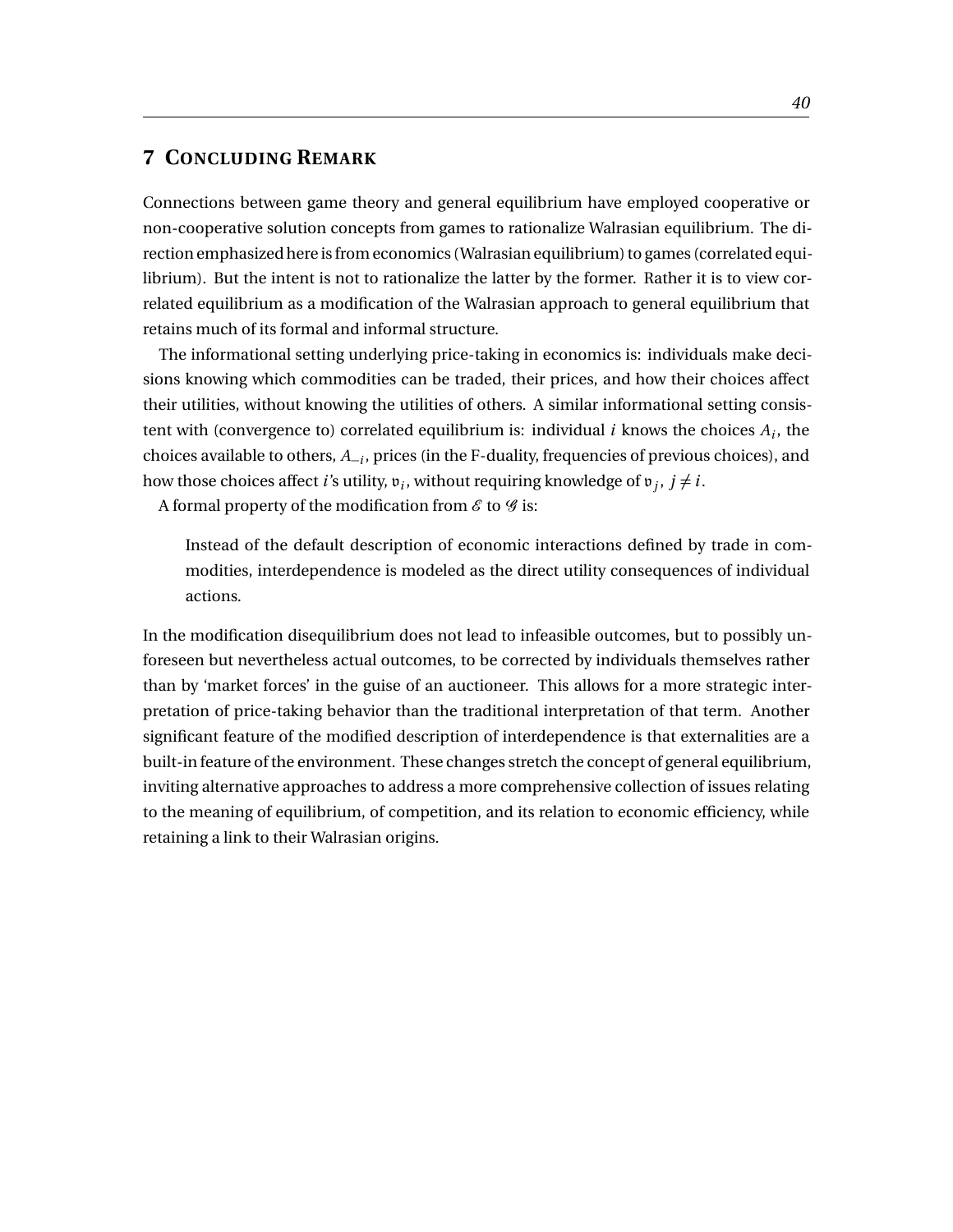# <span id="page-43-0"></span>**8 APPENDIX**

A restricted version of the result sufficient for Proposition [3,](#page-16-1) above, is:

**Fenchel's Duality Theorem for Polyhedral Functions**: (Rockafellar [1970], Theorem 31.1) Let *f* :  $\mathbb{R}^m \to \mathbb{R} \cup \{\infty\}$  be a proper polyhedral convex function and *g* :  $\mathbb{R}^m \to \mathbb{R} \cup \{\infty\}$  a proper polyhedral concave function with (proper and polyhedral) conjugates denoted *f* <sup>∗</sup> and *g* ∗ . If either

$$
\{x: f(x) < \infty\} \bigcap \{x: g(x) < \infty\} \neq \emptyset,
$$

or

$$
\{y:g^*(y) > -\infty\} \bigcap \{y:f^*(y) > -\infty\} \neq \emptyset,
$$

there exists  $(x^0, y^0)$  such that

$$
f(x^{0}) - g(x^{0}) = \inf_{x} \{f(x) - g(x)\} = \sup_{y} \{g^{*}(y) - f^{*}(y)\} = g^{*}(y^{0}) - f^{*}(y^{0}).
$$

# **REFERENCES**

- [1] Anstreicher, K. M. & Wolsey, L. A., 2009. "Two 'Well-Known' Properties of Subgradient Optimization," *Mathematical Programming*, Ser. B, 213–220.
- [2] Aumann, R. J., 1974. "Subjectivity and Correlation in Randomized Strategies," *Journal of Mathematical Economics*, vol. 1(1), 67–96.
- [3] Gale, D. & Kuhn, H. W. & Tucker, A. W. 1951. "Linear programming and the theory of games" T. C. Koopmans (ed.). *Activity Analysis of Production and Allocation*, Wiley, New York, 317-329.
- [4] Fenchel, W. 1951, "Convex Cones, Sets and Functions," mimeographed lecture notes, Princeton University.
- [5] Foster, D. P. & Vohra, R. V., 1997. "Calibrated Learning and Correlated Equilibrium," *Games and Economic Behavior*, vol. 21(1-2), 40–55.
- [6] Friedman, D. 1991, "Evolutionary Games in Economics," *Econometrica*, vol. 59(3), 637– 666.
- [7] Fudenberg, D. & Levine, D. 1998. *Theory of Learning in Games*, MIT Press.